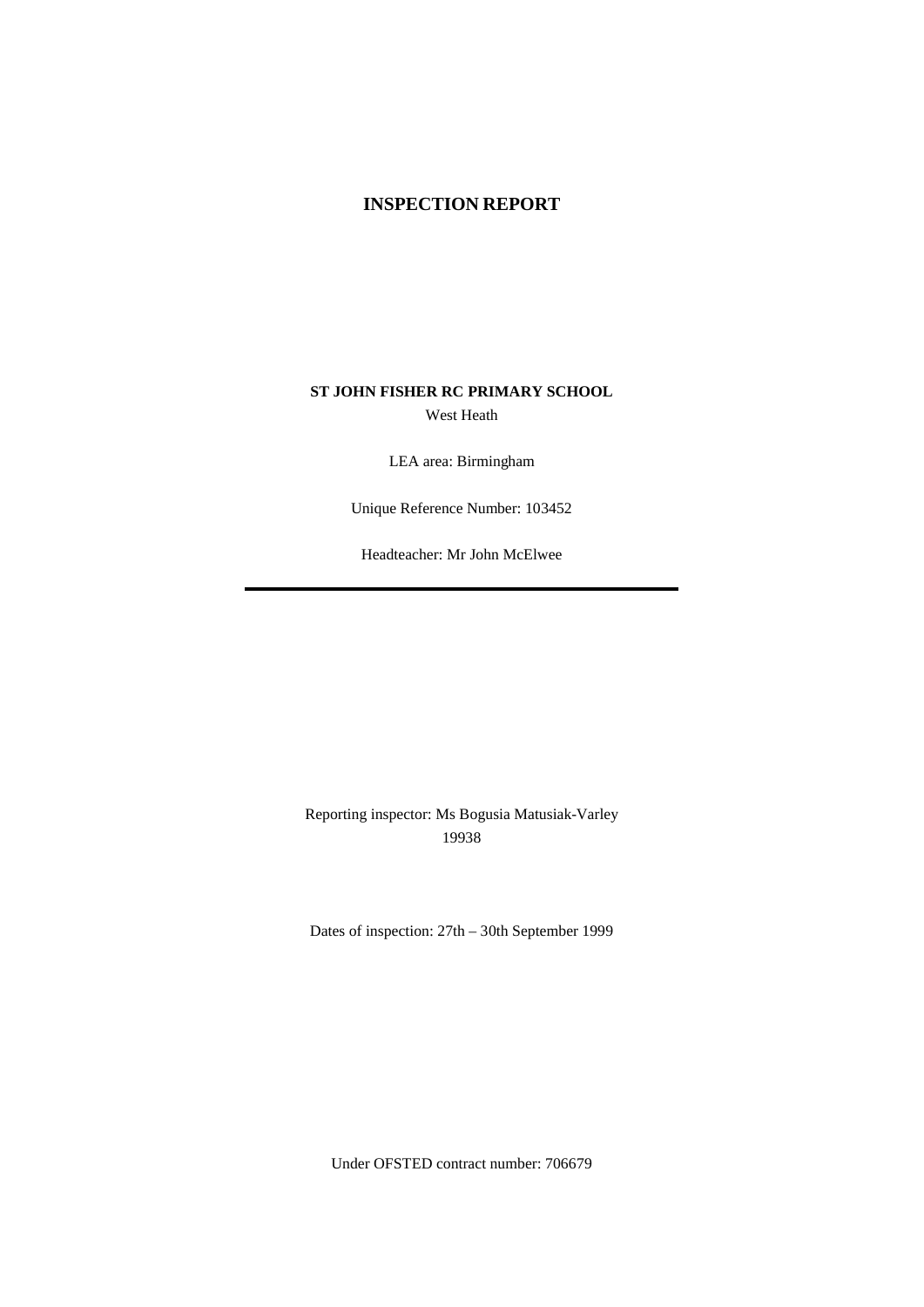Inspection carried out under Section 10 of the School Inspections Act 1996

St John Fisher RC Primary School –2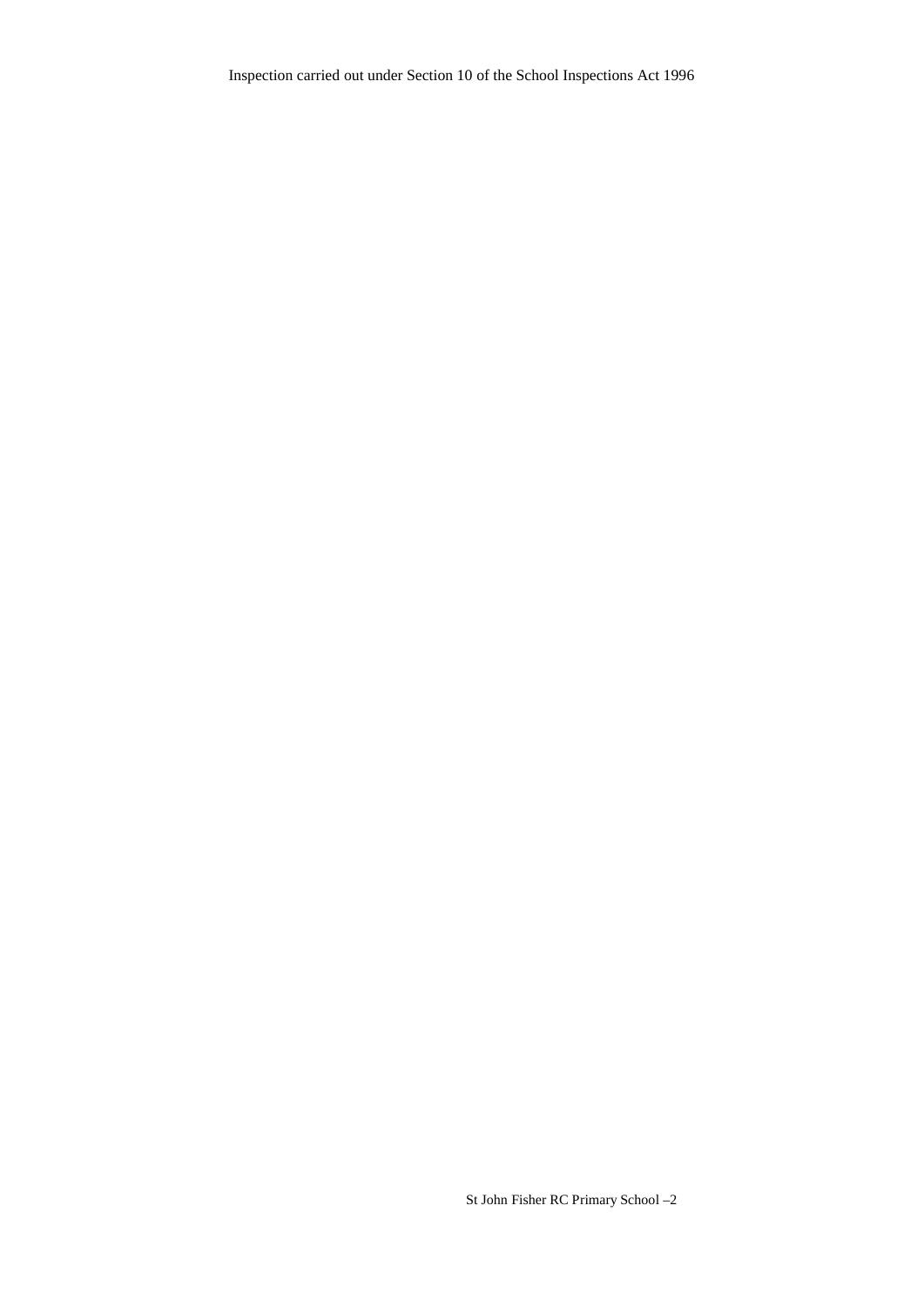#### © Crown Copyright 1999

This report may be reproduced in whole or in part for non-commercial educational purposes, provided that all extracts quoted are reproduced verbatim without adaptation and on condition that the source and date thereof are stated. Further copies of this report are obtainable from the school.

Under the School Inspections Act 1996, the appropriate authority must provide a copy of this report and/or its summary free of charge to certain categories of people. Every registered parent of a registered pupil at the school should receive a free copy of the summary of the report within ten working days of receipt of the summary by the appropriate authority. A charge not exceeding the cost of supply may be made by the appropriate authority for any other copies of the report and/or its summary provided to any person who asks for one.

The appropriate authority should make a copy of the report and the summary available for inspection by members of the public at such times and at such a place as may be reasonable

Any enquiries about this legislation should be addressed to the OFSTED Compliance Helpline

Tel. 0171421 6567

St John Fisher RC Primary School –3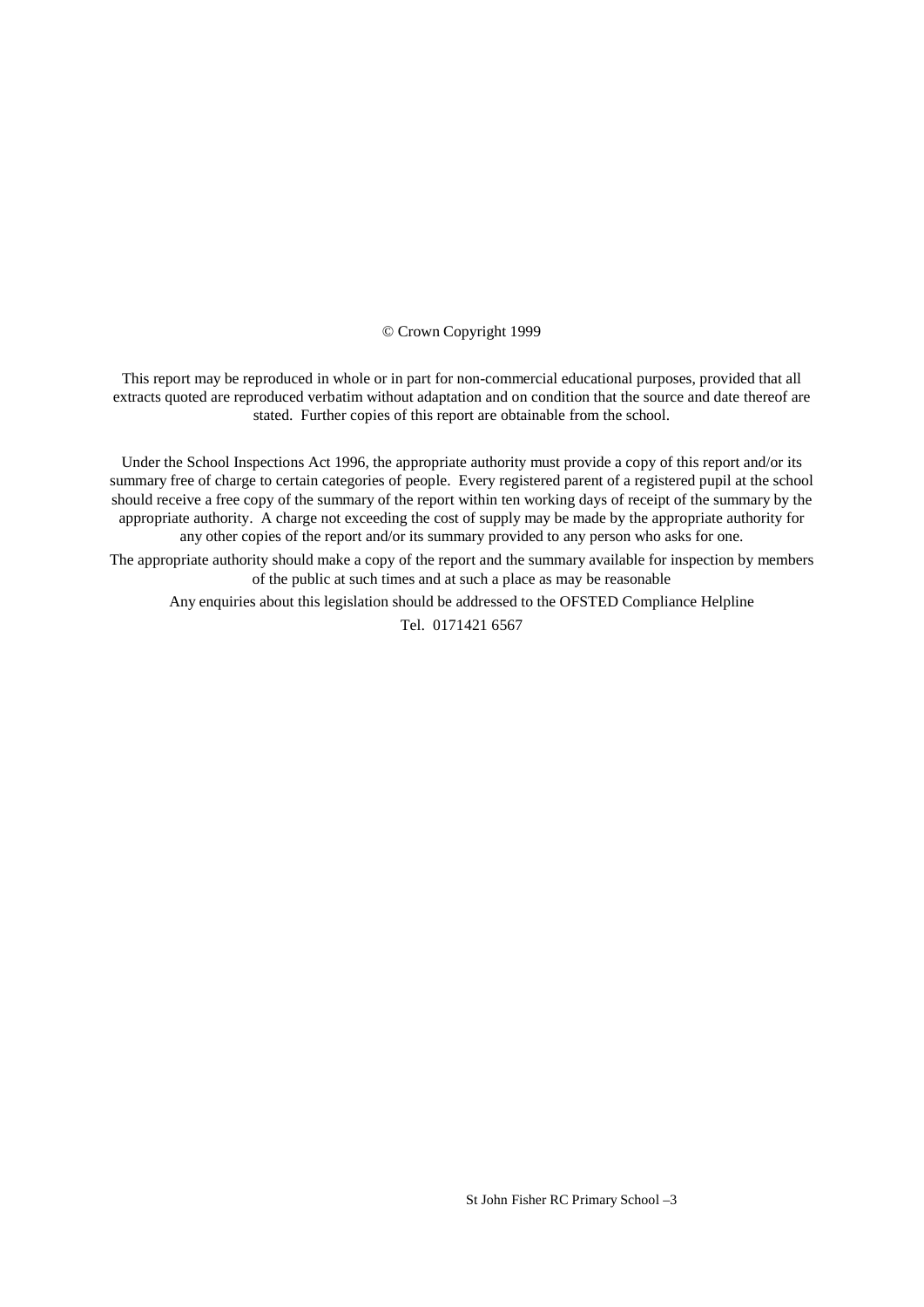# **INFORMATION ABOUT THE SCHOOL**

| Type of school:              | <b>Infant and Junior</b>                                       |
|------------------------------|----------------------------------------------------------------|
| Type of control:             | <b>Voluntary Aided</b>                                         |
| Age range of pupils:         | $4 - 11$ years                                                 |
| Gender of pupils:            | Mixed                                                          |
| School address:              | Alvechurch Road<br>West Health<br>Birmingham<br><b>B31 3PN</b> |
| Telephone number:            | 0121 475 3489                                                  |
| Fax number:                  | 0121 476 5782                                                  |
| Appropriate authority:       | Governing Body                                                 |
| Name of Chair of Governors:  | Fr Cyril Barlow                                                |
| Date of previous inspection: | March 1996                                                     |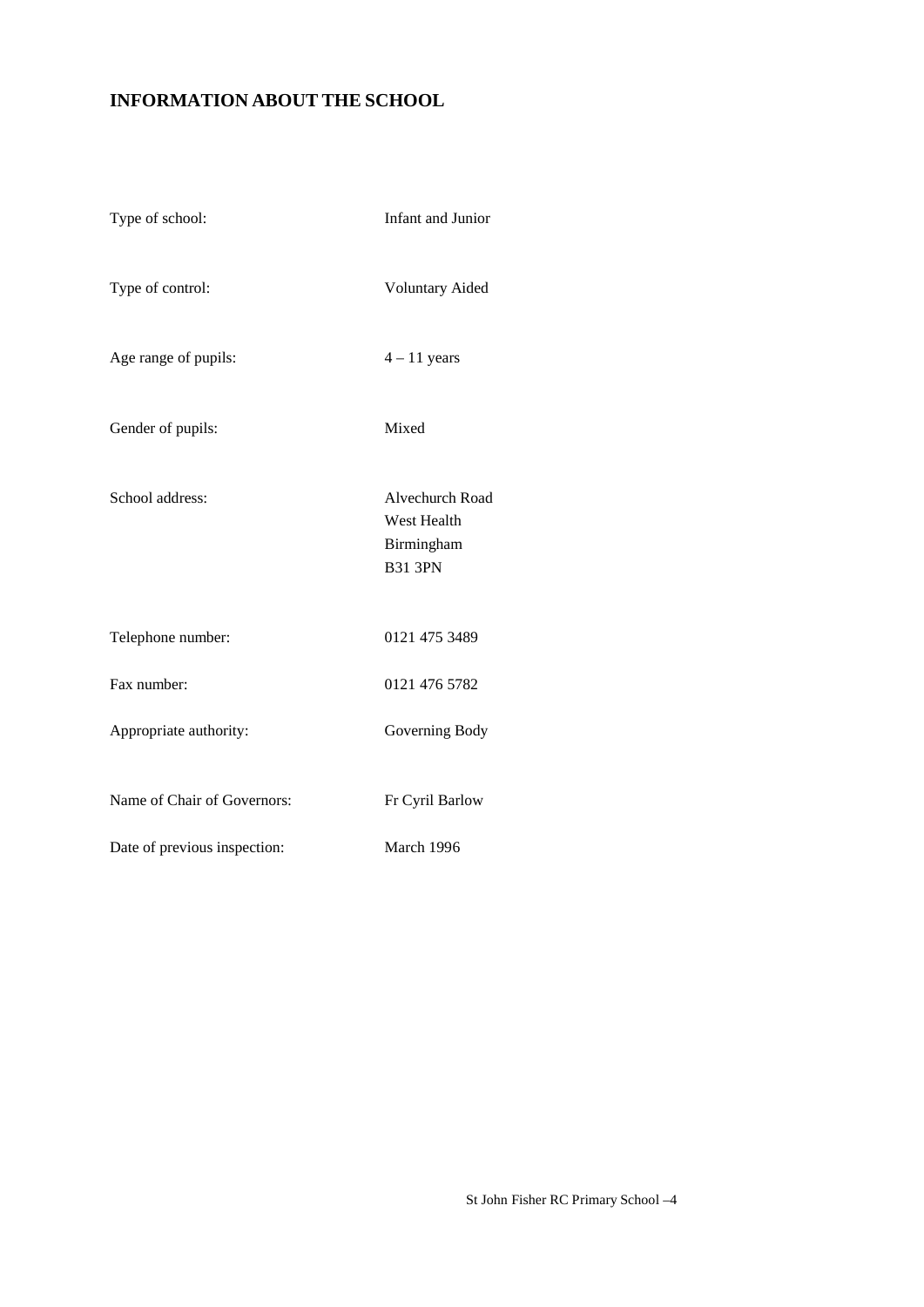### **INFORMATION ABOUT THE INSPECTION TEAM**

| <b>Team members</b><br>Bogusia Matusiak-Varley | <b>Subject responsibilities</b><br>Science          | <b>Aspect responsibilities</b><br>Attainment and progress                     |
|------------------------------------------------|-----------------------------------------------------|-------------------------------------------------------------------------------|
| Registered Inspector                           | Art                                                 | Teaching                                                                      |
| Saleem Hussain<br>Lay Inspector                | Music<br>Equal opportunities                        | Leadership and management<br>Attitudes, behaviour and personal<br>development |
|                                                |                                                     | Attendance                                                                    |
|                                                |                                                     | Support, guidance and pupils' welfare                                         |
|                                                |                                                     | Partnerships with parents and the<br>community                                |
| Piers Bilston                                  | Under-fives                                         | Curriculum and assessment                                                     |
|                                                | <b>Mathematics</b>                                  | Staffing, accommodation and learning                                          |
|                                                | Design and technology                               | resources                                                                     |
| <b>Trudy Cotton</b>                            | Information technology<br>Special educational needs | Spiritual, moral, social and cultural                                         |
|                                                | English                                             | development                                                                   |
|                                                | <b>History</b>                                      | Efficiency                                                                    |
|                                                | Geography                                           |                                                                               |
|                                                | Physical education                                  |                                                                               |

The inspection contractor was:

J and M Inspection and Education Services 31 Innage Road Northfield Birmingham B31 2DU

Telephone : 0121 475 7737

Any concerns or complaints about the inspection or the report should be raised with the inspection contractor. Complaints which are not satisfactorily resolved by the contractor should be raised with OFSTED by writing to:

The Registrar The Office for Standards in Education Alexandra House 33 Kingsway London WC2B 6SE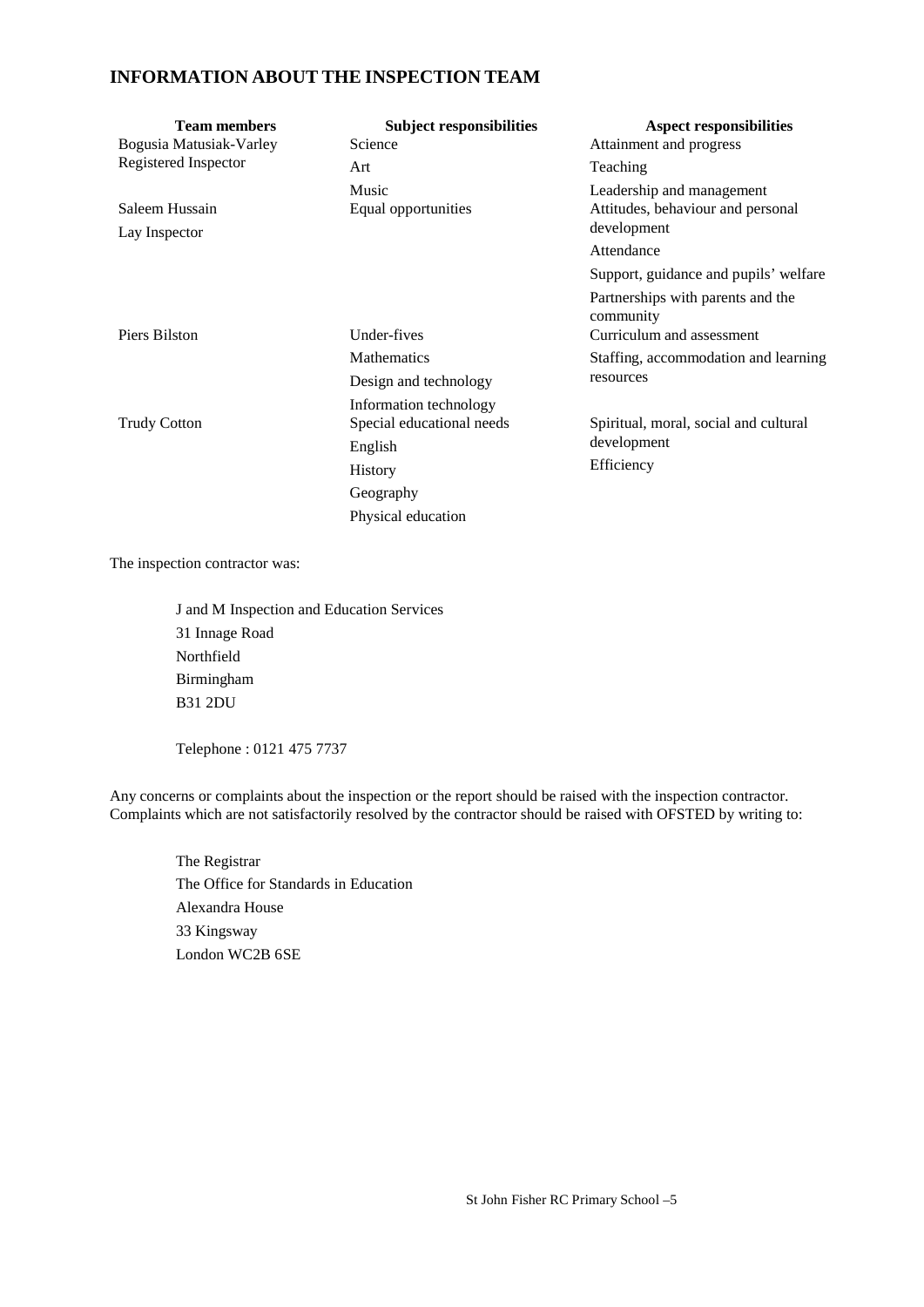### **REPORT CONTENTS**

#### **Paragraph**

## **MAIN FINDINGS**

| What the school does well                             |
|-------------------------------------------------------|
| Where the school has weaknesses                       |
| How the school has improved since the last inspection |
| Standards in subjects                                 |
| <b>Ouality of teaching</b>                            |
| Other aspects of the school                           |
| The parents' views of the school                      |
|                                                       |

### **KEY ISSUES FOR ACTION**

### **INTRODUCTION**

| Characteristics of the school | $-3$ |  |
|-------------------------------|------|--|
| Key indicators                |      |  |

### **PART A: ASPECTS OF THE SCHOOL**

### **Educational standards achieved by pupils at the school**

| Attainment and progress                                   | 4         |                | 24        |
|-----------------------------------------------------------|-----------|----------------|-----------|
| Attitudes, behaviour and personal development             | $25 -$    |                | 30        |
| Attendance                                                | $31 -$    |                | 32        |
| <b>Quality of education provided</b>                      |           |                |           |
| Teaching                                                  | 33        | $\sim$         | 45        |
| The curriculum and assessment                             | 46        | $\sim 10^{-1}$ | 54        |
| Pupils' spiritual, moral, social and cultural development |           |                | 55 - 60   |
| Support, guidance and pupils' welfare                     |           |                | $61 - 67$ |
| Partnership with parents and the community                | 68 -      |                | 74        |
| The management and efficiency of the school               |           |                |           |
| Leadership and management                                 | 75        |                | 81        |
| Staffing, accommodation and learning resources            | $82 - 85$ |                |           |
| The efficiency of the school                              | 86 - 89   |                |           |
| <b>PART B: CURRICULUM AREAS AND SUBJECTS</b>              |           |                |           |
| Areas of learning for children under five                 | 90        |                | 99        |
| <b>English, mathematics and science</b>                   | $100 -$   |                | 125       |
| Other subjects or courses                                 | $126 -$   |                | 169       |
| PART C: INSPECTION DATA                                   |           |                |           |

**Summary of inspection evidence** 170 - 171

St John Fisher RC Primary School –6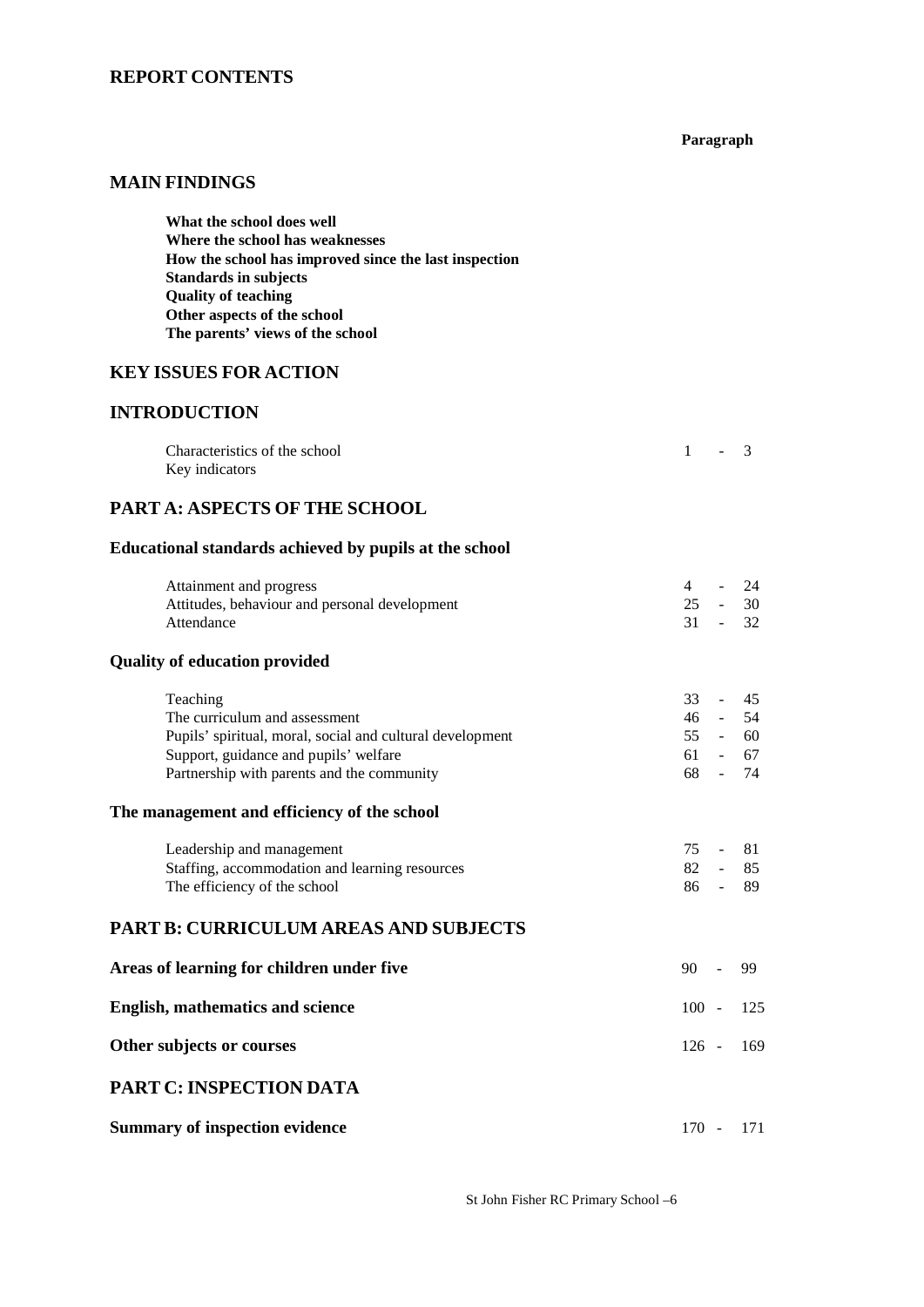### **Data and indicators**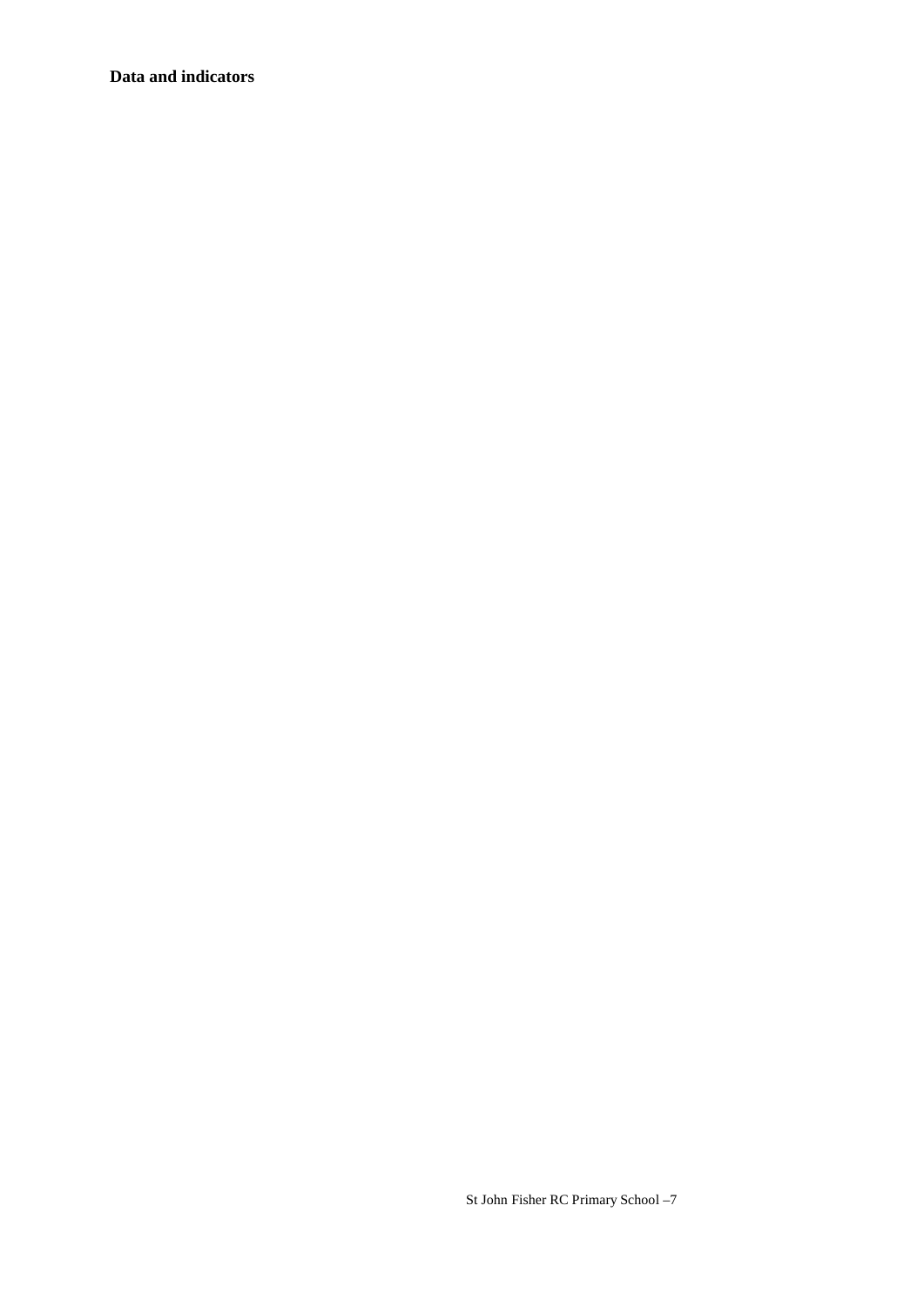### **MAIN FINDINGS**

#### **What the school does well**

- Pupils attain high standards in reading, writing, science and mathematics in Key Stage 1 and above average standards in English, mathematics and science at the end of Key Stage 2. Progress in art is very good in both key stages.
- All pupils, including higher attainers and those with special educational needs, make good progress.
- Pupils' attitudes to work are very good.
- Behaviour is very good.
- Relationships are very good.
- Pupils' personal development is good.
- Attendance is good.
- Teaching is good throughout the school.
- Assessment procedures are very good and use of assessment to inform planning is good.
- Provision for pupils' spiritual, moral and social development is very good.
- Support, guidance and pupils' welfare are very good. All pupils are very well looked after.
- The leadership of the headteacher, deputy headteacher and Key Stage 1 coordinator is very good.
- Subject coordinators provide good leadership.
- Governors execute their duties well.
- Partnerships with parents and the community are good.
- Staffing, accommodation and learning resources are good.
- The efficiency of the school is very good.
- Provision for extra-curricular activities is good.
- Provision for pupils with special educational needs is good.

#### · **Where the school has weaknesses**

- Attainment at the end of Key Stage 2 in information technology is below national expectations and rates of pupils' progress are unsatisfactory. Opportunities for developing control and modelling in information technology at Key Stage 2 are limited.
- Opportunities for physical development in the under-fives are limited.
- Child-chosen activities in the under-fives are not always rigorously structured.
- Planning for design and technology is still a weakness and progress in designing, making and evaluating is inconsistent at Key Stage 2.
- Whilst cultural development remains sound, the school could make better use of the richness of other cultures in order to prepare pupils more fully for life in a multi-cultural society.

#### **The weaknesses are outweighed by what the school does well, but they will form the basis of the governors' action plan, which will be sent to all parents or guardians of pupils at the school.**

#### · **How the school has improved since the last inspection**

The school has made very good improvement since the last inspection in 1996. With the new senior management team, staff changes and further improved systems of assessment, plus a well-documented school development plan, the school's capacity for improvement is judged as very good and the school is well placed to make further improvements. The school has raised attainment in English, mathematics and science in both key stages. Above-average attaining pupils are appropriately targeted. The quality of teaching has improved and pupils generally take responsibility for their own learning. The role of the governing body has been further developed and their involvement in the school has improved. Accommodation has improved and the standard of cleanliness throughout the school is excellent. Standards in art have improved in both key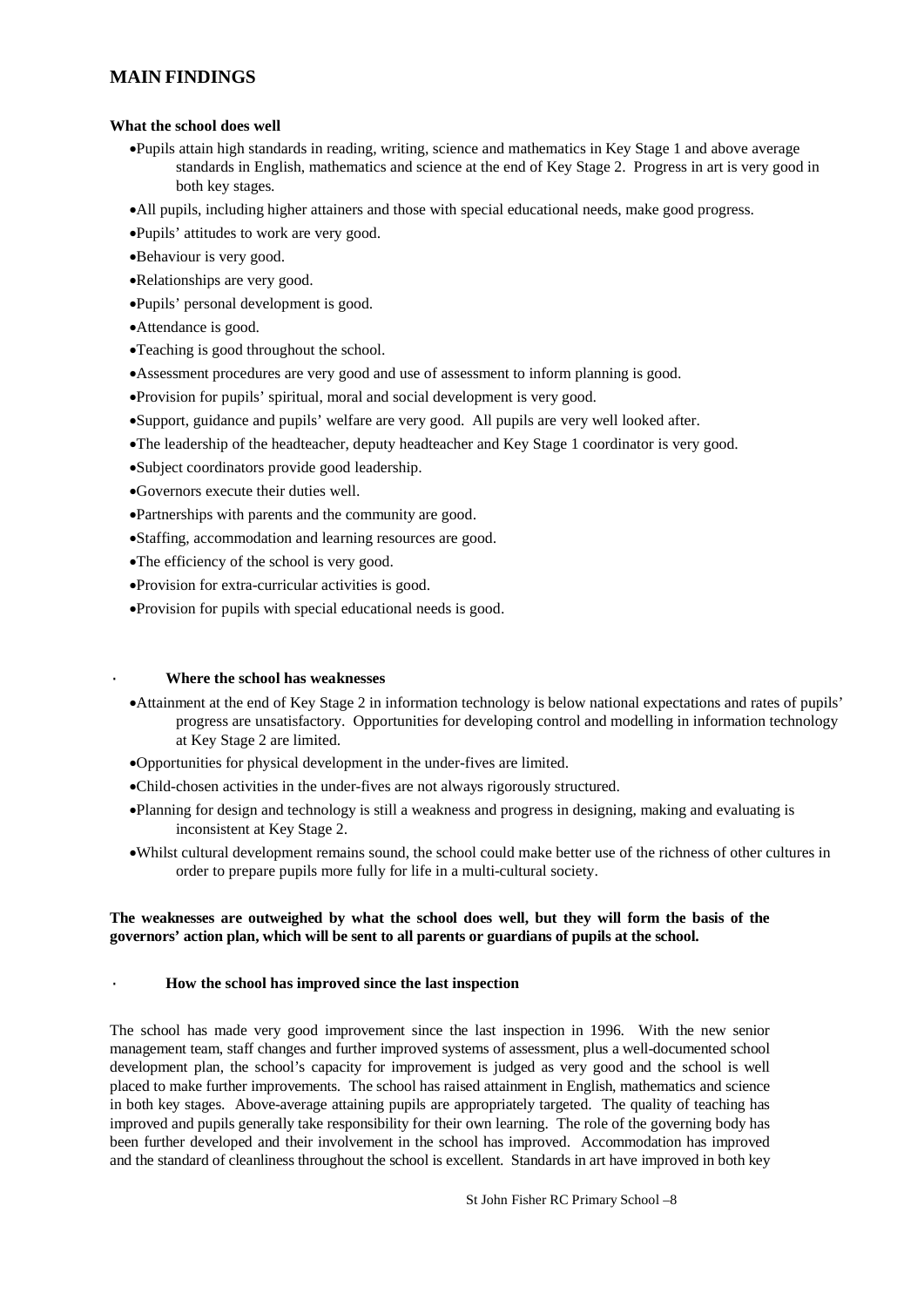stages. All educational aims following the last inspection report are now met as all pupils are effectively challenged and are given more independence in their learning. Support, guidance and pupils' welfare have improved since the previous inspection. Other improvements include provision for pupils' spiritual, moral and social development, and links with the community. However, standards of attainment at the end of Key Stage 2 in information technology and design and technology have not been maintained.

#### · **Standards in subjects**

This table shows the standards achieved by 11 year olds in 1998 based on the National Curriculum tests:

| Performance in | Compared with all<br>schools | <b>Compared with</b><br>similar schools | $\bullet$          | <b>Key</b> |
|----------------|------------------------------|-----------------------------------------|--------------------|------------|
|                |                              |                                         | well above average | A          |
|                |                              |                                         | above average      | B          |
| English        |                              |                                         | average            | $\epsilon$ |
| Mathematics    |                              | Е                                       | below average      | D          |
| Science        |                              | В                                       | well below average | E          |

The information shows that in 1998, standards in English were average in comparison with all schools and below average in mathematics, but above average in science. In comparison with similar schools, standards in 1998 were below average in English, well below in mathematics, but above in science. This year's results and inspection findings show that standards have improved in English and mathematics and that all pupils make good progress in the core subjects of English, mathematics and science. Inspection findings show that standards in English, mathematics and science at the end of Key Stage 2 are now above national averages. Satisfactory progress is made in information technology in Key Stage 1 and attainment meets national expectations, but unsatisfactory progress is made in Key Stage 2, and results in attainment being below average. Unsatisfactory progress is made in Key Stage 2 in design and technology in the elements of designing, making and evaluating. In both key stages, pupils make very good progress in art. Religious education was inspected under Section 23 of the School Inspections Act 1996.

By the age of five, the majority of children achieve standards that exceed the Desirable Learning Outcomes in all areas of learning, with the exception of physical development where standards are similar to those expected nationally of children of a similar age. Children make good progress in all areas of learning, with the exception of physical development, where progress is satisfactory.

In Key Stage 1, the 1998 national test results show that standards were well above the national average in reading, very high in writing and well above national averages in mathematics. Inspection findings reflect a similar picture, with standards in speaking and listening judged as being above average and well above average in reading and writing. In mathematics and in science, by the end of Key Stage 1, standards are well above national averages. All pupils make good progress in the core subjects of English, mathematics and science.

**Quality of teaching**

·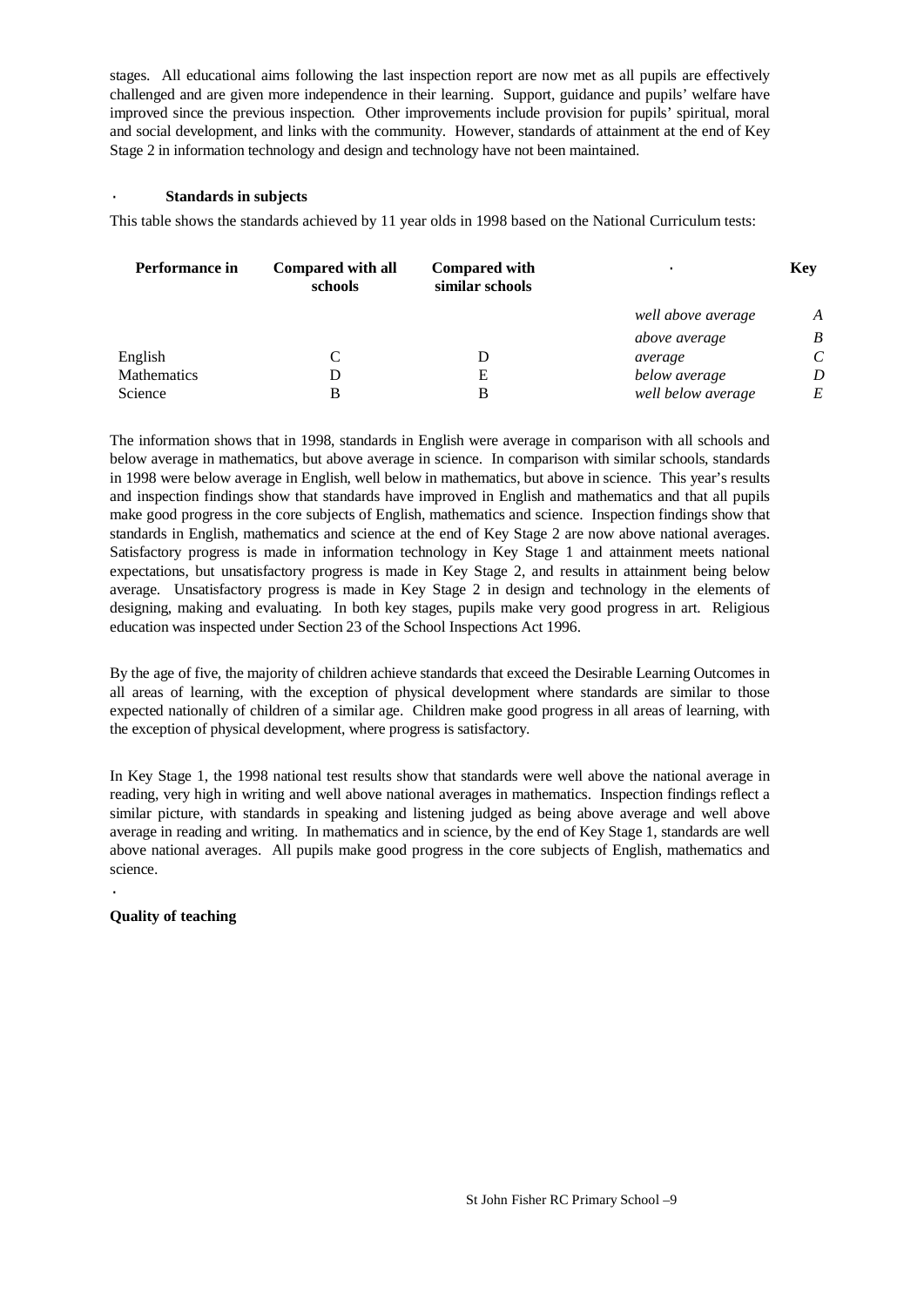| <b>Teaching in</b>            | Under 5        | $5 - 7$ years  | $7 - 11$ years |
|-------------------------------|----------------|----------------|----------------|
| English<br><b>Mathematics</b> | Good<br>Good   | Good<br>Good   | Good<br>Good   |
| Science                       | Not applicable | Good           | Good           |
| Information technology        | Not applicable | Satisfactory   | Satisfactory   |
| Religious education           | Not applicable | Not applicable | Not applicable |
| Other subjects                | Good           | Good           | Good           |

Teaching is good throughout the school. No unsatisfactory teaching was seen during the week of inspection. Twenty-five per cent of teaching seen was satisfactory in both key stages; 61 per cent of teaching seen was good; 12 per cent of teaching seen was very good and two per cent of teaching seen was excellent. The best teaching was seen in Years 2 and 6. The teaching of the under-fives is good. The good quality of teaching contributes to the good rates of progress that all pupils make. The previous inspection finding that pupils were not given sufficient opportunities to develop their independence skills has been fully addressed. On occasions, when teaching is no more than satisfactory, pupils' rates of progress are slower because tasks set in these lessons consolidate their knowledge, rather than extend it. Marking is inconsistent and the school's policy on marking is not always implemented.

*Inspectors make judgements about teaching in the range: excellent; very good; good; satisfactory; unsatisfactory; poor; very poor. 'Satisfactory' means that strengths outweigh any weaknesses*

### St John Fisher RC Primary School –10 Other aspects of the school **Aspect Comment** Behaviour Consistently very good throughout the school. All pupils are courteous and polite and any quarrels or misunderstandings are dealt with quickly and effectively. Attendance Good. Ethos\* Very good. The school has been successful in establishing an effective learning environment within which all individuals are valued. Staff are committed to the achievement of high standards, very good relationships, equality of opportunity and the provision of a stimulating educational environment. Pupils are very happy in school. Leadership and management Very good overall. The headteacher provides clear educational direction for the school. Staff with management responsibilities and the governing body make a very positive contribution to the standards and quality of education provided. The school's aims are successfully met. Curriculum Satisfactory. The pupils receive a generally broad and balanced curriculum. However, opportunities for information technology control and modelling and designing, making and evaluating in design and technology are underdeveloped. Appropriate and successful emphasis is placed upon literacy and numeracy. Extra-curricular activities are good. Assessment procedures are very good and good use is made of the information gathered. Provision for special educational needs Provision for pupils with special educational needs is good. Pupils are well supported and make good progress. All staff have the best interests of these pupils at heart and every effort is made to include them in all classroom activities. Spiritual, moral, social and cultural development Provision is very good for spiritual, moral and social development. However, cultural development is no more than satisfactory – insufficient use is made across the curriculum of the diversity of cultural life in the city. Staffing, resources and accommodation Good overall. All staff are well trained and work effectively as a team. The standards of cleanliness regarding the accommodation are excellent. The library is used appropriately and there is adequate storage space for the generally good resources.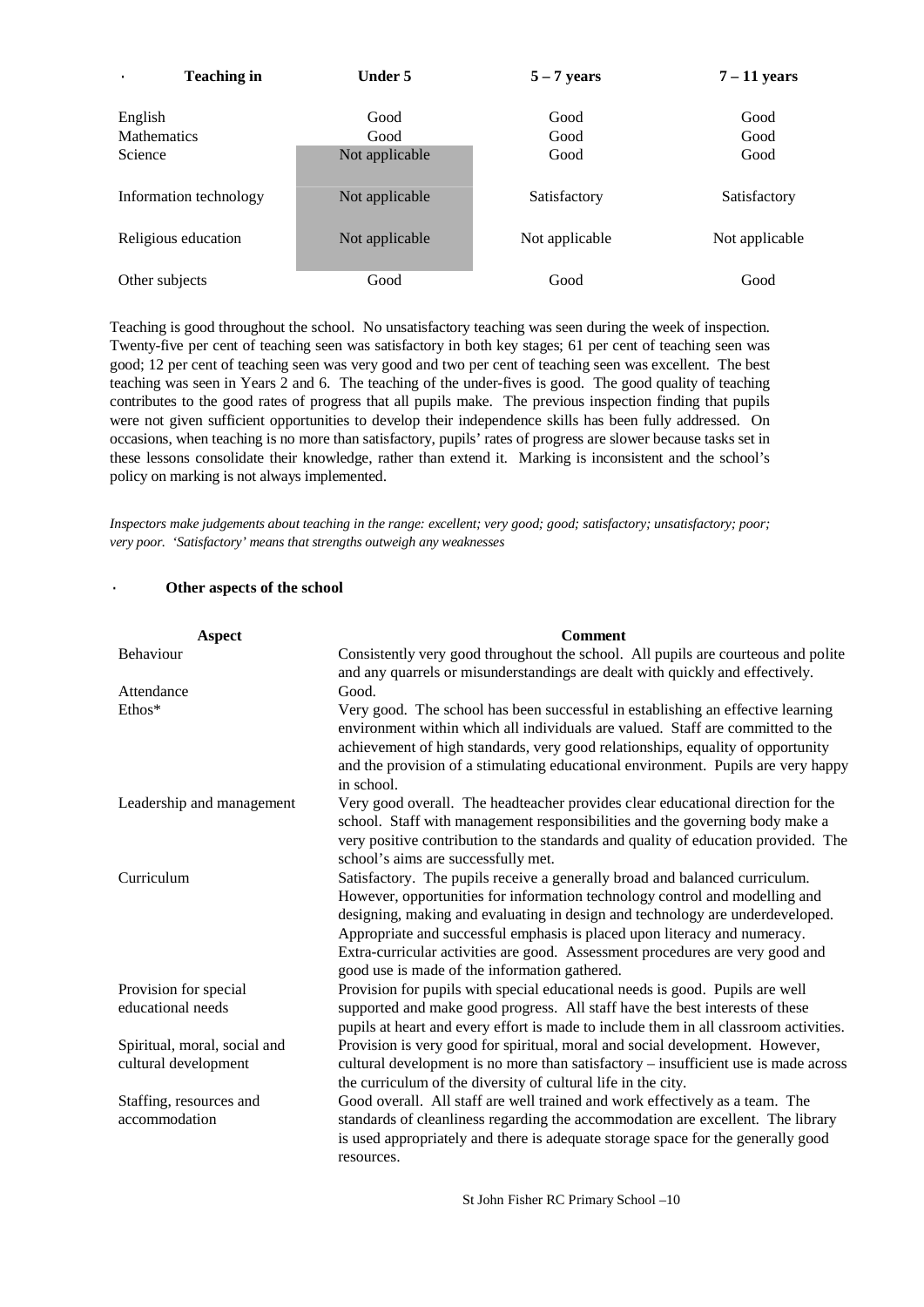Value for money The school provides good value for money. This is because attainment of pupils on entry to the school is just above average, but rises to above average at the end of Key Stage 2. All pupils make good progress. Teaching is good and pupils' attitudes and behaviour are very good.

*\*Ethos is the climate for learning: attitudes to work, relationships and the commitment to high standards.*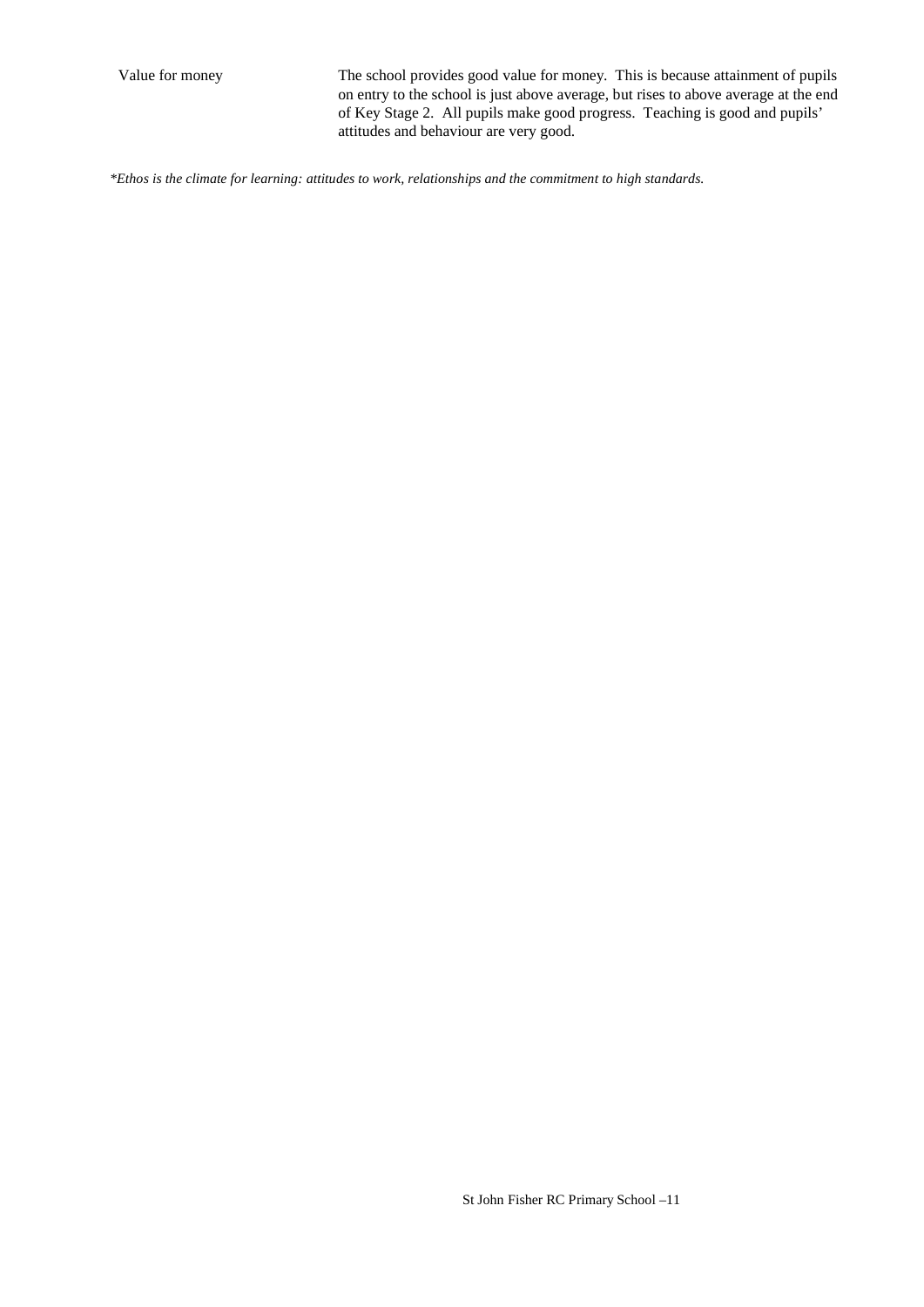#### The parents' views of the school

#### **What most parents like about the school What some parents are not happy about**

Standards of attainment throughout the school.

- The school keeps them well informed about their child's progress.
- The values and attitudes that the school promotes.
- Parents say that their children like school.
- Parents are happy with the high standard of behaviour.
- The school encourages parents to play an active part in the life of the school.

Inspectors agree with parents' positive views, but reassure parents that the school does have sound procedures for dealing with complaints. A small number of parents are unhappy with the way complaints are handled by the school. Inspectors were satisfied that the procedures are sound and effective. However, inspectors felt that procedures could be improved by recording details of all complaints made and action taken to address them. Inspectors interviewed pupils who all said that teachers take pupils' concerns seriously and deal with them fairly. Inspection findings show that the school has a good range of extracurricular activities and pupils are given encouragement to participate.

#### · **KEY ISSUES FOR ACTION**

The headteacher, governing body and staff, in conjunction with the local education authority, should:

- Raise attainment in Key Stage 2 in information technology and ensure that control and modelling are addressed. \* (Refer to paragraphs: 21, 46, 37, 126, 128)
- Provide further opportunities for pupils to develop their information technology skills across the curriculum. (Refer to paragraphs: 45, 113, 117, 121, 131)
- Further develop opportunities for physical development in the under-fives. (Refer to paragraphs: 84, 85, 91, 99)
- Ensure that teachers' planning for child-chosen activities for the under fives has clearly defined learning objectives. (Refer to paragraphs: 35, 47, 93, 98)
- Further raise rates of progress in design and technology in Key Stage 2 and ensure that the Programmes of Study relating to the skills of designing, making and evaluating are consistently taught. \* (Refer to paragraphs: 23, 37, 46, 139, 140)

Ensure that the diversity of cultures is reflected across the curriculum. (Refer to paragraph 59)

The school is at present addressing these issues in the school development plan.

In addition to the above key issues, the headteacher, governing body and staff also need to consider the fact that a minority of parents are unhappy with the way complaints are handled. The school should consider ways in which parents can be better informed of the way in which the school handles complaints and reassure parents that matters have been resolved in the child's best interests. (Refer to paragraph 68)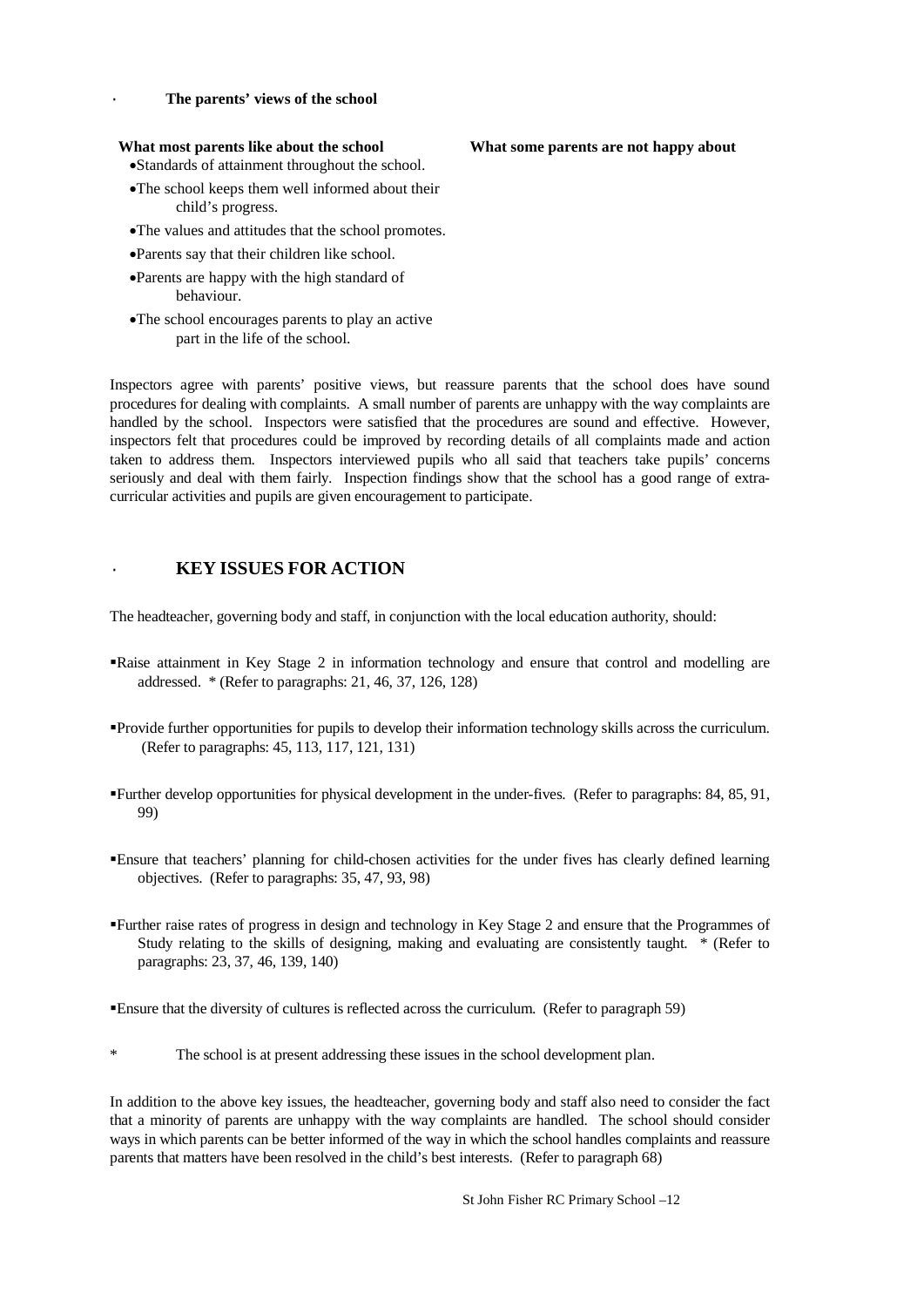The senior management should consider ways in which to:

- Further implement the marking policy. (Refer to paragraphs 43, 53, 116)
- Improve the range of multicultural resources. (Refer to paragraph 85)
- Further develop consistency in handwriting and presentation skills throughout the school. (Refer to paragraphs 17, 104)
- Ensure that the governors' annual report to parents includes information of the special educational needs Code of Practice, disability access and recent changes made to the prospectus. (Refer to paragraph 77)

### § **INTRODUCTION**

#### § **Characteristics of the school**

- 1.St John Fisher RC Primary School is an average sized school with 206 pupils on roll. The number on roll at the time of this inspection is similar to that of the previous inspection. There is broadly the same number of boys and girls, but there are no pupils from ethnic minority backgrounds. The school is situated in West Heath in Birmingham, but draws its pupils from a larger catchment area due to the Catholic nature of the school. The housing in the area is very mixed, ranging from private housing to rented accommodation, and since the previous inspection, the levels of unemployment and one-parent families have risen.
- 2.In the region of 12 per cent of pupils are entitled to free school meals, which is broadly average for a school of this size. Children enter the school with a wide range of attainment, but overall their attainment is just above that expected of four year olds in language and literacy and mathematics. In all other areas of learning, children's attainment is average. Seven per cent of pupils are on the register of special educational needs; this is low for a school of this size. Three pupils have a Statement of Special Educational Need. Pupils start school in the term in which they are five. During the week of inspection, 23 out of 28 children in reception were under five years of age. Pupils are taught in seven single-age classes by seven full-time teachers and two part-time teachers.
- 3.The school's main aims and priorities are to:
- Implement the mission statement based upon the fundamental teachings of the Catholic faith.
- Further raise standards in all subjects and evaluate the effectiveness of the implementation of literacy and numeracy.
- Further develop the partnership with parents.
- Ensure that the national grid for learning is effectively implemented.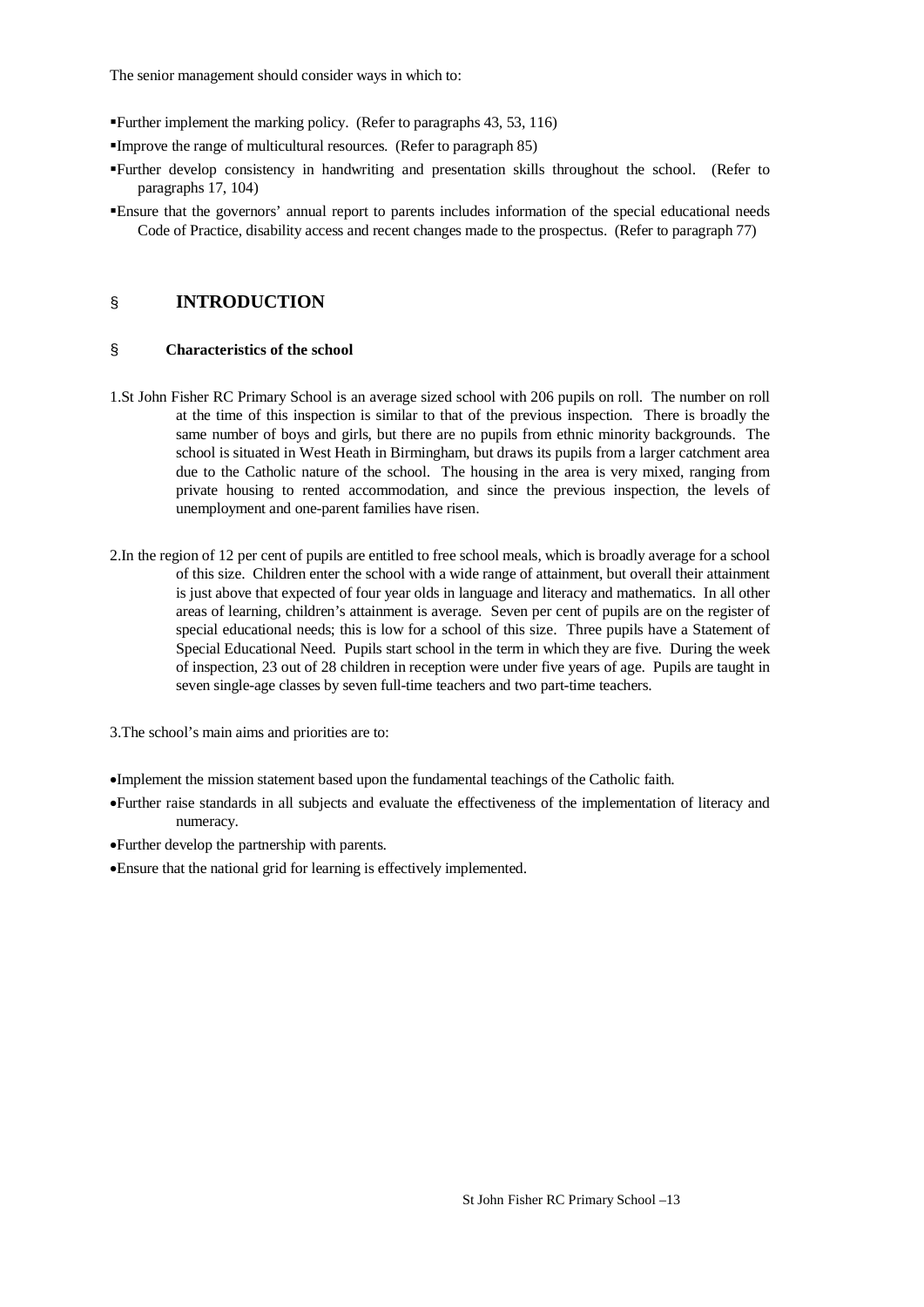### · **Key indicators**

# **Attainment at Key Stage 1<sup>1</sup>**

| Number of registered pupils in final year of Key Stage 1 | Year             | Boys Girls Total |      |
|----------------------------------------------------------|------------------|------------------|------|
| for latest reporting year:                               | 1998(97 14 17 31 |                  |      |
|                                                          |                  | $(17)$ $(14)$    | (31) |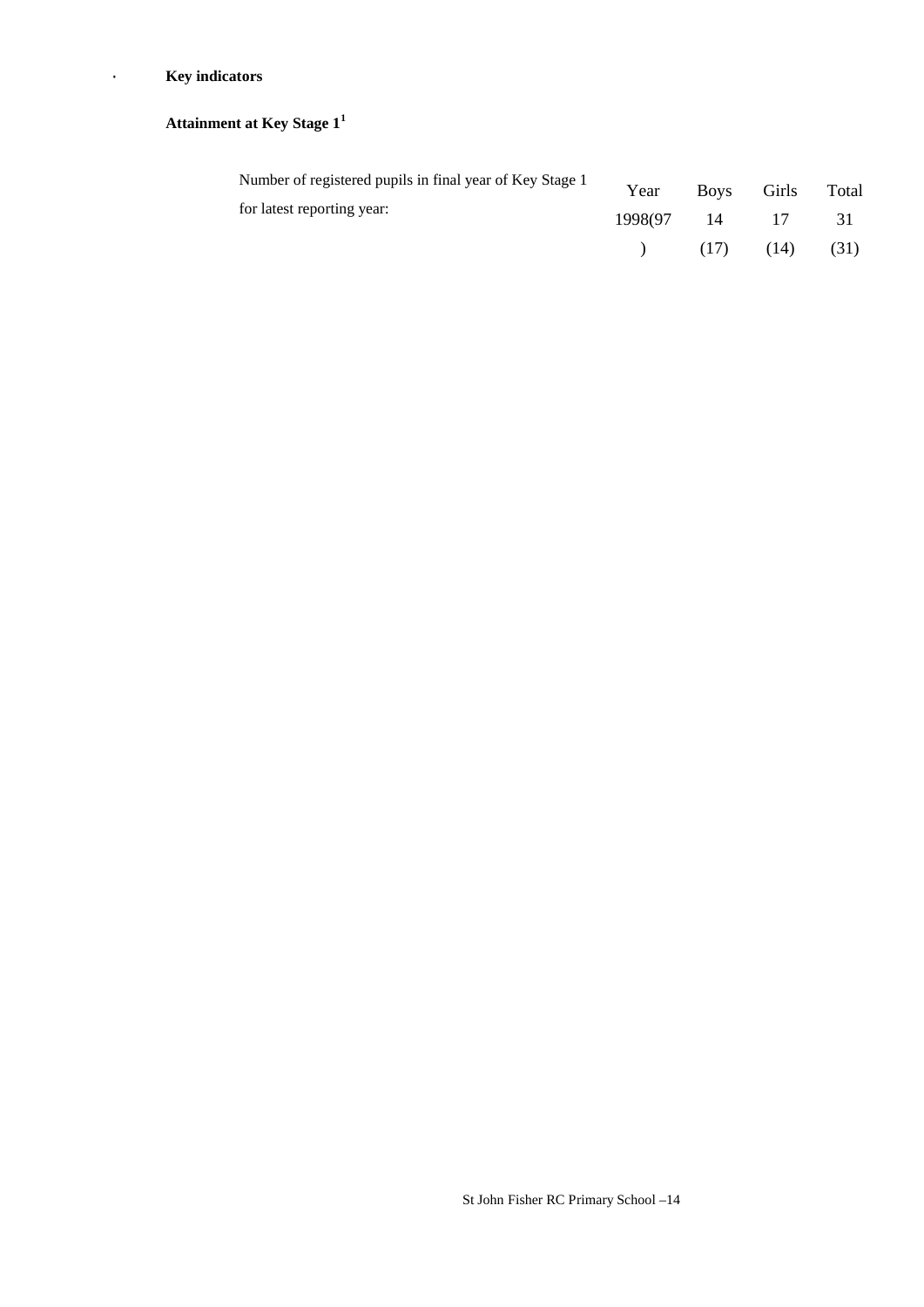|                            | <b>National Curriculum Test/Task</b> | Reading | Writing            | <b>Mathematics</b> |
|----------------------------|--------------------------------------|---------|--------------------|--------------------|
| <b>Results</b>             |                                      |         |                    |                    |
| Number of pupils           | <b>Boys</b>                          | 13      | 13                 | 13                 |
| at NC Level 2 or           | Girls                                | 16      | 16                 | 16                 |
| above                      | Total                                | 29      | 29                 | 29                 |
| Percentage at NC           | School                               | 94 (83) | 94 (90)            | 94 (87)            |
| Level 2 or above           | <b>National</b>                      | 80 (80) | 81 (80)            | 84 (84)            |
|                            |                                      |         |                    |                    |
|                            |                                      |         |                    |                    |
| <b>Teacher Assessments</b> |                                      | English | <b>Mathematics</b> | Science            |
| Number of pupils           | <b>Boys</b>                          | 13      | 13                 | 13                 |
| at NC Level 2 or           | Girls                                | 16      | 16                 | 16                 |
| above                      | Total                                | 29      | 29                 | 29                 |
| Percentage at NC           | School                               | 97 (94) | 97 (97)            | 97 (97)            |
| Level 2 or above           | National                             | 81 (80) | 85 (84)            | 86 (85)            |

# **Attainment at Key Stage 2**

| Number of registered pupils in final year of Key Stage 2 | Year |      | Boys Girls Total |      |
|----------------------------------------------------------|------|------|------------------|------|
| for latest reporting year:                               | 1998 | 17   | 12.              | -29  |
|                                                          | (97) | (14) | (17)             | (31) |

| <b>National Curriculum Test</b> |             | English | <b>Mathematics</b> | Science |
|---------------------------------|-------------|---------|--------------------|---------|
| <b>Results</b>                  |             |         |                    |         |
| Number of pupils                | <b>Boys</b> | 8       | 7                  | 11      |
| at NC Level 4 or                | Girls       | 10      |                    | 11      |
| above                           | Total       | 18      | 14                 | 22      |
| Percentage at NC                | School      | 62(77)  | 48 (74)            | 76(77)  |
| Level 4 or above                | National    | 65(63)  | 59 (62)            | 69(69)  |
| <b>Teacher Assessments</b>      |             |         | <b>Mathematics</b> | Science |
|                                 |             | English |                    |         |
| Number of pupils                | <b>Boys</b> | 8       | 11                 | 12      |
| at NC Level 4 or                | Girls       | 12      | 12                 | 12      |
| above                           | Total       | 20      | 23                 | 24      |
| Percentage at NC                | School      | 69 (74) | 79 (71)            | 83 (84) |
| Level 4 or above                | National    | 65(63)  | 65(63)             | 72 (69) |

.........................................

 $_{1, 2}$  Percentages in parenthesis refer to the year before the latest reporting year.

· **Attendance**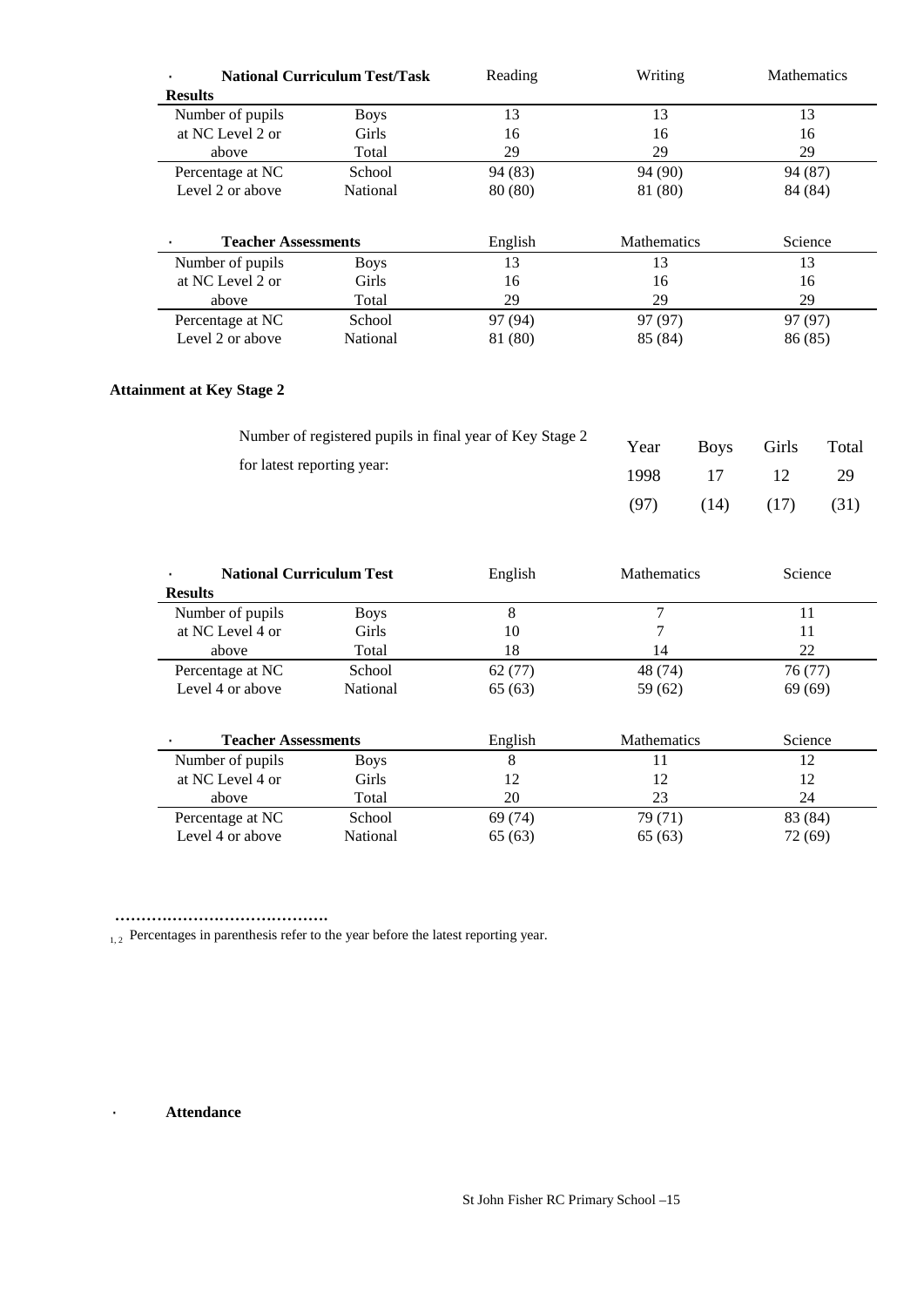| Percentage of half days (sessions) missed |              |                           | %        |
|-------------------------------------------|--------------|---------------------------|----------|
| through absence for the latest complete   | Authorised   | School                    | 4.5      |
| reporting year:                           | Absence      | National comparative data | 5.7      |
|                                           | Unauthorised | School                    | $\theta$ |
|                                           | Absence      | National comparative data | 0.5      |

### · **Exclusions**

·

| Number of exclusions of pupils (of statutory school age) during |              | Number |
|-----------------------------------------------------------------|--------------|--------|
| the previous year:                                              | Fixed period |        |
|                                                                 | Permanent    |        |

### · **Quality of teaching**

Percentage of teaching observed which is:  $\frac{96}{6}$ 

| Very good or better    | 14                |
|------------------------|-------------------|
| Satisfactory or better | 100               |
| Less than satisfactory | $\mathbf{\Omega}$ |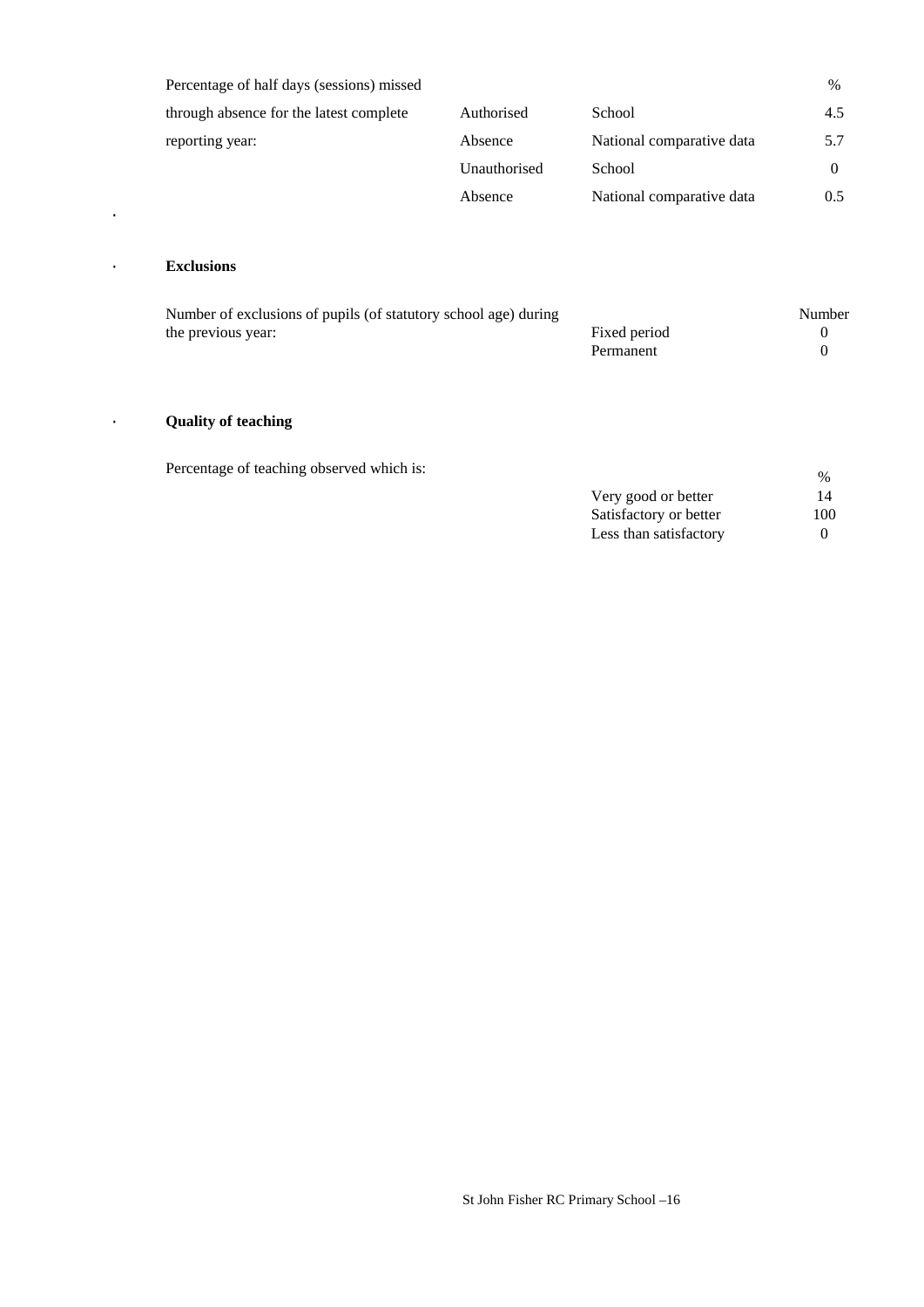### · **PART A: ASPECTS OF THE SCHOOL**

#### · **EDUCATIONAL STANDARDS ACHIEVED BY PUPILS AT THE SCHOOL**

#### · **Attainment and progress**

- 1.The 1998 results of the National Curriculum tests taken by seven-year-olds were well above the national average in reading, very high in writing and well above in mathematics, in comparison with all schools. In comparison with similar schools, standards in reading and writing were very high and standards in mathematics were well above average.
- 2.By the age of 11, in comparison with all schools, standards in English were in line with national averages, standards in mathematics were below the national average and standards in science were above national averages. In comparison with similar schools, standards in English were below the national average, standards in mathematics were well below the national averages and standards in science were above the national averages. The particular year group taking the tests at the age of 11 had a spread of ability which was variable and which veered towards the lower levels of attainment in all core subjects. There was a high percentage of pupils on the register for special educational needs, and a group of pupils were of below-average attainment. During the pupils' time spent in Year 5, this cohort of pupils had experienced four different teachers due to staff changes, there was a gender imbalance in favour of boys when the tests were taken and two pupils had Statements of Special Educational Need. Instability due to staff changes is a contributory factors to the levels of attainment being low in English and mathematics in comparison with similar schools nationally.
- 3.The percentage of pupils in Key Stage 1 reaching the higher levels in reading was well above the national average, in writing it was very high and in mathematics it was above the national average.
- 4.In Key Stage 2, the percentage of pupils reaching the higher levels was close to the national average in English, well below the national average in mathematics and above the national average in science.
- 5.Taking the three years 1996 to 1998 together, the figures show that, in Key Stage 1, the pupils' performance in the statutory assessments was very high in comparison with the national averages. Pupils' performance in reading and writing was very high in comparison with the national averages and their performance in mathematics was well above the national averages. Over time, there was no significant difference in attainment between boys and girls. In Key Stage 2, over the same three years, the performance of pupils in English, mathematics and science was above the national averages. Taking all the core subjects together, the performance of pupils was well above the national average. During this three year period, the performance of girls was better than that of boys. However, this situation is not reflected in present inspection findings and there is no difference in the attainment of boys and girls.
- 6.There is an improvement in standards achieved in 1999. The results of the 1999 national tests, for which there are as yet no national averages, indicate that standards have remained high in reading, writing and mathematics at Key Stage 1, and at Key Stage 2, standards have improved by seven per cent in English, and 24 per cent in mathematics, but have dropped slightly in science by seven per cent.
- 7.Appropriately high targets have been set in literacy and numeracy, which the school is well on the way to meeting. Inspection findings show that standards in both literacy and numeracy are very high in Key Stage 1 and are above national averages in Key Stage 2.
- 8.Pupils enter school with standards of attainment that are varied, but baseline assessments show that they are just above what is expected of pupils of this age in language and literacy and numeracy. In personal and social development, creative development and knowledge and understanding of the world,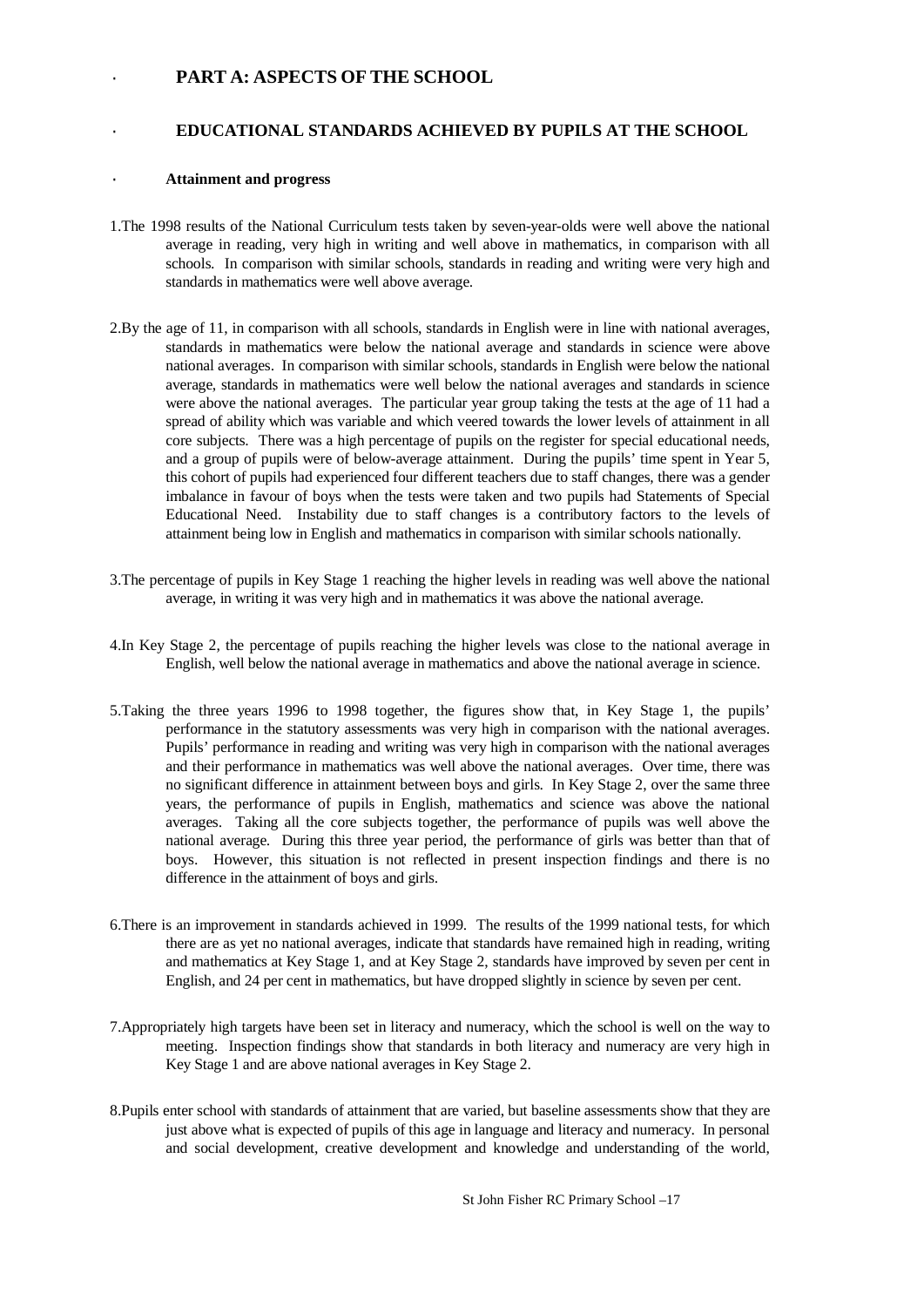standards of attainment on entry to the reception class are broadly in line with those expected of children of this age. By the time that they are five, children achieve standards which exceed the Desirable Learning Outcomes in all areas of learning and make good progress due to the good teaching. They make very good progress in reading because of the implementation of aspects of the Literacy Hour, especially in relation to text-level work.

- 9.The judgement of the inspection team is that standards by the end of Key Stage 1 in English, mathematics and, are well above national averages, and all pupils, including higher attainers and those with special educational needs, make good progress throughout the key stage. An example of accelerated, very good progress was seen in Year 2 in science because of the excellent quality of teaching in the lesson observed.
- 10.By the end of Key Stage 2, standards of attainment in English, mathematics and science are above national averages, and all pupils generally continue to make good progress. Progress is accelerated in Year 6 because of the consistently good or better teaching. Teachers' records of progress, based upon optional test results, denote that good rates of progress are being maintained and pupils' prior attainment is effectively built upon. Whilst progress is never less than satisfactory, rates of progress are occasionally inconsistent in Years 3 and 4, because tasks set for groups are not always sufficiently challenging and pupils are engaged in work which consolidates rather than extends their knowledge; this was seen in science in Year 3 and in mathematics in Year 4. Where examples of very good teaching were seen in English in Year 5, and in mathematics and science in Year 6, all pupils make at least good, and often very good, short-term progress.
- 11.The school's policy for identification of higher attainers, which is well implemented in lessons, ensures that these pupils are effectively challenged and this contributes to the good rates of progress. Provision for pupils with special educational needs is good and these pupils are well supported in class; this contributes to their good rates of progress. Inspection findings on attainment are better than the 1998 test results in English and mathematics, where standards were judged as being in line with national averages in English and below in mathematics. This is because the present cohort of pupils inspected, varies significantly in the spread of above-average and average attainment from the previous year. There have been numerous staff changes in Key Stage 2 resulting in there now being a more stable staff and this has ensured better teaching being delivered throughout the key stage, which is a contributory factor to the good rates of progress. The school has identified appropriate targets for raising standards and is well placed to achieve them.
- 12.By the end of Key Stage 1, standards in English are well above national averages. In speaking and listening, standards are above average and standards in reading and writing are well above national averages. At the end of Key Stage 1, pupils speak clearly and audibly. They can sequence ideas in the correct order and they can explain preferences. In reading, standards are high, this is a strength of the school. All pupils read well and above-average attainers use a range of phonic cues to decipher words that they are not familiar with. Pupils' writing is clear and imaginative, letters are correctly formed and appropriate vocabulary is used. Homework contributes well to the good rates of progress that pupils make, especially in their spelling and reading. All pupils, including those with special educational needs, make good progress. This is because teachers effectively challenge their pupils to improve on their previous best performance by asking open-ended questions, in an attempt to motivate their pupils to want to learn.
- 13.By the end of Key Stage 2, attainment in English is above national averages and good rates of progress are maintained by all pupils, including those with special educational needs. In speaking and listening, standards are high; pupils can describe characters accurately and can argue reasons for cause and effect. By the end of Year 6, pupils have above-average skills in reading. They can read extracts from posters with good expression and intonation. They read with understanding and are able to discuss words from Latin origin. Standards in writing are above national averages; pupils can write for a range of different audiences, and both simple and complex sentences are organised into paragraphs. Spelling is normally correct in words of complex and regular patterns.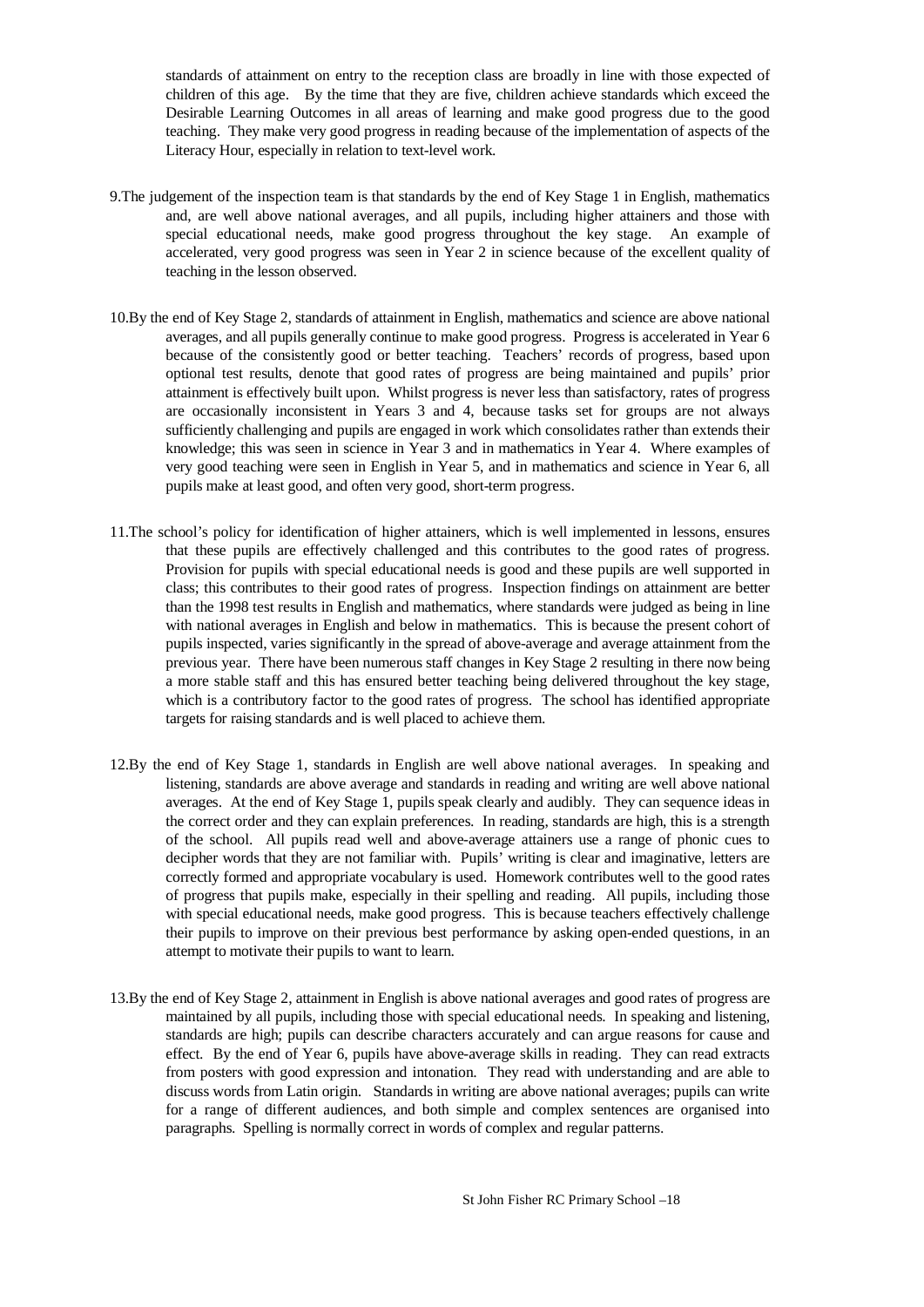- 14.Throughout the school, most pupils read with fluency to support work in other subjects. They develop good research skills and understand the difference between skimming and scanning. They can talk about favourite authors and compare and contrast books that they have read. By the end of Key Stage 2, pupils develop ideas logically in well-punctuated sentences, structured paragraphs and include appropriate use of tenses and personal pronouns. The standard of spelling is good. Pupils develop a legible, consistent handwriting style and their presentation of work is good in handwriting lessons, but is not always consistent in other subjects. Throughout the school, pupils gain experience and expertise in a wide range of types of writing. Pupils' attainment in both key stages, in all aspects of English, has improved since the previous inspection. Throughout both key stages, the teaching of the Literacy Hour is having a positive effect on both pupils' attainment and rates of progress because learning objectives are challenging and the range of reading and writing undertaken is varied. This results in pupils having access to a full range of literary experiences.
- 15.By the end of Key Stage 1, standards in mathematics are well above the national average and above national averages at the end of Key Stage 2. All pupils, including higher attainers and pupils with special educational needs, make good progress. The best progress is made in Years 2 and 6, due to the high quality of teaching. Through the implementation of the Numeracy Hour, pupils make significant gains in all aspects of mathematics. The emphasis placed by the school on mental arithmetic ensures that, by the time they leave the school, the pupils are able to use the four rules of number competently. By the end of Key Stage 2, pupils use a growing mathematical vocabulary with increasing precision. However, progress in shape and space and data handling in both key stages is mostly satisfactory rather than good, although examples of good, short-term, progress were seen in Year 6.
- 16.Pupils in both key stages learn to apply their mathematics in practical contexts in other subjects, for example in science in Year 2 to analyse the results of plants growing in different conditions, and to interpret results of the effect of the heating of solutions in Year 6. Since the previous inspection, standards in mathematics have improved at the end of both key stages.
- 17.By the end of Key Stage 1, standards in science are well above national averages and all pupils make good progress. These good rates of progress are maintained in Key Stage 2, and by the end of the key stage, standards are above national averages. All pupils, including higher attainers and those with special educational needs, make good progress in both key stages because of the good quality of teaching. However, rates of short-term progress in Years 3 and 4 are, on occasions, satisfactory rather than good due to the occasional lack of challenge in tasks set for pupils. Pupils' attainment at the end of both key stages in experimental science is above average and has improved significantly since the last inspection, when it was highlighted as a weakness. In Year 2, pupils can interpret data appropriately when studying information on how plants survive in various conditions. In Year 6, pupils can make accurate measurements with a high degree of precision. They use correct terminology, such as 'newtons' to describe forces. They know the difference between reversible and irreversible reactions and the vast majority of pupils are able to develop their own test.
- 18.In information technology at the end of Key Stage 1, pupils' attainment is in line with national averages and all pupils make satisfactory progress. By the end of Key Stage 2, pupils' attainment is below national expectations and progress is unsatisfactory. Since the previous inspection, standards have deteriorated at Key Stage 2 although they remain similar at Key Stage 1. The school has recently installed new computers and plans are underway to ensure that attainment and progress at Key Stage 2 are raised. However, insufficient opportunities are provided for pupils to use their information technology skills across the curriculum and there is insufficient emphasis on teaching skills of control and modelling.
- 19.No judgements are made in connection with religious education, as this subject was inspected under Section 23 of the Schools Inspections Act 1966.
- 20.Throughout both key stages, pupils make very good progress in art and the work that is produced at the end of both key stages is of a very high quality. Progress in music is satisfactory overall in both key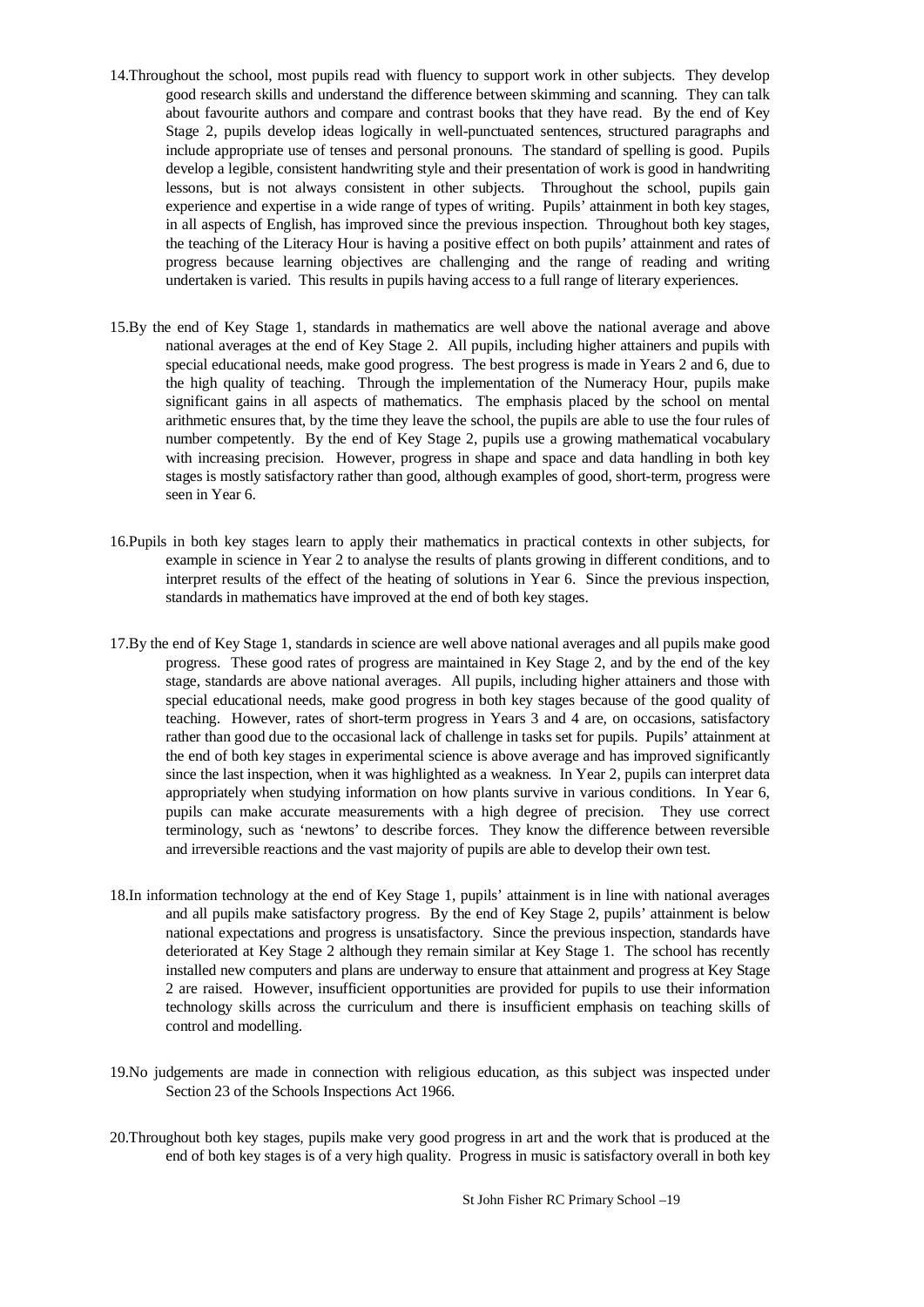stages, with examples of good attainment by the recorder group. An example of good progress was seen in Year 2 in composition, when pupils composed a musical piece in relation to a stimulus of an autumn poem. Progress in design and technology is satisfactory in Key Stage 1 but unsatisfactory in Key Stage 2, due to lack of progression of skills in designing, making and evaluating. Since the previous inspection, standards have deteriorated in design and technology but have improved significantly in art, and remained the same in music and physical education. Progress in history and geography throughout both key stages is good. In geography by the end of Key Stage 2, pupils have good knowledge on a range of ecological issues, map reading skills are well developed and pupils know about the disadvantages of different types of land use. In history in both key stages, pupils are developing their skills of chronology appropriately. They know about ancient civilisations and how famous people have influenced events in the past. Progress is satisfactory throughout both key stages in physical education and pupils develop their coordination skills appropriately. By the time they leave school, over three-quarters of Year 6 pupils can swim 25 metres. Since the previous report, attainment in history in both key stages has improved and has remained the same in geography.

21.The contributory factors to the overall good rates of progress are: the good quality of teaching, good attendance rates, pupils' very good attitudes, the very good assessment procedures, and the very good ethos where all staff are committed to raising standards.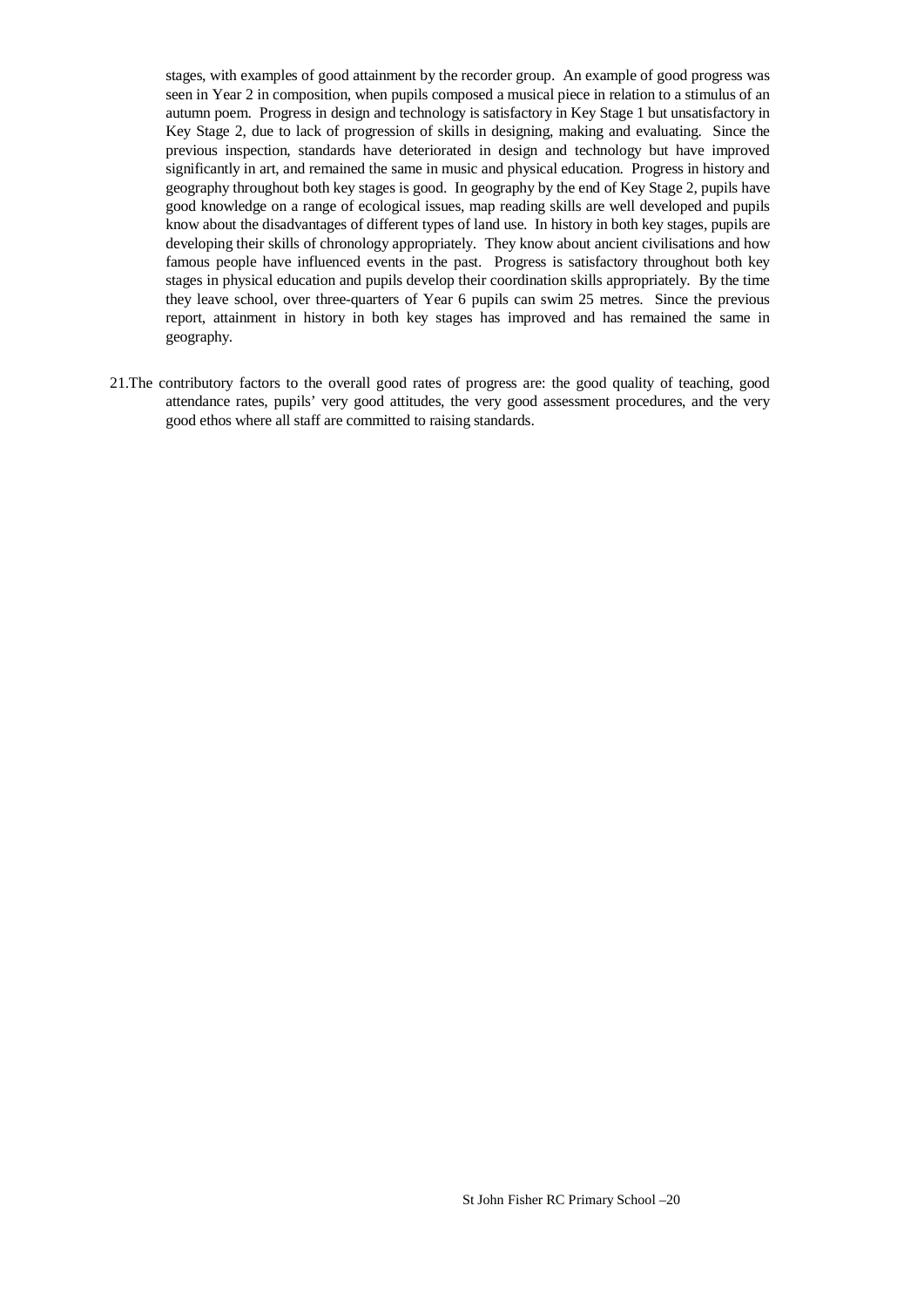#### 24. **Attitudes, behaviour and personal development**

- 22.Pupils' attitudes to learning are very good. They cooperate very well with teachers, show high levels of interest in their work and apply themselves diligently to tasks. They show great pride in their work. Most pupils are keen to answer questions and participate fully in their lessons. A good example of this was seen in mathematics, where Year 6 pupils answered questions enthusiastically about square roots and prime numbers. Pupils listen very well and are able to concentrate for sustained periods. The under-fives in reception are developing positive habits in their learning. For example, they share role-play areas and equipment with good consideration for each other and generally play and work well together. They are developing good personal and social skills. They are well on course to exceed the expectations of Desirable Learning Outcomes in personal and social development by the time they reach five years of age.
- 23.Behaviour is very good. The previous inspection report judged behaviour to be excellent, and the school has maintained very good standards of behaviour, both in and out of classrooms. Behaviour in the playground has improved since the last inspection. This makes a considerable contribution to pupils' progress in lessons. The school is a happy, friendly and orderly community. The pupils at this school are courteous and show respect for staff and visiting adults. They respond well to the high expectations set by staff. Pupils are well aware of the school's rules and code of conduct and they believe the system of rewards and sanctions to be fairly applied. There were no exclusions in the last school year.
- 24.Relationships are very good. Pupils relate very well to each other, showing respect for others' feelings, values and contributions in lessons. The school positively encourages pupils to think of and care for others. Pupils work well collaboratively when required. For example, during a mathematics lesson, Year 3 pupils were seen to organise themselves effectively in groups to discuss and come to group decisions on estimation exercises. Relationships between staff and pupils are also very good. There is mutual respect and pupils have confidence in staff to talk to and confide in them about their worries and concerns.
- 25.The pupils at this school are polite and trustworthy and care for property. Inspectors were impressed by the litter-free buildings and play areas throughout the period of the inspection. Pupils clearly respect their own property and that of others. They share equipment and resources sensibly.
- 26.Personal development is good. Most pupils are able to express themselves clearly and confidently. Inspectors saw on many instances that pupils can contribute their ideas and views effectively to peers and adults. Circle time allows pupils to develop their ability to reason and explain. It also allows them to develop self-confidence effectively as they take part in serious discussions. All pupils accept responsibility well, and show pride when they act as monitors and prefects. Pupils show a high level of independence in their learning. The previous inspection report identified a lack of independent learning. This issue has been addressed successfully. Pupils are regularly set research tasks for homework, and this makes a good contribution to their personal development. Pupils are also using computers effectively for researching areas of the curriculum. They stay on task and are keen to learn. Whilst, as yet, attainment at the end of Key Stage 2 is below national averages, pupils are, nevertheless, motivated in learning. The recently improved information and communications technology facilities are already showing good signs of increasing pupils' independence in their learning. Pupils use their initiative well, for example one pupil suggested recently that the school should produce a school magazine on a regular basis, and several articles are now planned for the first edition.
- 27.Pupils make a good contribution to the community. For example, they distribute harvest parcels for the elderly each year. They also raise high sums of money for a number of charities and good causes. Clearly, pupils care for their community and show concern for those less fortunate than themselves.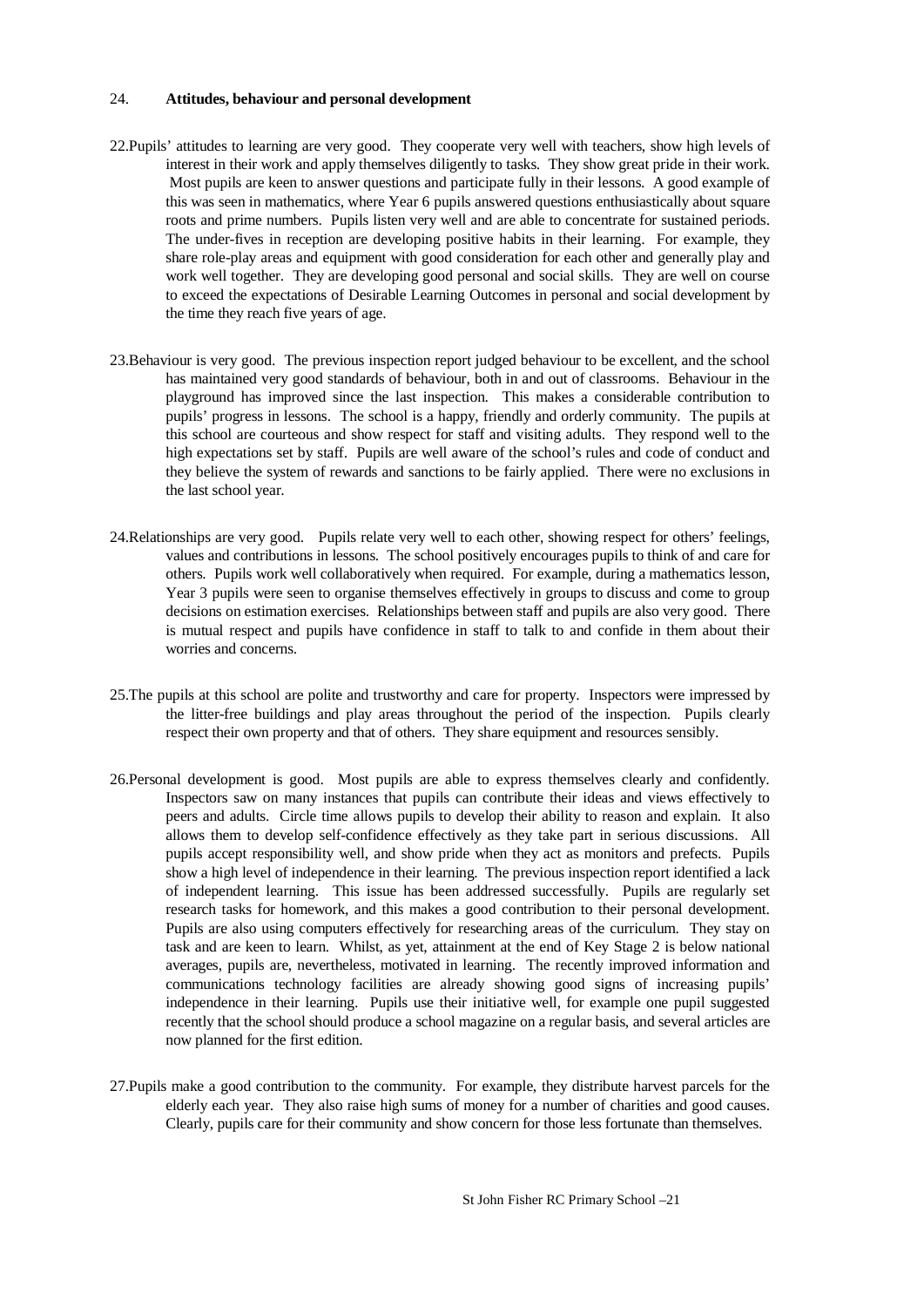#### 30. **Attendance**

- 28.Attendance is good. The rate was 95.6 per cent in the last school year, and this is appreciably above the national average. There is no unauthorised absence. The level of authorised absence is below the national average. There are firmly established and rigorous procedures in place to follow up absences. The educational welfare officer is appropriately involved when this is necessary. Regular attendance and improved punctuality are having a positive effect on pupils' attainment and progress.
- 29.Registers are taken promptly at the start of each session and are conscientiously and accurately completed. Registration periods are efficient. A high proportion of parents report that their children enjoy attending the school. Punctuality is very good and lessons run to the published timetable. Punctuality has improved from the good level observed at the last inspection.

#### 32. **QUALITY OF EDUCATION PROVIDED**

#### 32. **Teaching**

- 30.The quality of teaching is good in both key stages. No unsatisfactory teaching was seen during the week of inspection. Twenty-five per cent was satisfactory, 61 per cent was good, 12 per cent very good and two per cent of teaching seen was excellent. The best teaching was seen in Years 2 and 6, and this was a contributory factor to the good or better rates of short-term progress at the end of both key stages seen during the week of inspection.
- 31.The teaching of the under-fives is good. An example of very good teaching was seen in language and literacy, and this contributed to children's very good rates of short-term progress. The lesson had a brisk pace, the teacher built upon children's previous knowledge of spelling, and pointed the words out in the text in order to reinforce their knowledge. Teaching is generally good in language and literacy, creative development, mathematics, physical development, knowledge and understanding of the world and in personal and social development. The teaching of reading is very good.
- 32.Teachers' planning in all areas of learning does not, however, make specific reference to learning objectives associated with child-chosen activities, and on occasions, this limits children's rates of progress. This was seen in the role-play area of the 'Medical Centre', where there was a lack of teacher intervention in upgrading children's vocabulary because the learning objective had not been clearly identified.
- 33.The quality of teaching in both key stages is good. In Key Stage 1, an excellent example of teaching was seen in a Year 2 science lesson, and very good lessons were seen in Year 2 in information technology and mathematics, and in language and literacy in the reception class. Good examples of teaching were seen in literacy and numeracy, science, physical education and history in Year 1 and in the reception class. In Key Stage 2, very good teaching was seen in Year 6 in science and mathematics and in Year 5 in literacy. Examples of good teaching were seen in Year 6 in geography, in Years 4 and 6 in art, in Years 5 and 6 in history and in Years 3 and 4 physical education. The good quality of teaching is a strong feature of the school and makes a major contribution to both pupils' attainment and rates of progress. There was no significant difference in the quality of teaching in different subjects.
- 34.Although aspects of information technology (control and modelling) and design and technology (designing and making) are less secure, these areas have been identified in the school development plan as needing development.
- 35.The quality of teaching has improved considerably since the previous inspection, when it was judged as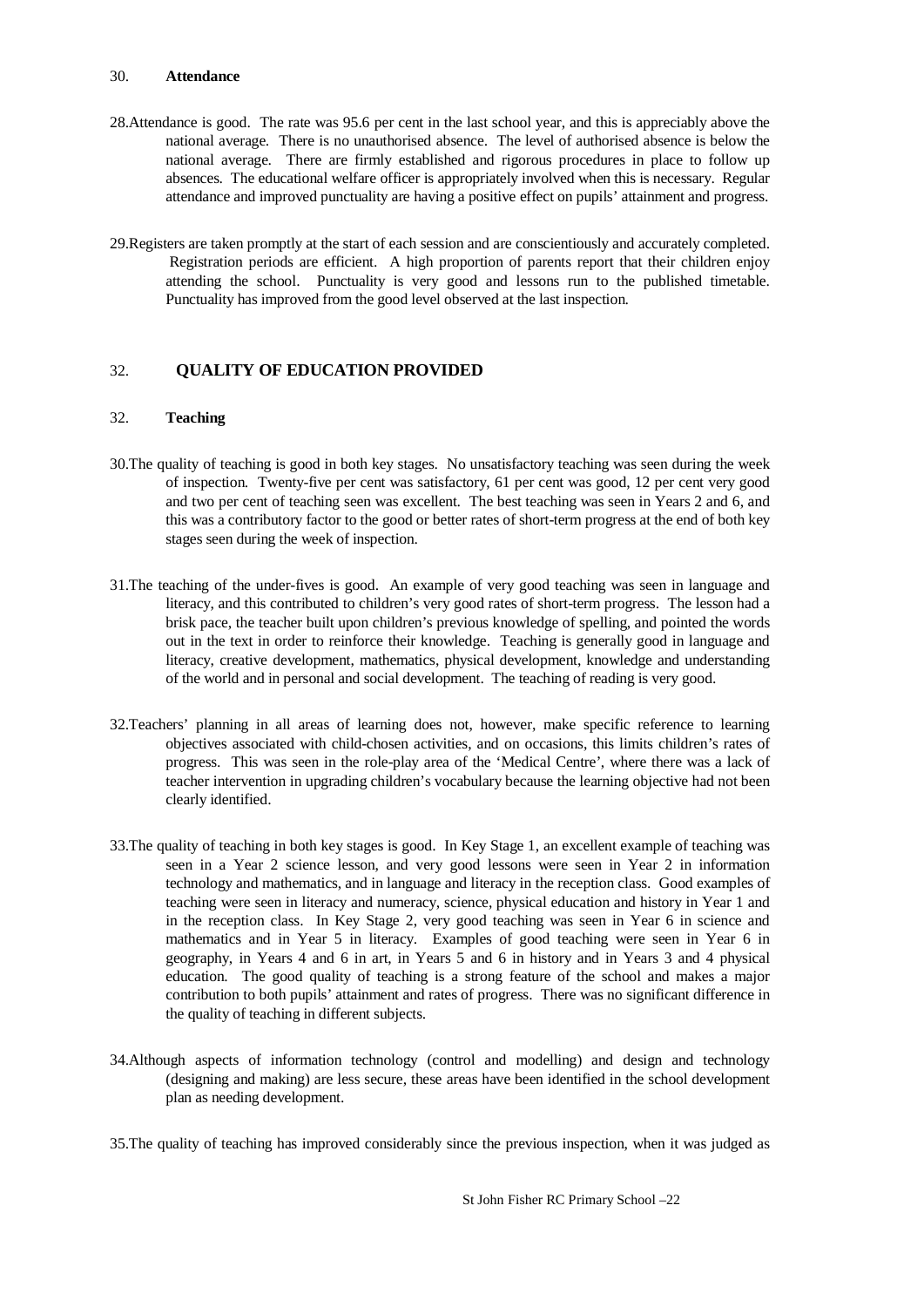being sound with good features. In the previous inspection, 10 per cent of teaching was unsatisfactory. There has been no unsatisfactory teaching in this inspection. Both literacy and numeracy are well taught. Teachers set appropriate tasks, use resources well, and structure the Literacy and Numeracy Hours appropriately, allocating appropriate time to each aspect of the content of the hour.

- 36.In good or better examples of teaching seen in literacy and numeracy, lessons are well structured, lesson objectives are clear and short-term planning is focused. Class support assistants are well informed of what is expected of them when they are working with groups. All teachers use a good mixture of teaching methods, including whole-class teaching, individual and collaborative group work. All methods used by teachers match curricular objectives. For example, in the Literacy Hour in Year 1, pupils were encouraged to work both independently and in groups in order to practise the appropriate use of capital letters and full stops. In a Year 5 Literacy Hour, pupils were encouraged to give examples of skimming and scanning and their uses when retrieving information. In Year 2 in numeracy, the teacher enabled pupils to apply the skills and knowledge taught during the week to practical contexts of measuring and estimating.
- 37.In both key stages, teachers have secure subject knowledge. They use their personal skills well to inspire pupils; this is demonstrated by the use of humour. In Year 1, pupils burst into spontaneous laughter when 'Pig in the Pond', a character in text level work, splashed into the puddle. In Year 4, pupils were encouraged to think about the effect of imagery when listening to a poem about the sea; one pupil remarked that the illustration of the wave reminded him of the countenance of his grandfather when he gets angry.
- 38.The management of pupils is good throughout the school, pupils are ready to learn in lessons. Teachers set consistent and clear expectations of behaviour and the amount of work to be covered. Time is used effectively. There is good use of praise and encouragement. Pupils respond very well to having clear boundaries set for them. This contributes to an orderly learning environment and has a subsequent effect on the very good relationships between teachers and pupils. In discussion with the inspectors, all pupils showed both liking and respect for teachers and confirmed that they are all treated fairly and that they can rely on their teachers to help them sort out any academic or social difficulties. Teachers' planning is good. All teachers set clear learning objectives and evaluate the progress that pupils make in achieving them.
- 39.Teachers have high expectations of their pupils and encourage them to do well. They make reference to work previously covered, and reminding pupils of how well they did previously and that the same skills are required of them to understand and apply new knowledge covered. The school aims to raise each pupil's attainment to the highest possible level, and this ethos is evident in the majority of lessons. There are isolated instances in Years 3 and 4, where there is a lack of extension activities provided and work is too easy for the pupils. This was seen in science in Year 3 and in mathematics in Year 4. Generally the work set is well matched to pupils' abilities and most lessons proceed at a rapid pace. Teachers always make reference to the aims of the lesson, which are clearly displayed in class, to check that these have been achieved. They use these objectives to make clear and useful evaluations both of the overall effectiveness of the lesson, and of successes and difficulties experienced by individual pupils. These evaluations and assessments are well used in planning new work. All teachers write up evaluations of their lessons and reflect upon the effect of their teaching on the progress that pupils make.
- 40.Teachers use resources well and generally make good use of all available support staff. Assessments are used well by teachers to plan future lessons. Homework is used effectively and supports pupils' learning. Some parents expressed concern over the inconsistency of homework. Inspection findings show that, at present, homework is being given consistently and that the senior management team is monitoring the amount of homework that is given. Parents' opinions regarding the adequacy or otherwise of homework were equally divided. Evidence from talking to the pupils and from the teachers' planning indicates that good use is made of homework to consolidate and extend the work that the pupils do in school. The marking of work is inconsistent and varies throughout the school.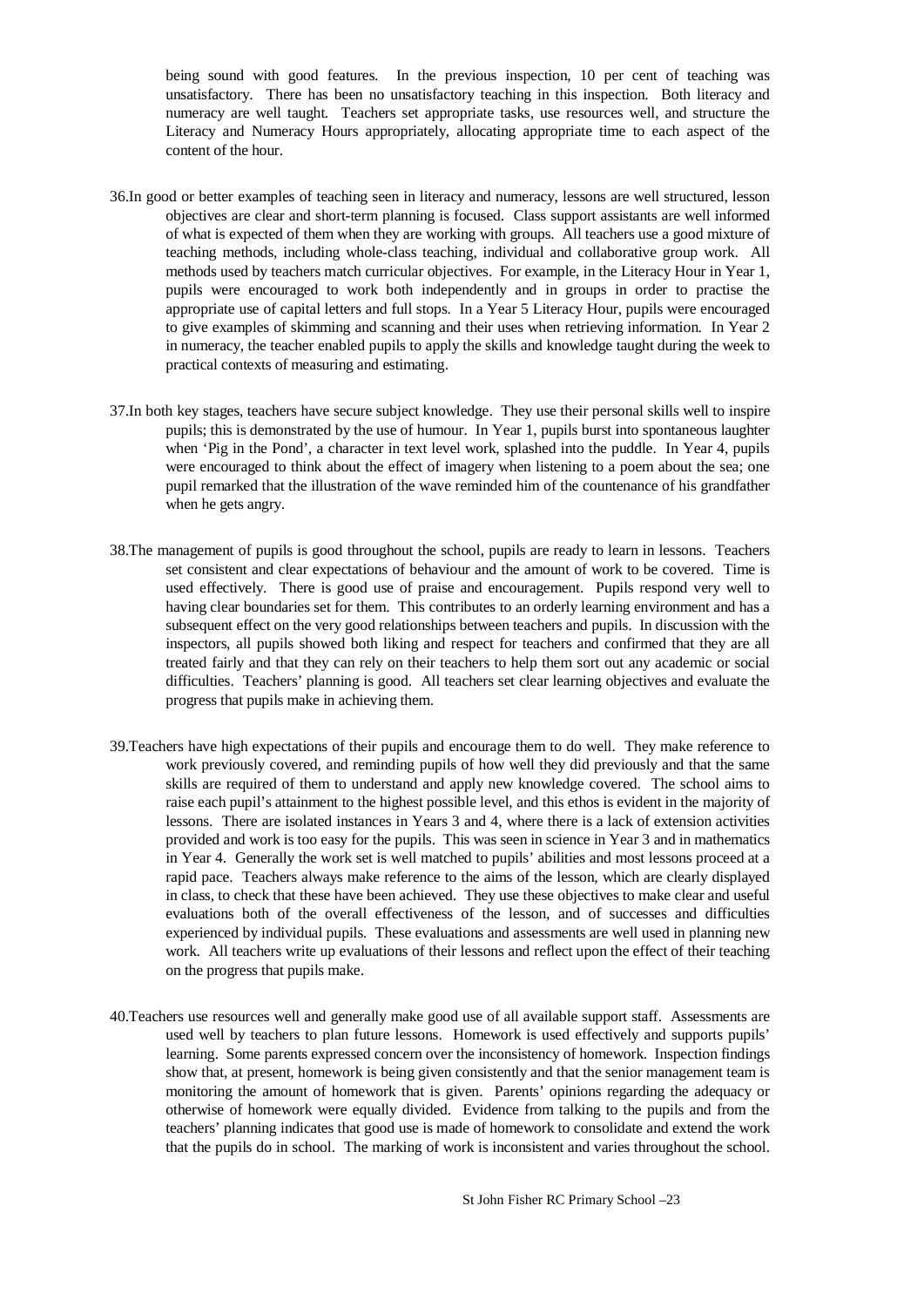It is best when it involves pupils in dialogue with the teacher, and informs pupils on how to improve the quality of their work.

- 41.Pupils with special educational needs are well taught. The provision is generally within classrooms and concepts are explained clearly; appropriate follow-up work is also given to them. The good quality of teaching that these pupils receive is reflected in their good rates of progress. The individual needs of these pupils are always considered by teaching and non-teaching staff, and every effort is made by the staff to include these pupils in the activities of the whole class. All staff are successful in implementing the Code of Practice for special educational needs.
- 42.Since the previous inspection, the quality of teaching has improved; there is now no unsatisfactory teaching throughout the school.

#### 45. **The curriculum and assessment**

- 43.The school provides a broad and generally balanced curriculum. It is adequately planned to provide continuity and progression in learning with the exception of information technology, where control and modelling are not systematically developed at Key Stage 2, and in design and technology where a scheme of work has yet to be developed. In music there is insufficient attention in planning to notation and listening and appraising. This has been identified on the school development plan as an issue to be addressed. This judgement is based on a scrutiny of last year's work, discussions with pupils and inspecting current planning. The curriculum complies with the statutory requirements of the National Curriculum, including the National Numeracy and Literacy Strategies. The quality of the curriculum is similar to the previous inspection in 1996 where it was judged to be in general, broad and balanced. The teaching to support the development of information technology skills and design and technology remains under developed, particularly in Key Stage 2. From last year's evidence and scrutiny of work there is only very limited evidence to demonstrate coverage of history and geography. The curriculum effectively promotes pupils' intellectual and physical and personal development and prepares pupils appropriately for the next stage of education.
- 44.The curriculum for children under five is well planned to cover all areas of learning, but there is insufficient planning and provision for defining learning objectives for child-chosen activities. The curriculum for these young children places due regard to their personal, social and emotional needs.
- 45.There is good planning in both key stages to cover the requirements in literacy and numeracy and number is well emphasised throughout the mathematics curriculum. However, there is insufficient attention given to shape and space and data handling, but with the onset of the Numeracy Hour this will be rectified. In science investigation and experimental work is planned satisfactorily. The curriculum for art is good and in physical education there is good coverage overall including swimming for pupils in Years 1 to 6. Older Key Stage 2 pupils go on a week's residential visit for outdoor and adventurous activities.
- 46.Health education is mainly taught through the science curriculum and pupils receive useful guidance about the harmful effects of smoking. Sex education is planned using a policy which encourages the teaching of the subject through the importance of Christian relationships. Although there is no policy for drugs education, drugs awareness is developed through the Life Skills caravan project, which provides pupils with clear information. Personal and social education is adequately taught and the school is in the process of further developing specific and detailed schemes of work regarding personal, social, cultural and moral education.
- 47.The curriculum satisfactorily provides equality of access and opportunity. Test results are also closely analysed by gender. This thorough analysis of national testing is used very effectively to note any differences and give appropriate support. The policy for supporting pupils with special educational need and its implementation fully complies with the Code of Practice.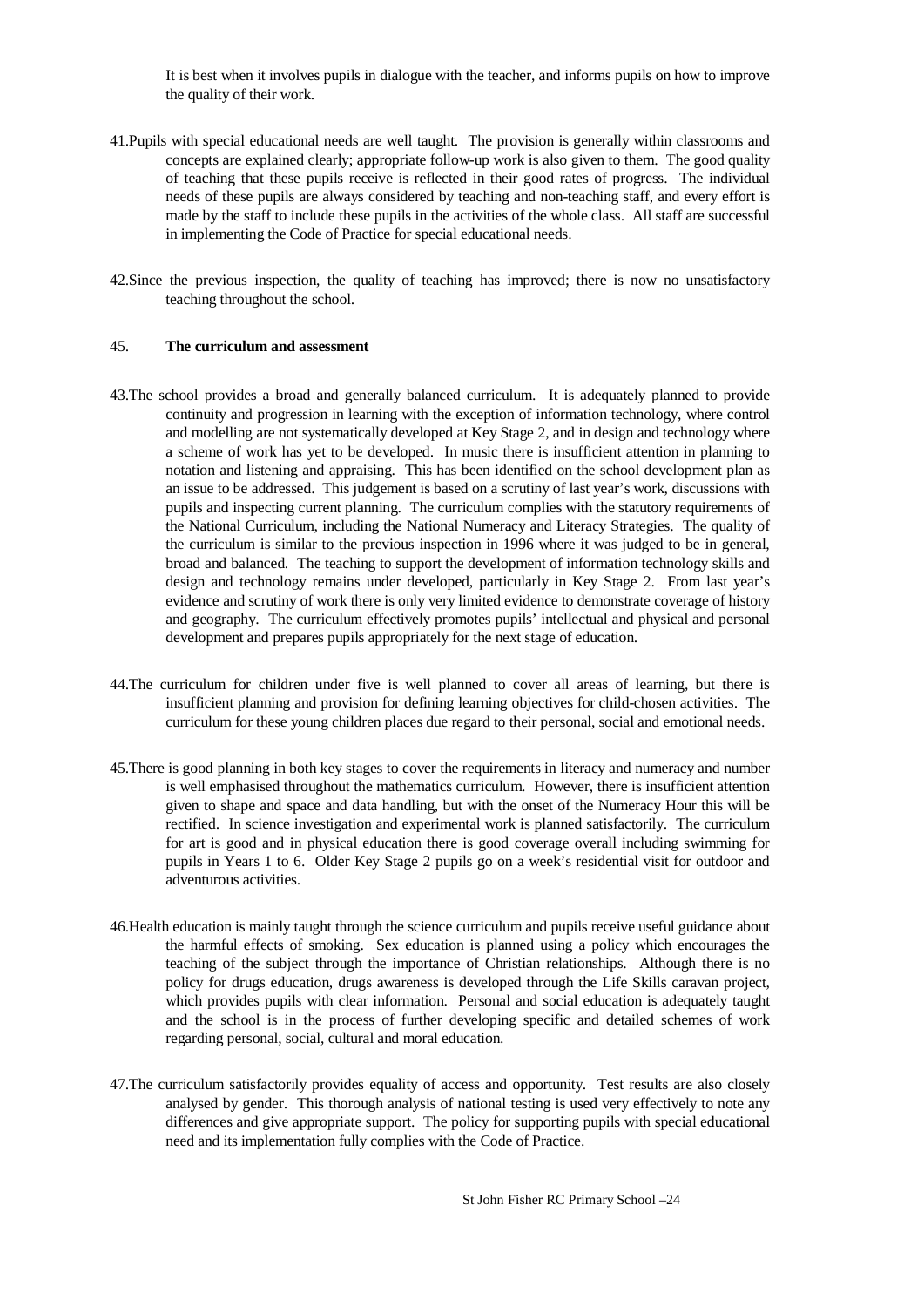- 48.There is a clear policy to support higher attaining pupils, with key areas for development carefully built into curriculum planning. Pupils with special educational needs are well supported through targets in their individual educational programmes.
- 49.The curriculum is enriched by a wide range of extra-curricular activities. These include traditional sports and are well attended by Key Stage 2 pupils. There are very good links with local sports clubs, including county cricket players and national basketball players who come into school and give regular sports coaching. There are good recorder and singing groups. Homework is used effectively and supports high standards in both key stages.
- 50.Overall the school has very good systems and procedures for assessing pupils' attainment, which are used well in both key stages. For children under five there are sound procedures which are used satisfactorily to inform curriculum planning. However, during physical education sessions very good use of assessment is made to assess colour and number. The headteacher and deputy headteacher undertake very thorough analysis of the results of both national and school tests. The results of this analysis are used very effectively to target support and improve individual pupils' test results. The quality and use of assessment are clear improvements since the previous inspection, although the quality of teachers' marking remains inconsistent and many teachers are not following the school's agreed marking policy. Reports meet statutory requirements and parents find them useful and informative.
- 51.The very good range of effective systems for assessing pupils' attainment includes reading tests, number tests and systems for assessing pupils' personal and social development and the development of independence. However, some of these tests are less successful in giving teachers information on precisely where pupils need to improve. The school uses much of the test data in order to highlight where individual pupils might need support in order to achieve national expectations in Key Stage tests. Data is used well to provide more challenge for higher attaining pupils.

#### 54. **Pupils' spiritual, moral, social and cultural development**

- 52.The school's provision for spiritual, moral and social development is very good; provision for cultural development is sound.
- 53.Provision for the pupils' spiritual development is very good. The school is committed to teaching the principles of the Catholic faith based upon the Gospels. The school has clear aims in its Mission Statement that are firmly linked to the church and its teachings. Acts of collective worship are spiritually uplifting experiences which provide time for prayer and reflection. Pupils are asked to consider the part they play in the family life of the school and to reflect on the deeper meaning of being part of God's family. Opportunities are provided for pupils to consider wider issues and develop greater knowledge and understanding of their place in the world. For instance, in role-play of different occupations, pupils explore the importance of using their talents and being of service to others. Often, music in assemblies and hymn practice sets the mood for reflection. Time to think about the words in hymns such as 'Jesus, we love you', and to enjoy singing with others, add to spiritual awareness. Pupils are given opportunities to reflect upon the beauty of God's creation through literature, songs, dance and art. The work of famous artists contributes positively to pupils' spiritual development as pupils engage in meaningful personal interpretations of beauty.
- 54.The school's provision for moral development is very good. It is based upon clear and consistent practice which supports good behaviour throughout the school. Pupils know right from wrong and have helped to write the school rules, which are clearly displayed and adhered to. Adults set good examples within the school and promote a sense of fair play. There are clear policies for behaviour and bullying and support and guidance are offered if needed. Any incidents are dealt with promptly. A system of rewards and house points is in place, which motivates pupils to do their best. In lessons and assemblies pupils are taught to respect themselves and others, to be responsible and to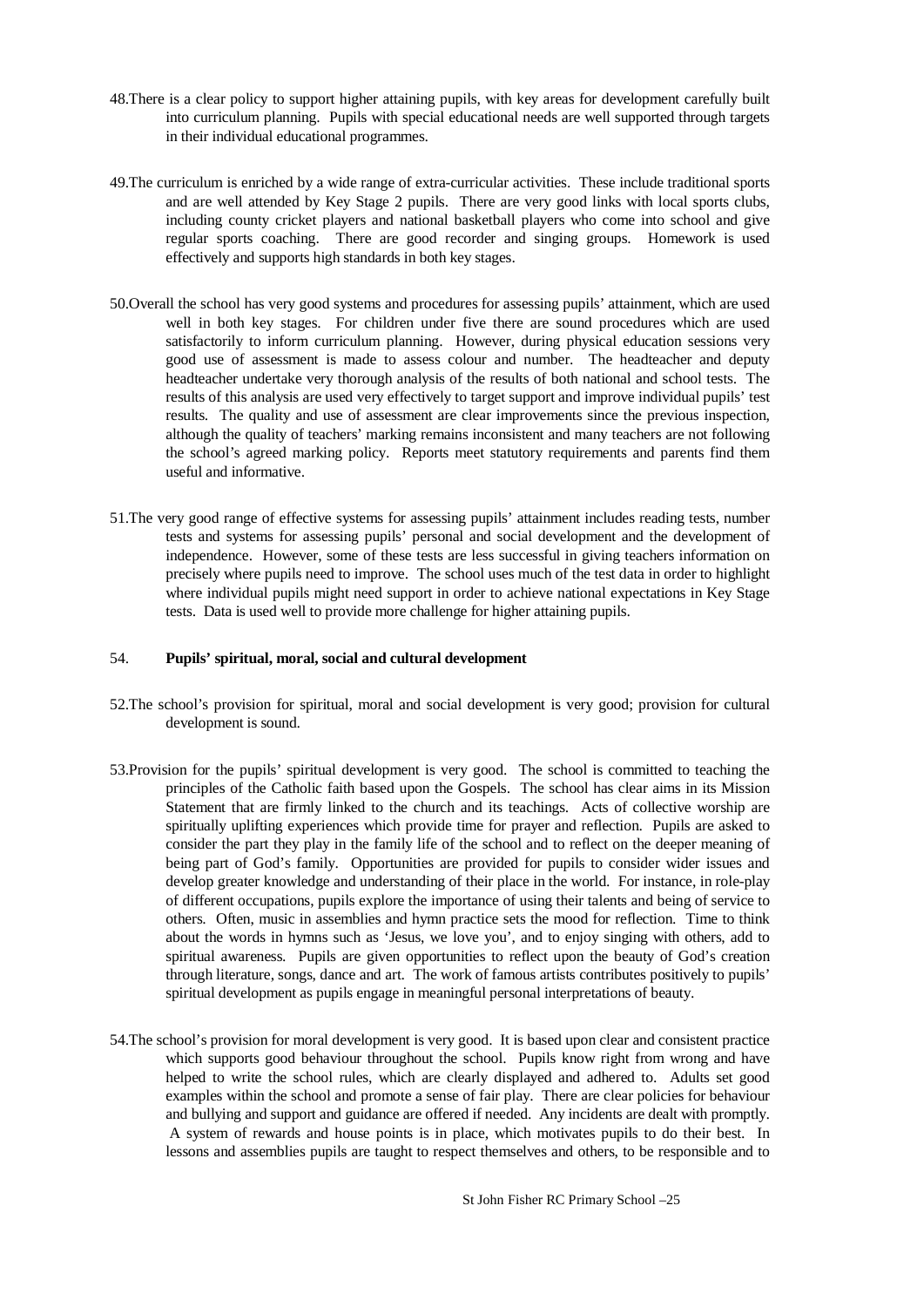make informed choices about their actions.

- 55.The provision for social development is also very good. The school has built up a tradition of serving local families and so has fostered very good links with the parish and its community. It provides a set of values which promote living and working in harmony. Within school, pupils have the opportunity to work together in different groups: for instance, sharing whole-school assemblies or working in pairs on projects, where they learn to collaborate and listen to different points of view. There is a system for monitors which promotes a sense of responsibility. Visits to local places of interest, and visitors to the school, such as the Careers, Education and Business Partnership, provide insight into life in the wider community. Pupils are encouraged to think of others less fortunate than themselves and donate to a number of charities as well as helping out themselves. Pupils develop appropriate skills of citizenship in relation to caring about their environment and their social responsibility to others.
- 56.The provision for pupils' cultural development is sound. Although pupils learn about their local heritage and culture, opportunities are missed to draw from the diverse multicultural nature of Birmingham and its communities. For example, pupils visit local churches and places of interest, but there is limited opportunity to visit temples and mosques. The musical talents of the pupils are well used to enhance cultural development; for instance, singing of a high quality and recorder groups add to the richness of school assemblies and hymn practice, and music from other cultures is used to broaden pupils' experiences. The use of art and literature also promotes cultural development. The study of African art and famous western artists acts as a stimulus for the pupils' own imaginative images.
- 57.Since the previous inspection, provision for spiritual, moral and social education has improved, but there has not been any significant improvement in pupils' cultural development, although this remains sound.

#### 60. **Support, guidance and pupils' welfare**

- 58.Provisions for the support, guidance and welfare of pupils are very good. The caring ethos makes a significant contribution to the school community. The school has maintained the high level of pastoral care given to pupils and also considerably improved provisions to support and guide pupils, since the last inspection. There are good arrangements for induction to the school. Prospective pupils have the opportunity to attend well-organised sessions in reception so that they can experience class routines. Pupils with special educational needs are well supported to enable them to participate in most school activities. They receive a good level of specialist support from outside agencies where this is necessary. Individual education plans for pupils with special educational needs are of good quality, providing a firm basis for pupils' progress. The school clearly values all pupils within its care.
- 59.There are very good procedures for monitoring pupils' academic achievements and personal development. The school maintains pupils' portfolios in good order, and there are many tests and assessments undertaken at appropriate intervals. Assessments are very well detailed and are effectively used to inform and guide pupils in their work. Teachers liaise effectively with parents, outside agencies and each other about the needs and progress of individual pupils.
- 60.There are very good procedures for monitoring and promoting discipline and good behaviour. The behaviour of individual pupils is carefully monitored where necessary, and appropriate support is provided. Appropriately detailed records are kept of any significant behavioural problems. Pupils are given opportunities to reflect on their behaviour when it falls below expectations. The school has a good quality and effective behaviour policy. The 'Golden Rules' are prominently displayed around the school, and this serves as a constant reminder for pupils. A very good variety of rewards are effectively used to recognise and value pupils' achievements, including good behaviour. Weekly assemblies celebrate pupils' good behaviour and help to maintain the high standards of the school. House points are highly sought after, with the House Trophy creating a healthy spirit of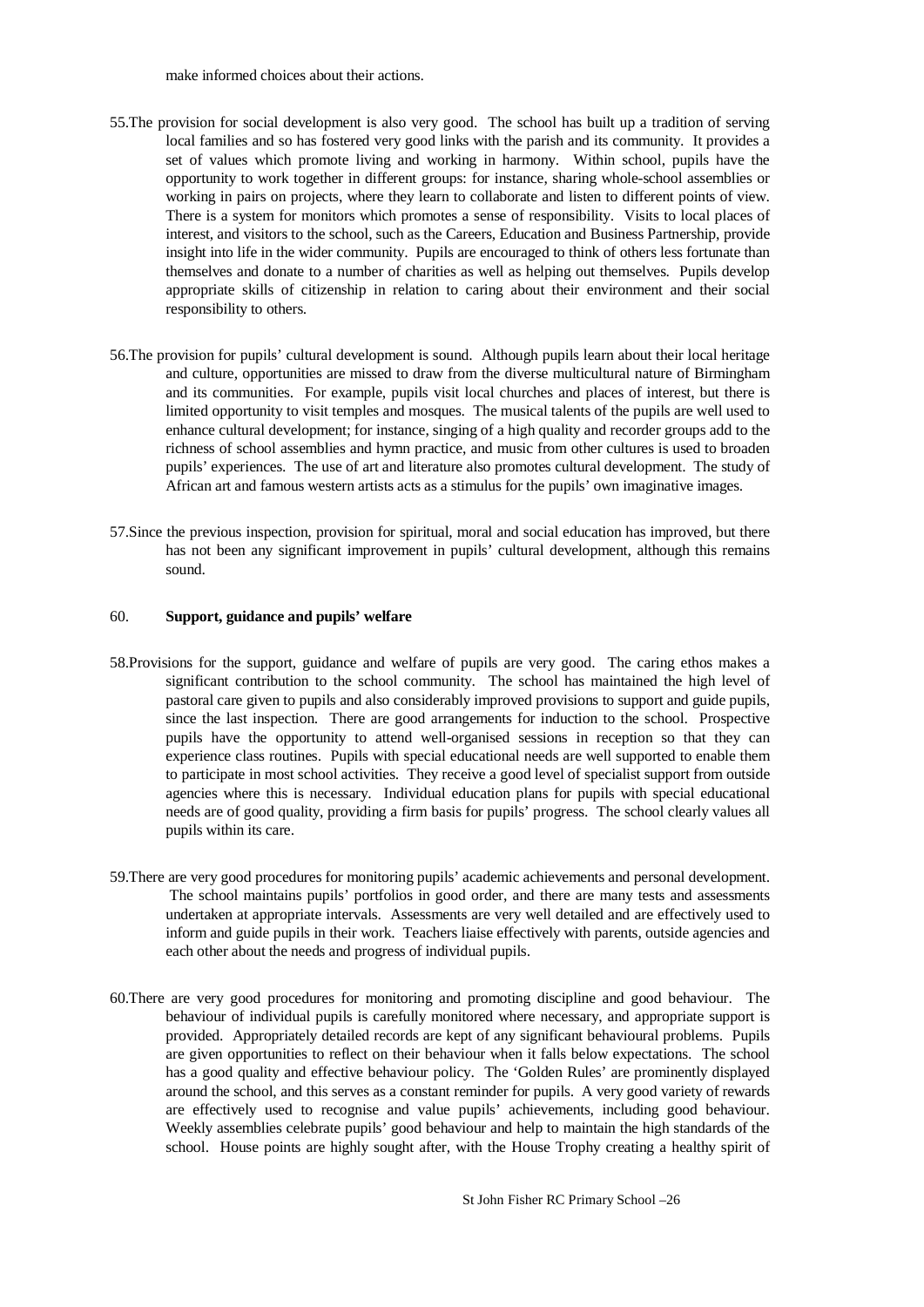competition amongst pupils. The school has effective strategies to eliminate oppressive behaviour. Pastoral education includes guidance on how to deal with bullying. The anti-bullying policy is of sound quality.

- 61.Procedures for monitoring and promoting good attendance are very good. There is a close and effective partnership with the education welfare service. Attendance and punctuality are very closely monitored with good use made of a computer-based system of information. Certificates for attendance are awarded to pupils at the end of each term. Attendance awards and gift vouchers are given each year to all pupils with a 100 per cent attendance over the school year. The school works effectively with parents and provides frequent reminders about the benefits of good attendance to children.
- 62.Child protection procedures are good. The school complies with legal requirements. There is a designated member of staff who has received appropriate training and liaises effectively with outside agencies. The school has a good quality policy for child protection. All staff are aware of the school practices and procedures.
- 63.The school has good procedures to promote pupils' health, safety, hygiene and well-being. The science curriculum is well used to encourage healthy lifestyles. Topic work includes activities and work about healthy eating, good habits and the need for regular exercise. The school is in the process of developing specific and detailed schemes of work regarding personal, health and social education. This follows the recent implementation of the school's personal, social, cultural and moral education policy. The school nurse and other medical practitioners carry out a programme of health screening in line with the local education authority's policy. Although the school does not have a written drugs education policy, it provides good quality guidance for pupils. The 'Life Education' caravan is effectively used each year to support drugs education. The community police officer attends the school regularly, and talks to pupils about 'stranger danger' and road safety. Accident and emergency procedures are sound. There is one member of staff trained and qualified in first aid. Risk assessments and fire drills are carried out periodically. Sex education meets legal requirements. The school has fully addressed the accommodation related health and safety issues identified at the last inspection. The school has also fully effected its health and safety policy.
- 64.Since the previous inspection, there has been an improvement in the support, guidance and welfare offered to pupils.

#### 67. **Partnership with parents and the community**

- 65.Partnerships with parents and the community are good overall, although a minority of parents at the preinspection meeting expressed concern in the handling of complaints. The school has recognised that there is a need to improve communication further, but stresses that parents are asked to follow the school's reasonable procedures for the handling of complaints. In the main, these partnerships make a significant and positive impact on pupils' attainment and progress. The school has maintained a good partnership with parents since the last inspection.
- 66.Parental involvement in the life of the school and in pupils' learning is good. The school positively encourages and welcomes parents to become involved in school life. The Parents and Friends Association provides valuable support for the school in organising fund-raising and social events. Considerable funds are raised at events, such as the summer fair and sponsored activities. Children's discos and children's bingo events are also successful and popular. Money raised by the group has gone towards buying useful resources for the school, including computer equipment and books. A considerable number of parents help in school regularly. They assist in classrooms, help in the library, listen to pupils read and accompany school trips. Parents work effectively with staff. Homework records show a good level of parental involvement in their children's learning. The school regularly organises workshops for parents so that they can learn more about the curriculum and become more effectively involved in their children's learning at home. For example, the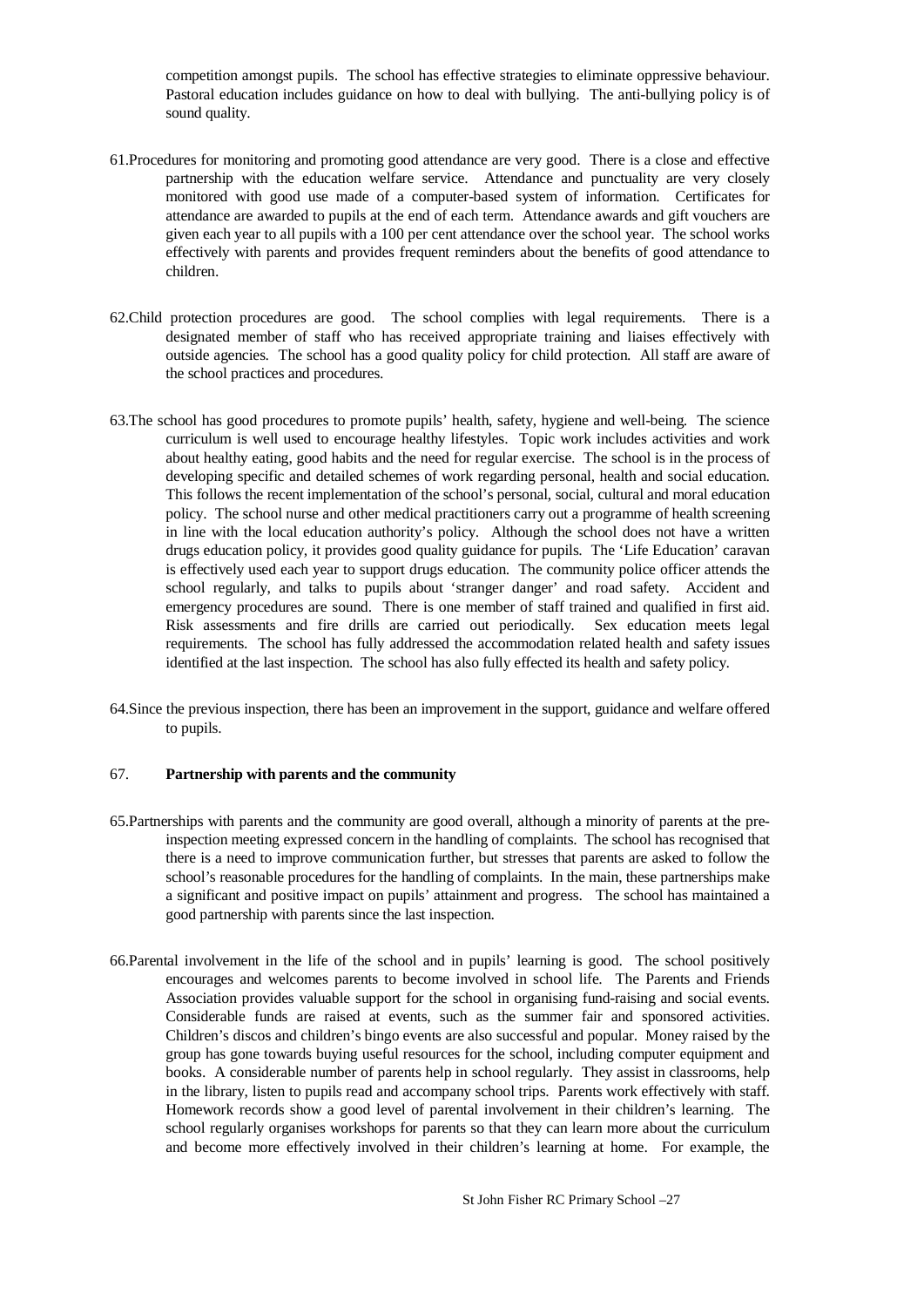'INSPIRE' and literacy sessions have been popular and effective in this regard. A small number of parents with expertise in certain areas, support the school through giving talks for pupils or arranging visits to places of interest. For example, a medical consultant recently made a presentation to pupils.

- 67.Information to parents is good. The staff spend a considerable amount of time with new parents to the school. The school routines and religious context are very carefully explained, and they are provided with a good quality information pack. Curriculum information sheets are available for parents so that they know in advance, and in detail, the work to be undertaken in particular year groups. 'Friday Letters' are sent home to parents each week. These keep parents well informed about events in the school and developments in education generally. Various policies and notices are displayed in the reception area. The school provides annual reports, of good quality for pupils. Their strengths, weaknesses and future learning objectives are clearly stated. The school regularly organises information evenings for parents. For example, evenings have been held about the National Literacy Strategy. This included a 'Reading is Fun' workshop, which gave parents good quality information about strategies they can use at home with their children.
- 68.Links with the community are very good. Partnerships have improved from the high quality reported at the last inspection. School trips are very well planned to support and enrich the curriculum. For example, Year 3 pupils recently visited Barston Water Treatment Centre, and Year 5 visited Ironbridge Power Station. Other venues have included the Symphony Hall, museums and environmental areas. There are good links with the emergency and welfare services, for example with the community police officer. The school has very good links with sports clubs, a good example of which is the Birmingham Bullets Basketball Club. Older pupils are taking part in a series of training sessions in school led by a professional player, and this is making a very good contribution to physical education. The school has very strong links with in the wider Catholic community. There is a very close and effective partnership with the parish church. The parish priest is a frequent visitor and works closely with the school in providing the sacramental programme for pupils. Pupils take part in many services at school and at church. This makes a very good contribution to pupils' spiritual, moral and religious education. Visitors to the school have included a Christian band which provided performances of modern spiritual music.
- 69.There are very good links with local businesses. The school has developed good links with the coordinator from the Education Business Partnership. All pupils thoroughly enjoyed a presentation about different occupations in working life during an assembly observed by inspectors. Pupils also visit a good number of different environments as part of the 'world of work' topic, with a high number of local businesses supporting this as hosts. Several businesses support the school by making regular financial contributions each year.
- 70.The school has effective links with local high schools. Year 6 pupils are able to spend a full day at the school of their choice, so that they can meet staff and experience the new routines of work. Staff liaise effectively regarding the transfer of pupils' records and this ensures a smooth transition to the next stage of education.
- 71.The school has maintained its strong links with the parish and the parents since the previous inspection.

#### 74. **THE MANAGEMENT AND EFFICIENCY OF THE SCHOOL**

#### 74. **Leadership and management**

72.The leadership and management of the school are very good. There is a clear educational direction for the school, which is leading to improvement in standards at the end of Key Stage 2 in English, mathematics and science. The school has undergone a detailed analysis of systems and procedures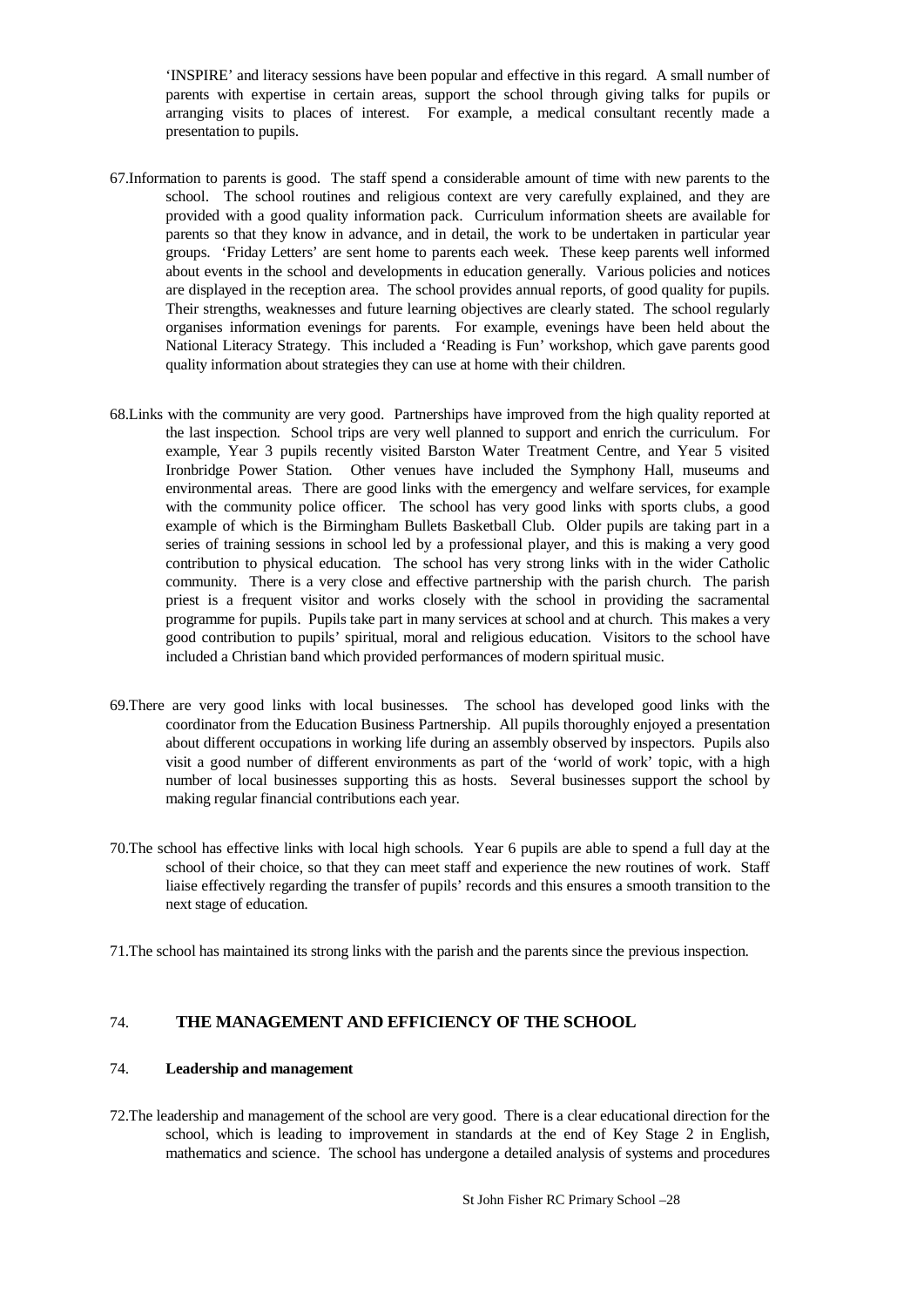and the effect these have on standards; this has proved to be very effective. The headteacher is very ably supported by the deputy headteacher and the Key Stage 1 coordinator. The senior management team has played a leading role in the very successful implementation of the school's aims and values.

- 73.The headteacher monitors the curriculum planning and the quality of teaching, in conjunction with the school advisor. This has been effective and has had a positive impact on standards, especially in the core subjects at the end of Key Stage 2. The headteacher has been instrumental in devising effective assessment procedures for targeting pupils to ensure that they achieve their full potential. His strategic planning of staff deployment has ensured that all pupils are appropriately supported and, at present, plans are underway to review subject responsibilities amongst staff, due to recent staff changes. Teachers with subject responsibilities execute their duties very well. The previous inspection report identified that the role of the senior management team was not sufficiently developed to make a significant impact on standards and the overall management of the school. Present inspection findings show that there has been very good improvement in the management of the school by the headteacher, senior management team and governing body. All are working together in a concerted effort to raise standards of attainment and improve on previous best performance. Their work has a direct impact on the high and improving standards in the school. The strategic placement of teachers within year groups, in order to effectively utilize experience, is particularly productive. All staff work as a team and the newly qualified teacher is well supported, having effective role models to relate to. The support staff are well monitored and their expertise is used appropriately in raising both academic and behaviour standards.
- 74.The governors execute their duties well and are both knowledgeable and supportive of the school. They monitor expenditure and are fully involved in all aspects of school life. They ensure that all statutory requirements are met, with the exception of several omissions in the annual report to parents relating to the special educational needs Code of Practice, disability access and changes to the prospectus. Governors with responsibility for literacy, numeracy and special educational needs execute their duties well. An effective system of committees has been established. Individual committees meet regularly and monitor, in detail, the school's action plan and implementation of new developments. Governors have attended a wide range of courses to enable them to carry out their roles as effectively as possible, they are regular visitors to the school and are very supportive of staff.
- 75.Good structures have been established to manage the provision for special educational needs. The coordinator for special educational needs provides very effective management. She is able to oversee standards throughout the school and is fully aware of both the academic and social needs of the pupils. Due regard is given to the Code of Practice for the identification and assessment of special educational needs.
- 76.The arrangements for the management of literacy and numeracy are good. The National Literacy and Numeracy Strategies have been introduced to complement and build upon the existing good practice in the school.
- 77.The routine administration of the school development plan is meticulously documented by the headteacher and is monitored by the school's senior management team and by the various committees of the governing body. Governors are actively involved in the compilation and evaluation of the school development plan and good improvement has been made since the previous inspection. It provides good guidance for improvements in all areas, it is costed appropriately and defines responsibilities and time-scales for improvement. It is regularly updated in relation to completion of tasks.
- 78.All the significant weaknesses identified in the previous report have been addressed by the headteacher, staff and governors and there have been notable improvements overall. Working relationships within the school are very good and parents have been actively involved in preparing the school's mission statement. Generally the school is popular with parents. A very small percentage of parents at the parents' meeting, complained about difficulties in communication with the headteacher. No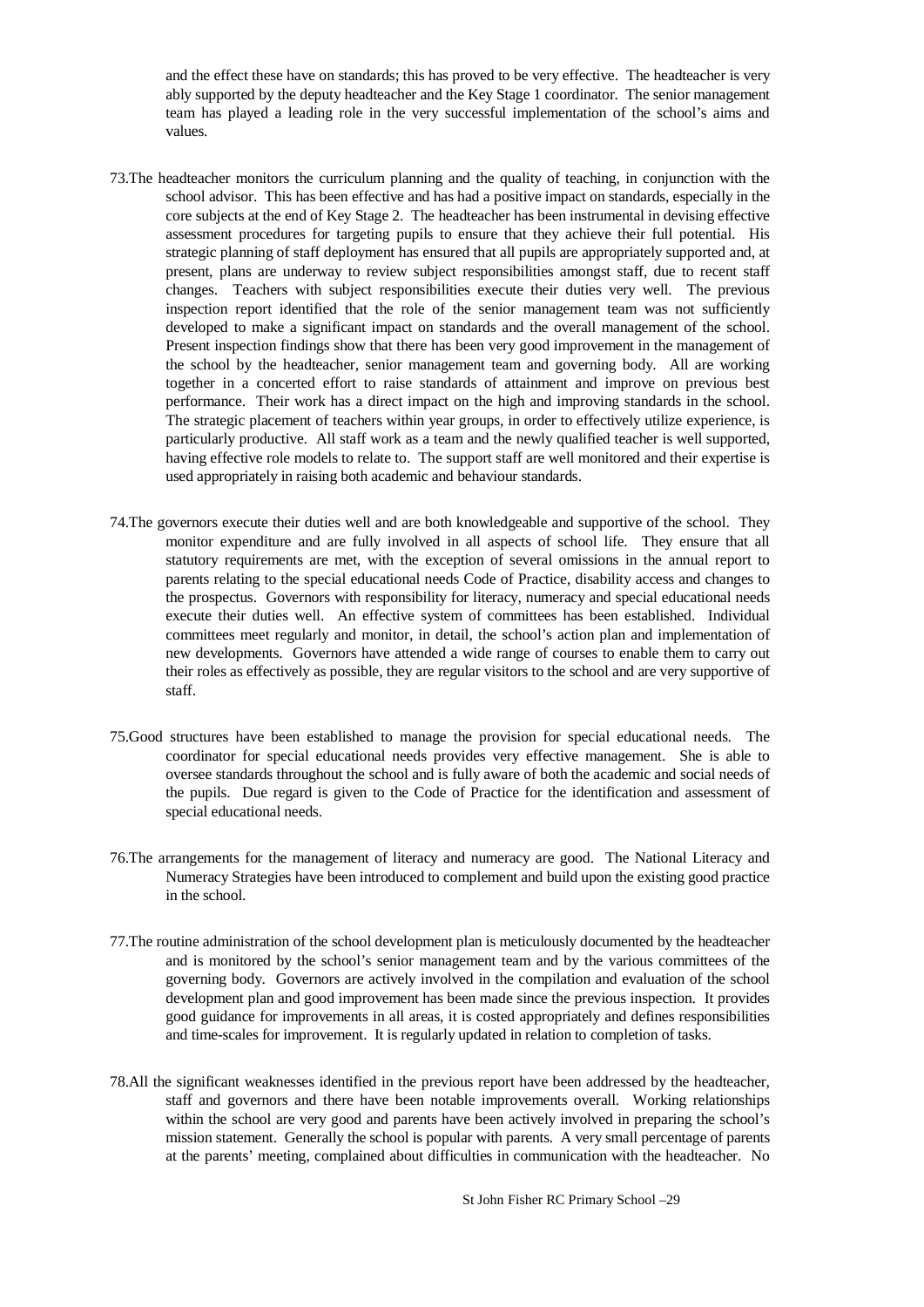evidence was found of this having a detrimental effect on standards. The headteacher's stringent policies in relation to ensuring that the mission statement is implemented in all aspects of school life for the benefit of the child, are fully endorsed by the inspection team. Inspection findings show that all pupils are treated fairly and that all staff work in the best interest of the pupils. The headteacher has taken on board parental comments and plans are under way to consider a parents' room in an attempt to further improve the existing very good relationships within the school.

### 81. **Staffing, accommodation and learning resources**

- 79.There are sufficient teaching staff to match the demands of the curriculum. There are also two part-time teachers who enable subject coordinators to be released to conduct monitoring and support roles, and they also give good support in class during literacy and numeracy sessions. All staff are appropriately qualified, including one member of staff with First Aid qualifications. Staff are supported well by a good range of in-service training and they have all recently attended literacy and numeracy training. All education support staff are suitably trained and experienced and they also support the needs of early years children and those with special educational needs well. The effective deployment of staff is similar to the previous inspection in 1996.
- 80.There are clear arrangements for the induction and support of new staff. Newly qualified staff have a mentor, who helps set appropriate targets to enable the teacher to improve practice. There is a good range of professional development and the deputy headteacher also gives some informal in-service support to teachers. However, with the recent purchase of new computer hardware, there is a clear need to further support teachers' knowledge and understanding in information technology. The numeracy training has clearly benefited increased standards in number. The appraisal of staff has occurred, although currently procedures are on hold, awaiting further government guidelines. All support staff, including the secretary, caretaker, midday supervisory assistants and classroom assistants, contribute extremely effectively to the smooth running of the school. The caretaker undertakes regular and thorough risk assessments.
- 81.The quality of the accommodation is good and the standard of cleanliness provided by the caretaker is excellent. All classrooms have sufficient space. There is a good playground hard area, although no grassed area for sport. Although there is no separate play area for children under five, they share a hard area with Year 1 pupils. There is no outdoor play equipment for children under five. There is an adequate hall and separate library. Around the school, there are clearly marked fire exits. Library provision is good and has improved since the previous inspection; the hard standing area also has improved and been increased.
- 82.There are good resources to support the curriculum in Key Stages 1 and 2. In English there is a good range of books in classrooms and in the library. In mathematics and science, there is a good range of practical apparatus. In information technology, although there are sufficient new computers and a good range of software, there is insufficient hardware to support the teaching of control technology. Resources for design and technology, history, geography and music are satisfactory, and for other areas of the curriculum there is a good range of equipment. Resources for children under five are satisfactory overall, although there is no provision of large outdoor toys, nor a separate outdoor play area. There are also insufficient resources and artefacts to reflect multi-cultural issues. The school has generally maintained its good level of resources identified in the previous inspection report.

#### 85. **The efficiency of the school**

83.The overall efficiency of the school is very good. The cost-effectiveness of decision-making was an issue raised in the previous inspection. The school now has established a clear structure for informing and monitoring financial planning. This includes providing greater opportunities for the governing body, along with the headteacher and senior management, to identify key priorities in the school development plan and target funding and development. The school has established committees for building and finance, personnel and for the curriculum. All committees have clear terms of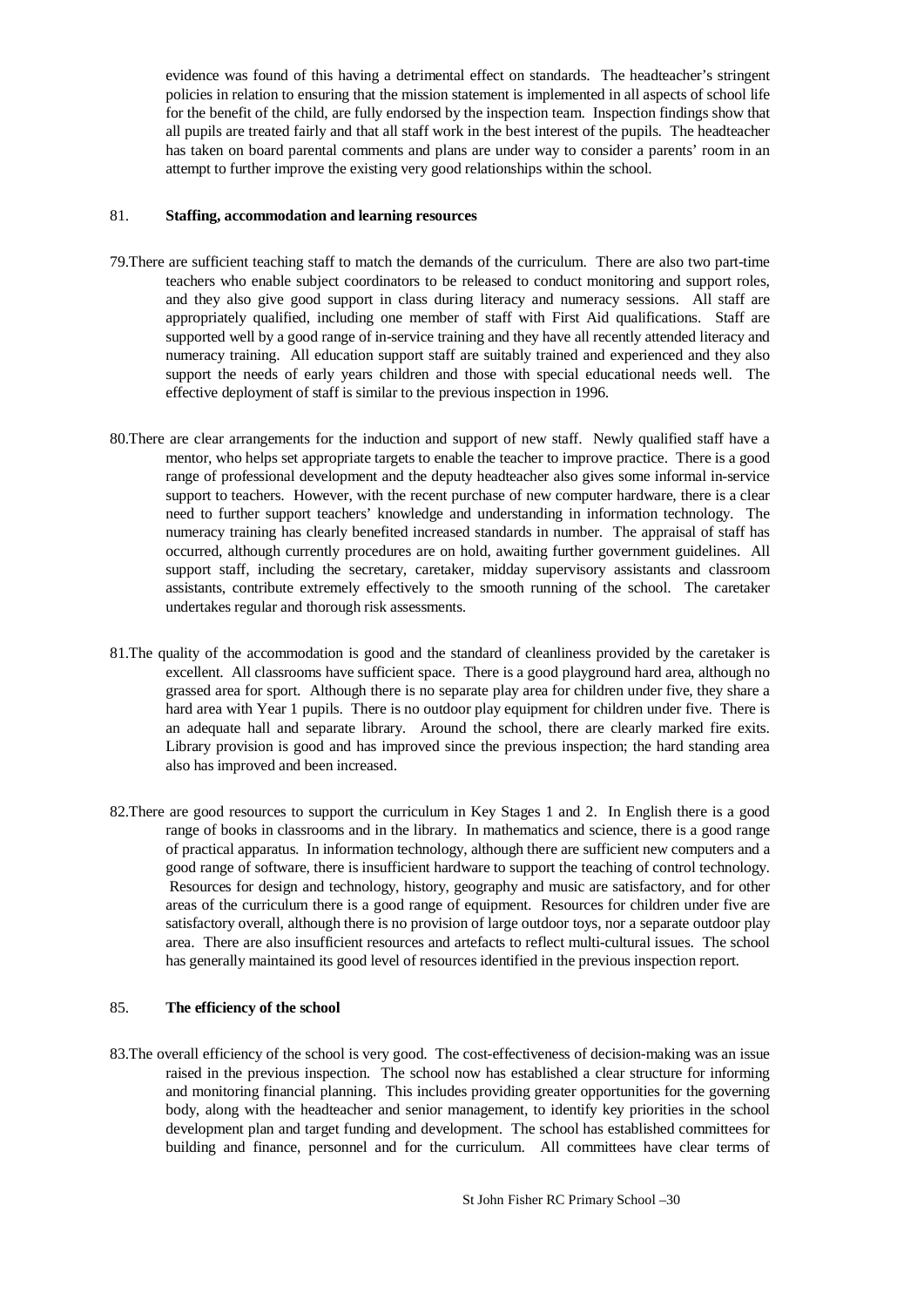reference and these provide a secure framework in which to operate. The school recognises that pupils benefit from a high adult to pupil ratio and good resources for learning, and has spent much of the previous underspend on initiatives linked to this. This has had a positive effect on standards in English, mathematics and science at the end of Key Stage 2. Grants to the school for specific projects are used effectively to support educational developments. Of particular benefit are the additional funds and resources provided by parents and friends of the school. The school is closely supported by a local authority finance officer, and appropriate checks and balances are in place for all school accounts.

- 84.The most recent audit in 1995 identified a number of recommendations that have been implemented. There is a commitment to maintaining staffing levels and to continued staff development. Office procedures and practices are very well documented and efficiently carried out by the school secretary. Day-to-day running of the school is effective and adds to the smooth running of the school.
- 85.The support for pupils with special educational needs gives good value for money. Funds for statemented pupils are used effectively and extra support for pupils attaining just below average is beneficial to their progress. There are good links with outside experts and good liaison between primary and secondary school to ensure efficient transfer of information. Teaching is good, teachers are well deployed and pupils make good progress. Support staff, including the additional learning support initiative, are well deployed across the school. The school makes good use of accommodation and resources, including the new library.
- 86.The cost of educating each pupil is above average. However, when this is set against the inspection findings of raised standards of attainment and good rates of progress, improved leadership and management, good reorganisation of staff, improved schemes of work and improved quality of teaching, including the good use of assessment to inform planning, then value for money is good.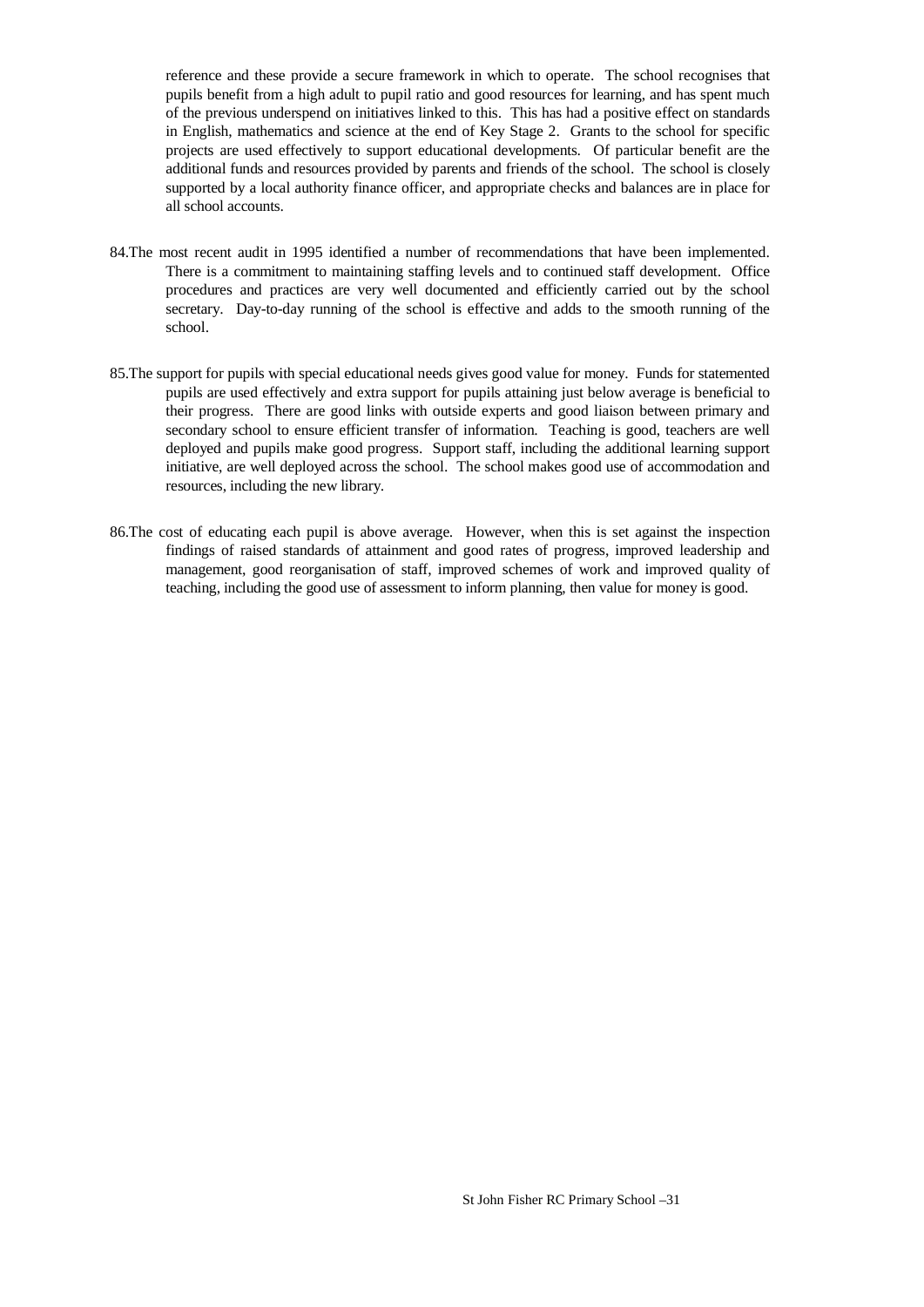### 89. **PART B: CURRICULUM AREAS AND SUBJECTS**

#### 89. **AREAS OF LEARNING FOR CHILDREN UNDER FIVE**

- 87.Provision for children under five is organised within the reception year. The school follows the agreed local education authority guidelines for admissions and children are admitted to school in the term in which they are five. The children are settled in well and make a confident and happy start to school life. Most children have had pre-school experience in play groups and nurseries and this provision is built upon successfully by the school. At the time of the inspection 23 out of 28 children were under five.
- 88.Provision for younger children in five out of the six areas of learning is good. In particular, work in language and literacy and mathematics enables many children capable of doing so to work towards the National Curriculum. However, provision for the children's physical development, especially in outside activities, does not offer appropriate experiences for younger children. There is a lack of regular, planned activities and large play equipment; this slows down children's rates of progress and results in their making satisfactory, rather than good, progress overall.
- 89.Attainment on entry is just above average, with some children reaching higher levels with their reading and number skills. By the end of the year, most are expected to achieve above the national guidelines for five-year-olds in all areas of learning with the exception of physical development, where children attain standards which are in line for their age and make satisfactory progress. Children make very good progress in reading and progress in mathematics, creative development, knowledge and understanding of the world, and personal and social development.
- 90.Teaching is good in language and literacy, creative development, mathematics, physical development, knowledge and understanding of the world and in personal and social development. The teaching of reading is very good. The staff understand how young children develop and learn. This is evident in their good relationships with the children and the confident way in which the children experiment and talk about their learning. Planning for teacher-directed activities is good and shows clearly what is to be taught and learned. For instance, in language and literacy, activities and games are linked to learning letters and sounds of the alphabet. However, tracking children's visits when they choose to work in different areas of experience, and planning for the knowledge and skills they are to learn are not sufficiently clear, and, on occasions, rates of short-term progress are only satisfactory because there is insufficient guidance on what is expected. Good use is made of early assessment to guide the next step in learning when the teacher is teaching the whole class or an individual group. The teacher and nursery nurse work well together and relationships are very good. In all areas of learning, teachers manage their children well, they have high expectations of behaviour and ensure that all children are secure in the daily routines. Homework is used effectively and all children take reading books home on a regular basis; this contributes to the very good rates of progress. Teachers have secure subject knowledge, lessons are generally well planned, humour is used effectively and the pace of lessons is brisk. Teachers use assessments appropriately to move children on in their learning. Teachers praise children's efforts and this enables children to sustain motivation and make good progress.

#### 93. **Personal and social development**

91.The children make good progress in this area of learning and by the age of five reach above the expected national levels. They are very keen to learn and are learning to share resources, take turns and listen to the teacher and to others. Behaviour is very good and the children know right from wrong. Most can collaborate in larger social groups: for instance, in assemblies they share prayers and songs and join in confidently when visitors talk about people who work in the local community. Children are encouraged to develop their self-help skills, such as being monitors, tidying away and finding coats at home time. Children are eager to explore new learning and show the ability to initiate ideas and solve simple practical problems, such as picking up their friend's coat and hanging it up. They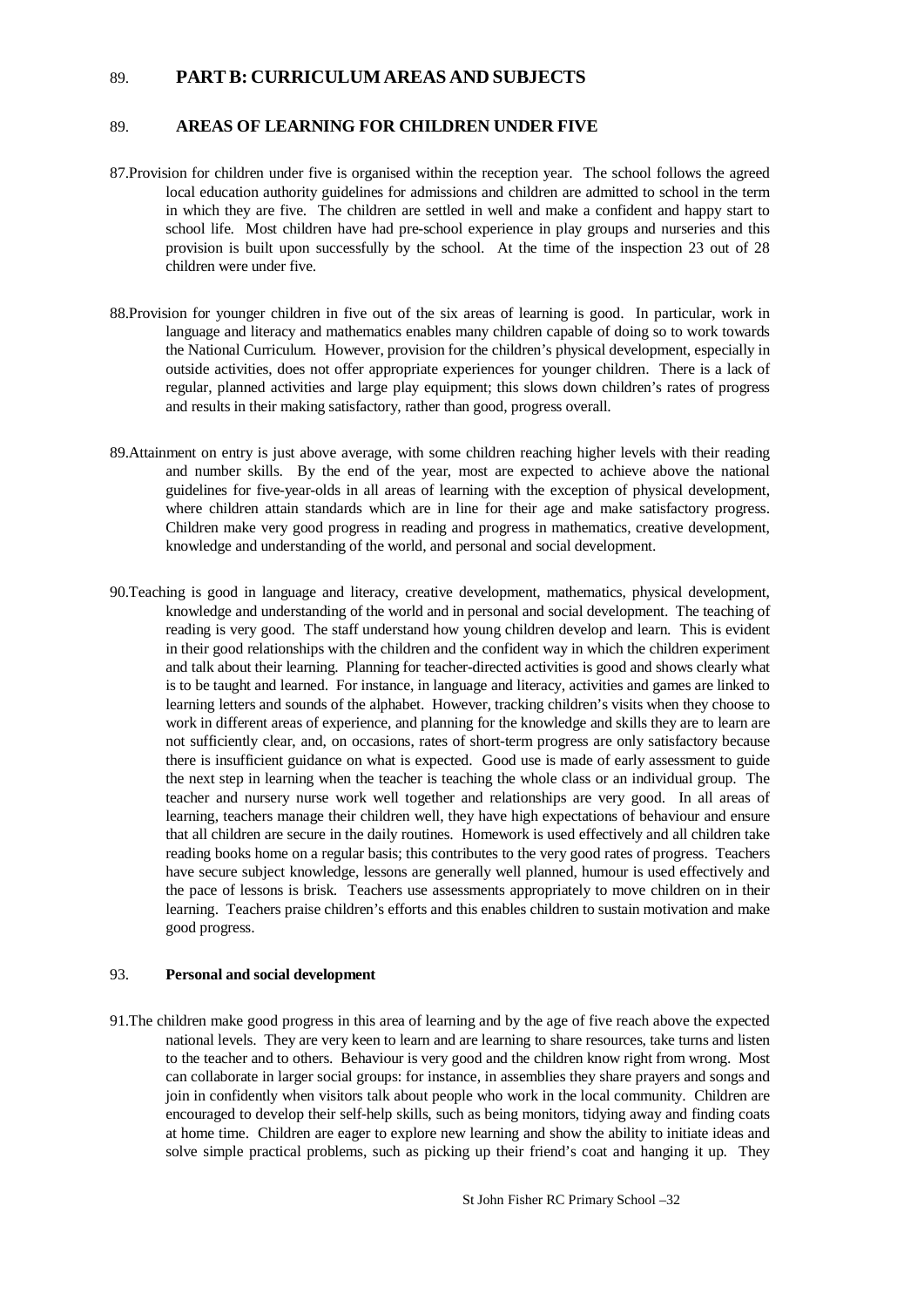express their feelings and behave in an appropriate way, developing an increasing understanding of right and wrong.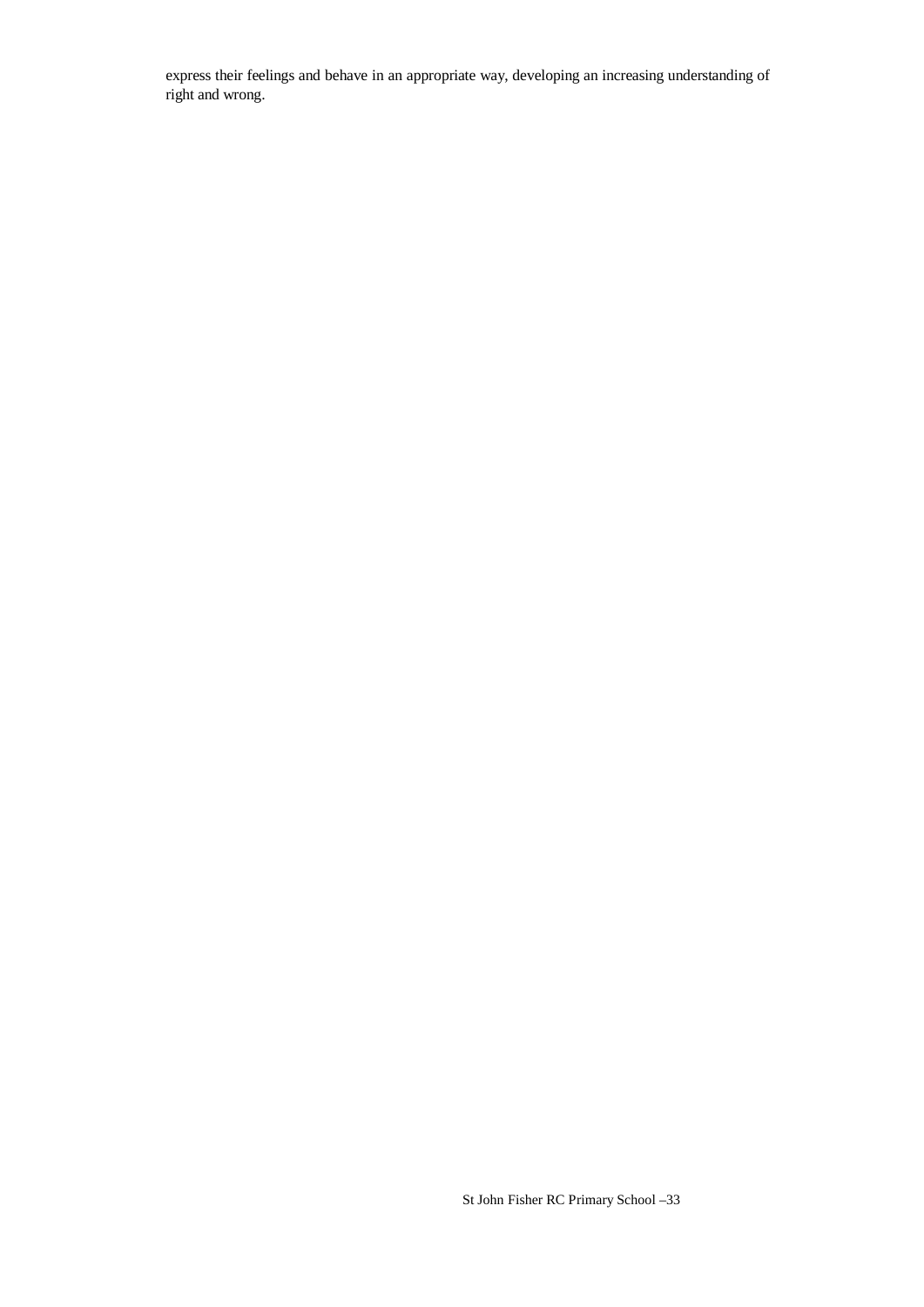#### **Language and literacy**

92.By the age of five, children achieve above the expected levels in language and literacy and make good progress; very good progress is made in reading. Speaking and listening skills are good. Most children listen carefully and ask and answer questions confidently, for instance when recalling the story of ' The Tiger Who Came To Tea' or acting in role play at the 'Medical Centre'. Skills with recognising words and letters and in reading and writing their own names are well developed. When sharing 'Big Books' with the whole class, the children use a range of strategies to help with their reading: they may memorise part of the story, use picture clues and recall words from sight. Many attempt to use their early, emergent writing skills to link letters with sounds and to develop greater control over the shape and size of letters. Children listen attentively and respond to stories, songs, nursery rhymes and poems.

#### **Mathematics**

93.Children exceed the expectations in the mathematical area of learning by the time that they are five, and progress is good. The children can match, sort and count numbers according to different criteria such as colour and size. Most can count to five and above and order numbers to nine on a number line. They talk about 'more' and 'less' and begin to answer questions related to 'how many more?' They can count the number in their group, and, with help, record information on simple bar charts. Many can name simple two-dimensional shapes and make repeating patterns of shapes and colours.

#### **Knowledge and understanding of the world**

94.By the age of five the children achieve above the national guidelines. They make good progress as they study their own environment and recall buildings and places of interest near to the school. They can make simple bar charts depicting the number and colour of their doors. They find out more about the wider world as they share photographs of different buildings, such as thatched cottages and bungalows, and compare similarities and differences. They study the changes in the year and passing of time. They can handle 'baby clothes' from different generations and then classify them as 'now' and 'then'. Experimenting with their senses and describing objects through their sense of touch enable children to identify different materials and their properties. The children have opportunity to use and listen to tapes and to develop skills with the mouse on the computer.

#### **Creative development**

95.By the age of five children exceed the expectations required for children of this age. They make good progress as they express their ideas and feelings in paint and collage. For instance, producing 'plate' collages of themselves or printing using different textures and colours. Although the children sing tunefully and recall well-known songs and rhymes, opportunity to experiment with musical instruments and tapes of favourite songs is not part of everyday child-chosen activities. Good use is made of imaginative play in the home corner, where themes are changed regularly, but, on occasions, learning intentions are not clearly defined for child-chosen activities.

#### **Physical development**

96.Children achieve the national guidelines by the age of five and progress is satisfactory. At present, an appropriate range of outside experiences is not in place to enable children to practise and develop their gross motor skills and coordination effectively. The school hall is used for one weekly session of physical education. However, children do have easy access to the playground if required. Skills with cutting and gluing and the development of fine skills for writing and colouring are developed with increasing competency. Children can walk, run, skip, hop, climb and engage in rough-andtumble activities in the confidence that their bodies will respond as they require. Children are aware of others and avoid bumping into each other. They can take their clothes off competently for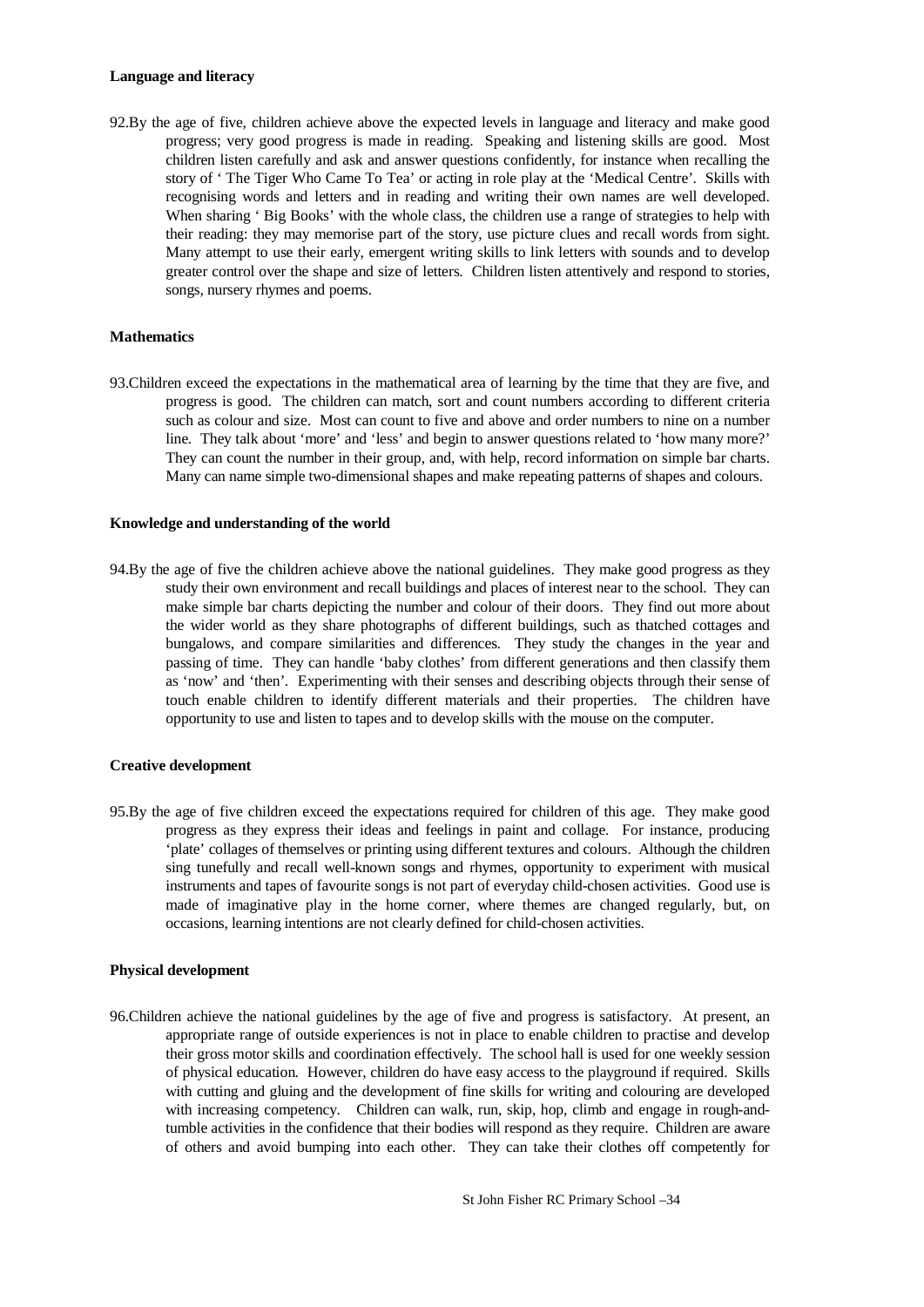physical education and they can use Playdoh to press objects into moulded shapes.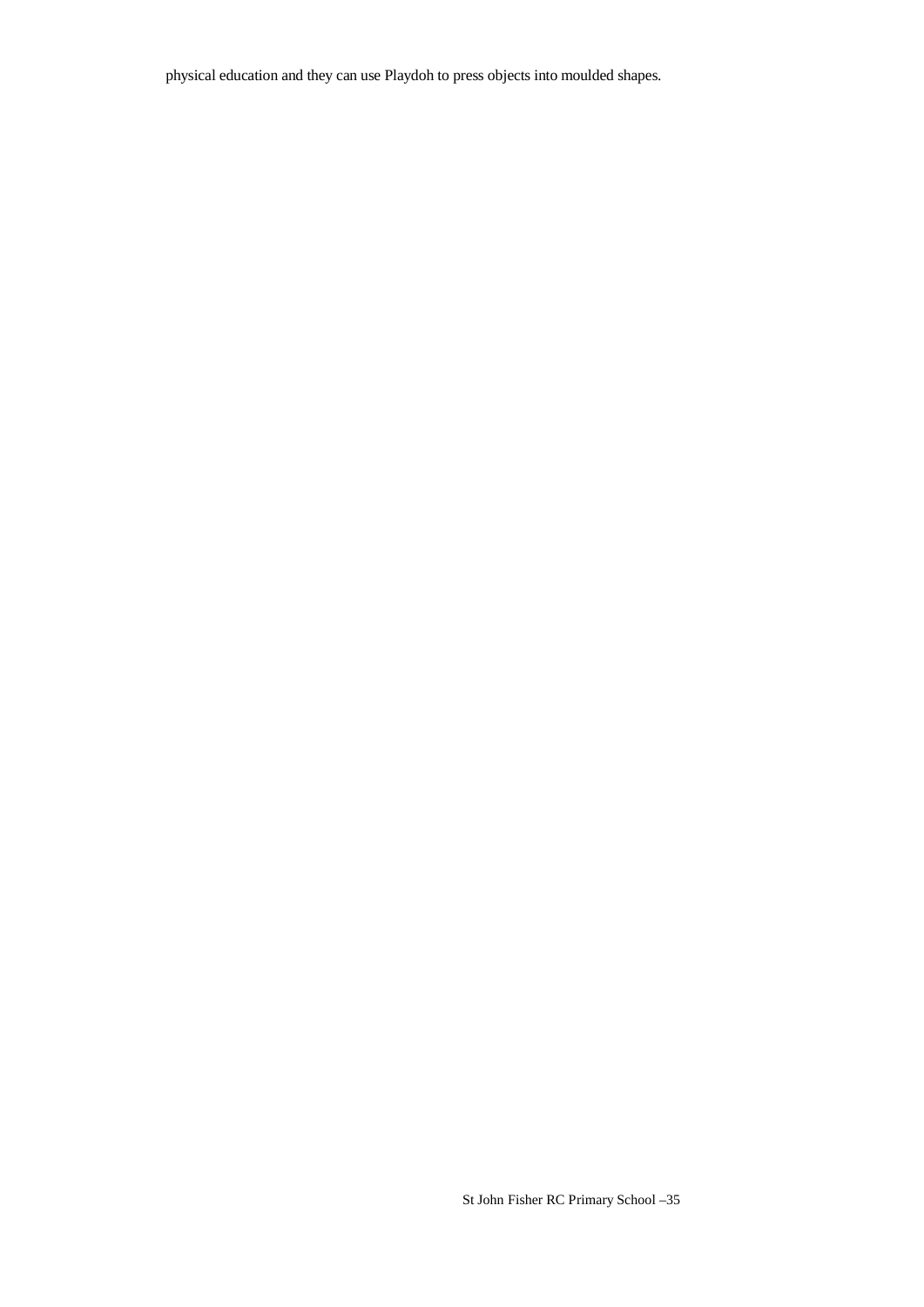#### 99. **ENGLISH, MATHEMATICS AND SCIENCE**

#### 99. **English**

- 97.At the end of Key Stage 1, attainment in English in the national assessment results for 1998 was well above the national average. These good standards in reading and writing have been maintained steadily over a period of time. At the end of Key Stage 2, attainment was broadly average in comparison with national averages. In comparison with similar schools, attainment was very high in reading and writing in Key Stage 1, but it was below national averages for similar schools at Key Stage 2. Over the last three years, the pupils' attainment in English, at the age of 11, was above the national average. Present inspection findings show that by the age of seven, pupils still attain well above the national average. However, there has been an improvement in attainment by the end of Key Stage 2 on the results of the 1998 national tests, and pupils now reach above the expected national levels with their reading and writing and speaking and listening according to inspection findings. The cohort of pupils in 1998 had a lower academic profile than this year's cohort of Year 6 pupils. Since the previous inspection, there has been both an improvement in standards, which were judged as sound at both key stages, and in teaching, which is now good overall where it was previously judged as sound. The 1999 test results show that a slight improvement has been made on the 1998 results at the end of Key Stage 2, and high standards have been maintained at the end of Key Stage 1.
- 98.The school has a successful strategy for improving standards in literacy, which is consistently applied in all year groups. Teachers are confident in their use of whole-class and group work in the Literacy Hour and plan clearly for the different levels of ability found in their classes. This good match of work to pupils' needs is helping to improve standards and progress, particularly in Key Stage 2. Reading is a strength within the school. The pupils' skills and enthusiasm are well developed through a wide range of reading resources, which add challenge and depth to reading. The school has provided extra time for pupils to write at greater length and to improve the amount and quality of their extended writing. This strategy is working well, with evidence of more work of a higher quality being produced in the present Year 5 and Year 6 than was found in a scrutiny of work by last Year's Year 6 pupils. There is a conscious approach to improve literacy through other subjects. For instance, in history, where purposeful reading and writing in the study of Victorian schools develop skills in English as well as in history. Work in school is strengthened by parents' help with spelling, reading and researching topics of study at home.
- 99.At the end of both key stages, attainment in speaking and listening is above average and all pupils, including higher attainers and those with special educational needs, make good progress. Younger pupils listen carefully and ask and answer questions clearly. They speak confidently to different audiences: for instance, when reading prayers they have written in assemblies, or recalling favourite stories to adults. Older pupils can explain in greater depth and express their ideas and feelings freely in well-constructed sentences. An example is when pupils discuss Katie in 'The Suitcase Kid', and put forward their own point of view about her character and behaviour.
- 100.By the end of Key Stage 1, standards in reading are well above national averages and all pupils, including those with special educational needs, make good progress. This is because the firm foundations started in the reception class are effectively built upon. Reading is a strength within the school. Pupils are keen readers who enjoy exploring and sharing books. Younger pupils develop good reading skills and can read accurately and fluently. They recall story lines and can predict what might happen next. Most use a range of reading strategies to find out unknown words, such as recalling words by sight and sounding out letters in words. By the end of Key Stage 2, pupils read with greater depth of meaning and standards are above average. All pupils, including higher attainers and those with special educational needs, contrive to make good progress in their reading and they are offered challenging texts to read. They show a growing interest in different types of books and begin to compare the styles of authors such as Jacqueline Wilson and W Garner. One Year 6 pupil informed the inspector that: "You just want to read them and feel part of it, but the other author uses longer words and more complicated language". By the age of 11, most pupils can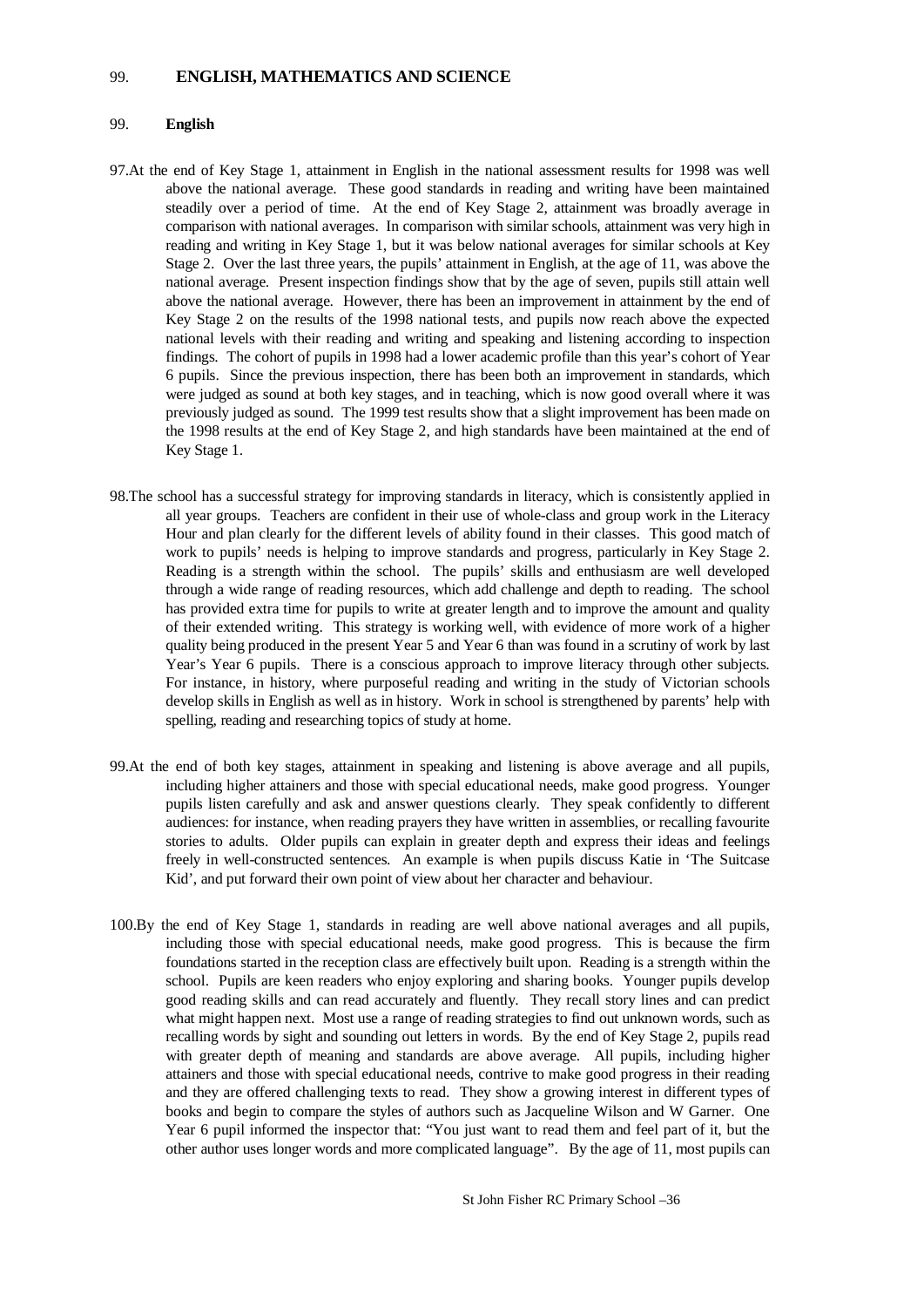retrieve information from non-fiction books in the new school library, but during the inspection the computer was less well used as a learning resource in reading.

- 101.By the end of Key Stage 1, attainment in writing is well above the national average; at the end of Key Stage 2 it is above national averages. All pupils, including higher attainers and those with special educational needs, make good progress. In all year groups, pupils write competently for different purposes, including poems, letters and reports. Plenary sessions at the end of the Literacy Hour are well used for sharing work. By the age of seven, pupils can shape their ideas in writing and begin to use spelling and punctuation more consistently in their written work. By the end of Key Stage 1, the majority of pupils spell accurately and they make good progress in their spelling, this is because spelling patterns are taught regularly and are reinforced through homework. Pupils are aware of a setting, middle and end to their work with narrative. By the end of Key Stage 2, pupils draft and edit their work. They make wider choices of vocabulary and use description and imagery more readily. Work is well punctuated and grammatically correct. Spelling is taught rigorously and results in pupils being able to spell correctly many polysyllabic words. Good rates of progress in spelling are maintained in Key Stage 2. The stimulus and model of good writing in children's literature enhance their work. Although skills with handwriting are taught, the standard of presentation and handwriting varies and is not always as consistent in English and in other subjects as it is in handwriting sessions.
- 102.Progress in English is good in both key stages due to the good quality of the teaching. It is supported by the successful implementation of the Literacy Hour, which ensures that skills are built up progressively year-upon-year. In addition, teachers' planning for pupils to write at length has accelerated progress with writing at Key Stage 2. Pupils with special educational needs also make good progress as they work from targets set to meet their individual needs,
- 103.Pupils' attitudes in both key stages are very good. During class and group activities pupils concentrate well, very few work off task. They are well behaved and collaborate well in different social groups. Older pupils show initiative and can undertake personal study at home. Throughout the school, pupils are confident to try out new tasks. All pupils are well motivated to learn.
- 104.Teaching is good in both key stages and has a direct influence on the good standards achieved and progress pupils make. The very good relationships between teachers and pupils are having a positive effect on the working atmosphere in class. Teachers have clear expectations of what is to be taught and learned. The level of work planned and the quality of texts used in class and group work challenge all pupils' needs in literacy time. Assessment of everyday attainment is well used in marking and in feedback in lessons. Very good records are kept of pupils' progress, and assessment information is used well to set individuals targets for improvement. Teachers teach the Literacy Hour well. They have high expectations of their pupils. In Year 5 pupils were challenged to give clear explanations of their understanding of characterisation. In this very good lesson, the teacher used very effective questioning to elicit pupils' responses.
- 105.The coordinator manages the subject well and has both expertise and commitment. There is a clear plan for the way forward in the subject. Monitoring of the progress pupils make has led to extra support being given in areas of need. Resources are very effective in their support of learning, and the new library and Key Stage 1 library are well stocked and used.

#### 108. **Mathematics**

106.Test results in 1998 at Key Stage 1 were well above the national average for those pupils achieving Level 2 and above and were above average at Level 3. The 1999 National Curriculum tests are a clear improvement on these with all pupils attaining Level 2 and above, of which over half attained Level 3. Over time since 1996, there has been a noticeable increase in standards at Key Stage 1.

107.Test results in 1998 at Key Stage 2 were below the national average for those pupils achieving Level 4

St John Fisher RC Primary School –37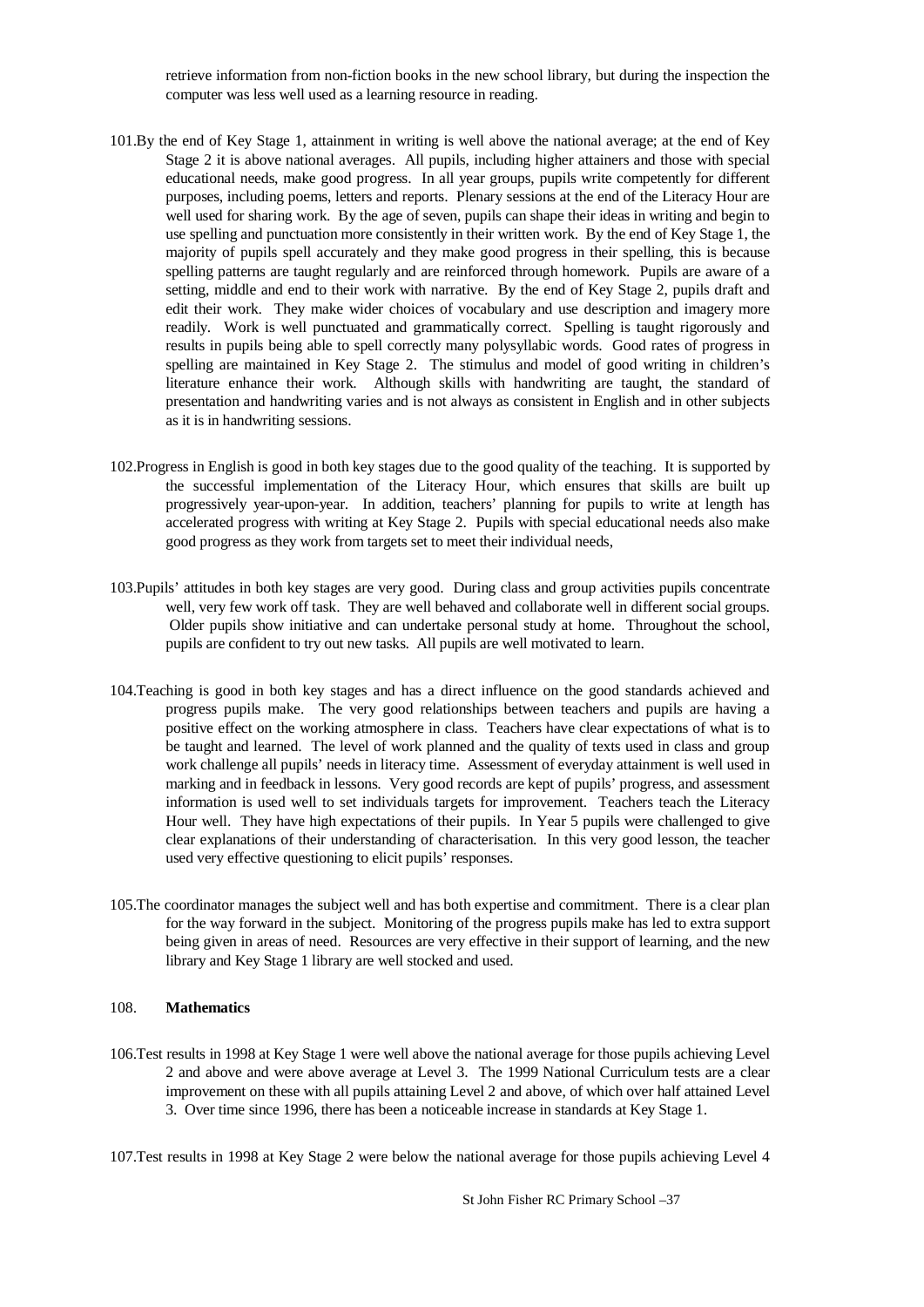and above and were well below for those achieving Level 5. There had been a sharp fall in standards from 1996 to 1998, but there was a noticeable and significant rise in the National Curriculum tests at this key stage. They represent a dramatic improvement with three-quarters of pupils achieving Level 4 and above, of which one quarter achieved the higher Level 5. The difference in test results is due to different cohorts of pupils, permanent teaching staff and strategic targeting for raising standards, such as the high priority that the school has placed on teaching mental arithmetic.

- 108.Attainment in mathematics is well above the national average at the end of Key Stage 1 and is above the national average at the end of Key Stage 2. This is a considerable improvement since the last inspection in 1996, when standards in mathematics were judged 'sound throughout'. The use of numeracy across the curriculum in both key stages is good. This was seen in both key stages in science, history, geography and topic work in mathematics.
- 109.In Key Stage 1, standards in number are well above average for most pupils by the end of Year 2. In Key Stage 2, standards in number are high. The school's involvement in the national numeracy strategy is also clearly having very beneficial effects on pupils' attainment and progress in using and applying number skills and the pupils' ability in mental calculations. In Year 1 pupils have good recall of numbers to 20, can count in twos and can add and subtract single digits. From scrutiny of work pupils have good awareness of shape and money, although they are less secure on measuring. In Year 2, pupils have good mental arithmetic skills to 20 and can add lists of numbers. All pupils, other than some below average pupils, are secure in number bonds to 10. From scrutiny of work, pupils have good knowledge of two-dimensional and three-dimensional shapes, have satisfactory knowledge of time and have good knowledge of using money. They have a good awareness of fractions.
- 110.In Key Stage 2, by the end of Year 6 pupils have a very thorough grasp of numeracy and understand differences between square and prime numbers and are competent in multiplication and division. They also know and understand about the properties of a wide variety of three-dimensional shapes. From scrutiny of work, pupils have used their mathematical knowledge well in applying it to problem solving involving rocket launches and distances travelled. In most areas of the mathematics curriculum, pupils have a thorough knowledge, although data handling is under represented and there is only limited evidence of pupils using information technology skills to plot and interpret data. Pupils in Year 3 have good recall of number in simple problem-solving situations and can estimate with reasonable accuracy. In Year 4, pupils know how to add lists of prices accurately and in Year 5 pupils have a satisfactory knowledge of decimal notation. From scrutiny of work pupils' knowledge of number is very secure.
- 111.In both key stages all pupils, including those who are higher attainers and those with special educational needs, make good progress, particularly in number. However, pupils clearly make best progress in Years 2 and 6, where the very good quality of teaching is clearly beneficial in promoting pupils' knowledge and understanding. In Years 3 to 5, progress is inconsistent and is often linked to teachers' expectations, particularly in the over use of whole-class lessons which do not sufficiently cater for the needs of all pupils. Throughout the school, progress in shape and space and data handling is mostly satisfactory rather than good, although pupils in Year 6 are beginning to make good progress.
- 112.All pupils have very good attitudes to learning. They are most attentive and their attitudes towards learning are consistently very good. Pupils settle to their work well after listening to teachers' introductions and are always most cooperative when working together or sharing equipment. Their personal skills are developed very effectively through the problem solving tasks and they respond very well to these opportunities. Pupils are well motivated; they try to improve upon their previous best performance.
- 113.The quality of teaching is good overall at both key stages and examples of very good teaching were seen in Years 2 and 6. In Key Stage 1, one third of teaching is very good and two thirds is good.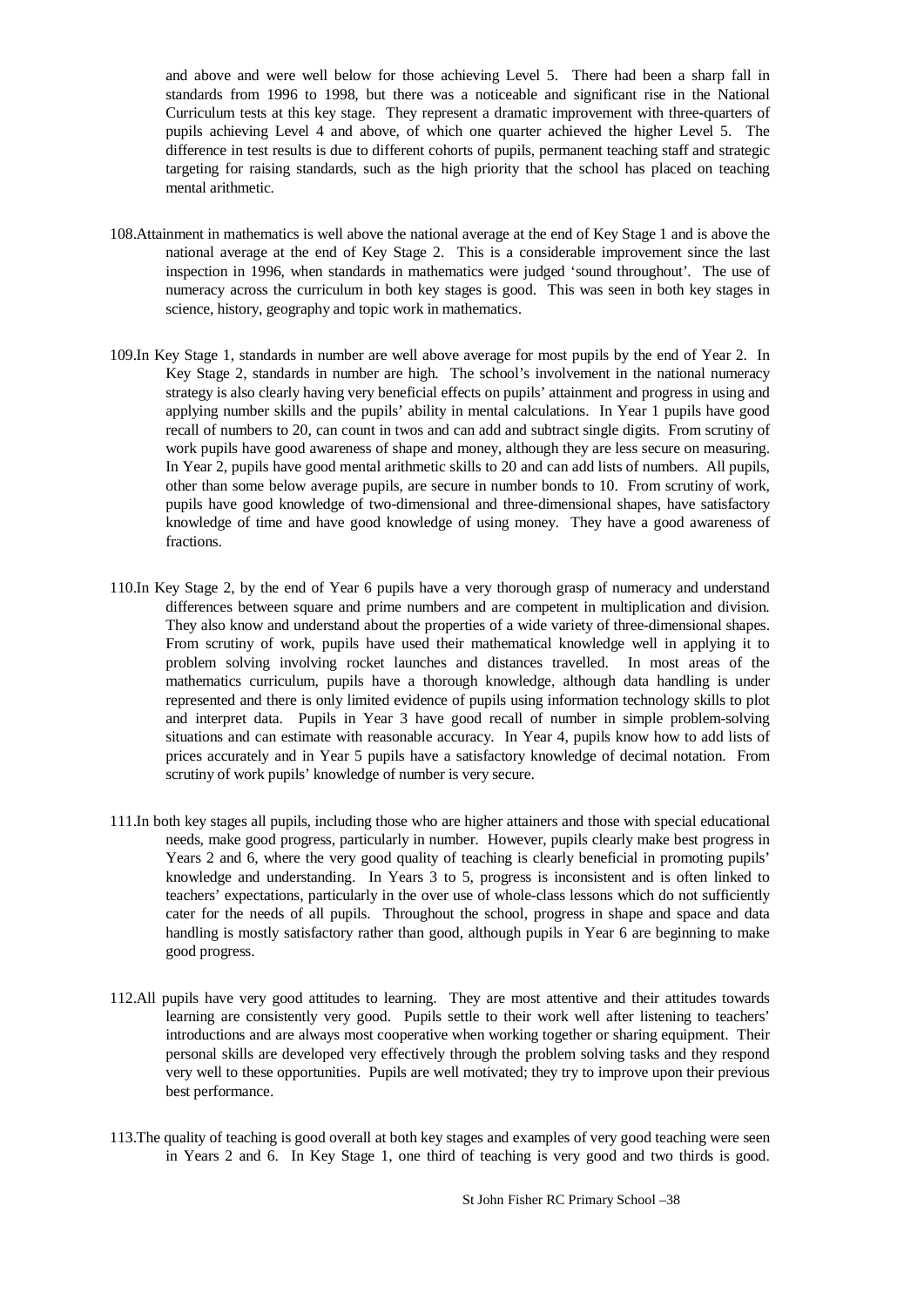Teachers give very clear explanations during the numeracy session and have very thorough subject knowledge. There is very good use of effective questioning to determine pupils' understanding. The classroom assistants are used well to record pupil responses, although less effectively in assessing pupils' understanding. These and teachers' regular assessments have a beneficial effect on informing teaching and curriculum planning. The quality of daily planning is good and teachers have very good and encouraging relationships with pupils. In Key Stage 2, all teaching in Years 3 to 5, is satisfactory but in Year 6 teaching is very good. Teachers explain the tasks and objectives for the lessons clearly. The quality of planning is good in Years 3 to 5 but in Year 6 it is excellent and the thorough assessment of pupils is used very effectively to group them appropriately. In the younger years in Key Stage 2, there is over emphasis on giving the whole class the same tasks and this trend is very evident from scrutiny of work. The quality of marking is inconsistent and is not effective in teaching pupils how to learn from their mistakes. However, in Year 6, the teacher regularly checks understanding and uses the assessments very effectively to take pupils' learning forward. During the numeracy sessions some classes have an extra support teacher who make notes on pupils' responses during the introduction to lessons, this has a positive effect on standards as pupils' attitudes are monitored. In Year 6, there is good support for pupils with special educational needs from the learning support assistant. Teachers give clear instructions, they know their pupils well and they use humour effectively in lessons. Teachers manage pupils well and use time and resources effectively. Since the previous inspection, the quality of teaching has improved.

114.Assessment is good and all teachers use assessment data to inform future planning. The school has made an effective start to the introduction of the National Numeracy Strategy, particularly in basic number work and encouraging mental calculations. The subject is well led by the coordinator who has a thorough knowledge of the subject and monitors teaching and learning well. There are good quality learning resources to support the subject, although information technology is under utilised.

#### 117. **Science**

- 115.Standards of attainment at the end of Key Stage 1 in the 1998 teachers' assessments, show that the proportion of pupils reaching the higher levels is well above average in experimental and investigative science and in life and living processes and materials and their properties, but below the national average in physical processes. Overall, in 1998, standards of attainment were above the national average, according to teacher assessments. By the end of Key Stage 2, the percentage of pupils achieving the higher levels was above the national average. Taking three years' data into account for the period 1996 to 1998, pupils' attainment in science was judged to be above the national average. Pupils' attainment is high when compared with similar schools. Standards have risen since the previous inspection, as present inspection findings show standards to be well above average at the end of Key Stage 1 and above average at the end of Key Stage 2. Overall progress is good in both key stages, with examples of very good progress seen in Years 2 and 6. All pupils, including those who are above-average attainers and those with special educational needs, make good gains in developing their scientific skills and knowledge. Although at the time of the inspection there were no comparative data for the 1999 teachers' assessments and test results, inspection findings confirm that there has been an increase in pupils' attainment and standards have improved. The main contributory factors to high standards are the rigorous and supportive scheme of work, which has enabled teachers without a scientific background to teach effectively, the good teaching, the very good attitudes of pupils and the good assessment procedures.
- 116.By the age of seven, pupils have good knowledge and understanding of scientific facts and processes. Their above-average attainment in speaking and listening ensures that they are able to articulate their findings in experiments and explain, when using their senses, why some materials are different from others. Pupils can predict what will happen when flour is mixed with water, what happens to plants when they are placed in different conditions, and they can present their results with tables and charts. Pupils can measure and observe, and they record their measurements accurately. Pupils recognise differences and similarities between themselves and other pupils, and know that living things are classified according to observable similarities and differences. Pupils know that a number of everyday appliances use electricity and know that electrical devices need a complete circuit to work. They know that forces can cause objects to change direction and speed, and that sounds are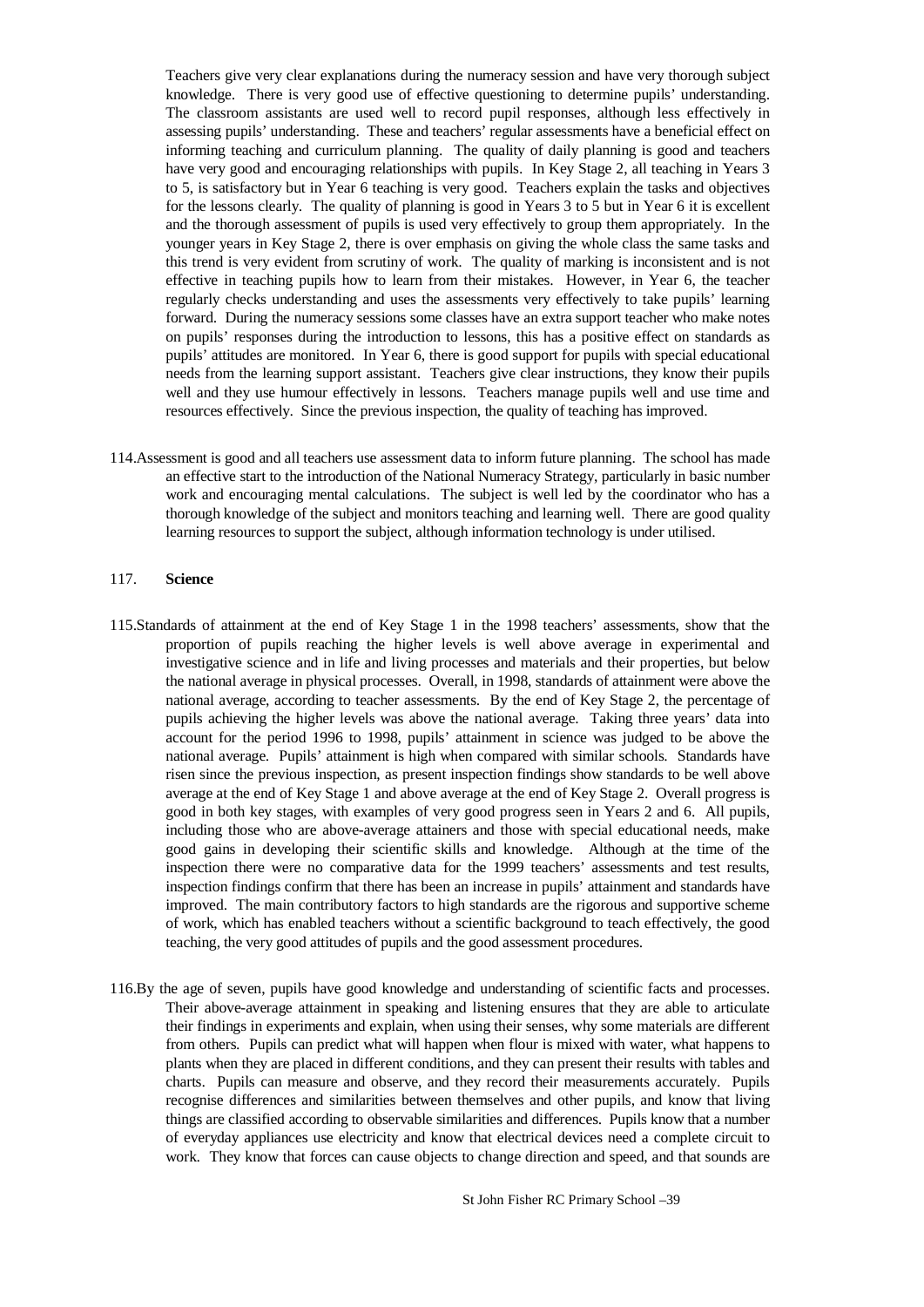made in many different ways and have many sources.

- 117.By the end of Key Stage 2, pupils can plan experiments and change suggestions into a form for investigation, such as how many spoonfuls of salt are needed in order to make a saturated solution. They understand that changing one variable and gauging the effect is a fair test, and they can repeat observations and measurements for checking purposes. They draw conclusions from results, and explain trends and patterns when interpreting them. They know that the skeleton protects organs and that food is required for energy and growth. Pupils can explain how the root and stem are used in anchorage and transportation. They know that not all changes are reversible and they know that some solids dissolve and others do not. They know that only a limited amount of solid can dissolve in a certain amount of liquid, this limit varying with different solids.
- 118.By the time that they leave school, the majority of the pupils have a good knowledge and understanding of scientific facts and processes. They use correct terminology, such as newtons, to describe forces, and they use their mathematical skills to set out results from their experiments systematically, by using charts, graphs and tables. However, their skills of data handling are insufficiently well developed, the school has recognised this as an area for improvement and plans are already under way to rectify this with the purchase of new computers and staff training.
- 119.The progress made by all pupils in both key stages is good. Above-average attaining pupils make good progress in recording their experiments quickly and accurately. Lower attaining pupils and those with special educational needs are given good support when needed, and they make good progress because tasks are matched to their needs. The best progress in made in Years 2 and 6, where the quality of teaching is never less than good. An example of excellent teaching was seen in Year 2; in this lesson pupils made very good progress in developing their understanding of properties of materials. Significant gains were made in pupils' language development when they used appropriate adjectives to describe coffee granules, salt and sugar crystals, and flour. Rates of shortterm progress are, on occasions, inconsistent in Key Stage 2 in Year 3; this is due to the occasional lack of challenge, when tasks are not sufficiently rigorous for all ability levels.
- 120.Pupils' attitudes to science, in both key stages are very good. They are motivated and challenged, due to the good teaching. Behaviour in lessons is very good. Pupils are courteous, they share resources with one another, take turns, help each other and learn from others' discoveries. In group work, pupils support each other and work effectively as a team. Pupils are enthusiastic and dedicated to their work, they are well motivated and persevere with the task given by their teachers. Pupils' enthusiasm and dedication to the task help them to achieve high standards. Pupils treat resources carefully and are keen on improving the quality of their work.
- 121.The quality of teaching is good in both key stages. Generally, all teachers have high expectations of what pupils should know and understand. Their consistent referral to aims and objectives of the lesson ensures that all pupils make good progress. Teachers' planning is detailed and is appropriately linked to the scheme of work, which aids teachers to identify objectives for the year group. Teachers use questions well to find out what their pupils know and can do, and this helps pupils to make good progress. The very good relationships that teachers establish with the pupils provide a secure learning environment. Teachers use a good range of teaching methods to match curricular objectives, and the use of plenary sessions aids pupils to consolidate their knowledge and understanding of what has been learnt in lessons. Teaching is very good or better in Years 2 and 6. An excellent example of teaching was seen in Year 2. In this lesson, the teacher gave very clear instructions, set very high expectations and developed pupils' vocabulary by enabling them to use adjectives to describe materials. In Year 6, where very good teaching was seen, the teacher consistently made reference to pupils' prior understanding and built upon their previous knowledge by saying: "Do you remember when, last year, we looked at chemical changes?" This enabled pupils to tackle new learning based upon the use of existing knowledge. Teachers' planning is detailed and all teachers evaluate their lessons. Assessment procedures are good.

122.The curriculum is broad and balanced and is supported by an effective scheme of work. The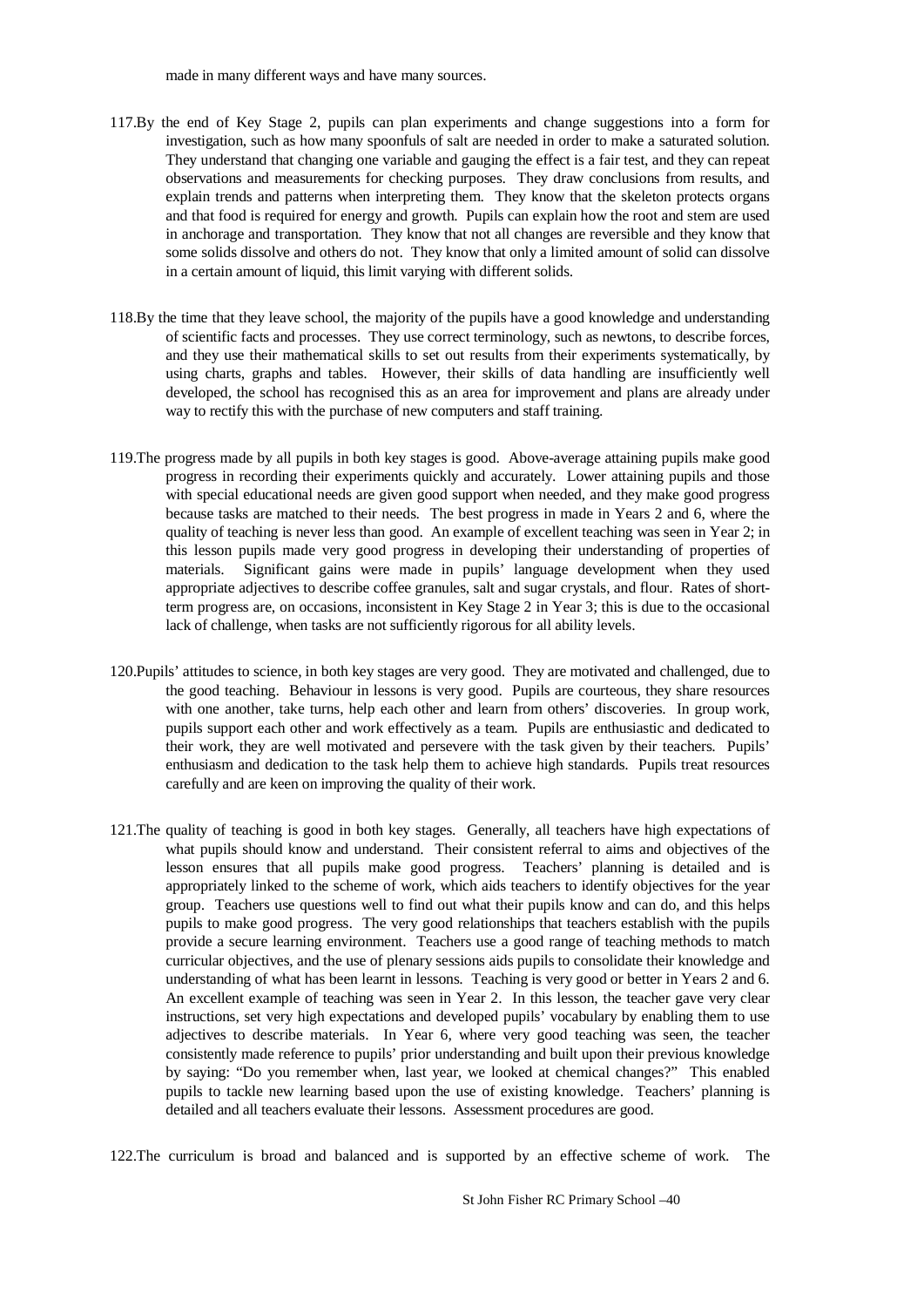management of science is good. The coordinator has only recently been appointed and she has already undertaken an audit of what needs to be done in order to further develop the subject. Since the previous inspection, standards have improved in both key stages and pupils' skills in carrying out fair tests have also improved in both key stages. All teachers' planning is monitored effectively, and the information gained is used to improve the quality of teaching and learning. The aboveaverage attainers are appropriately challenged and the quality of teaching has improved. Methods of recording work are consistent, but on very rare occasions there is a lack of challenge for pupils in Years 3 and 4 in extending their knowledge, skills and understanding.

#### 125. **OTHER SUBJECTS**

#### 125. **Information technology**

- 123.At the end of Key Stage 1, pupils' attainment is in line with that expected nationally. By the end of Key Stage 2, pupils' attainment is below national expectations and information technology is underrepresented throughout the school curriculum. There is not a consistent policy or practice to teach control and modelling at Key Stage 2. Therefore in comparison to the previous inspection, standards have dropped at Key Stage 2, although they remain similar at Key Stage 1. All pupils make satisfactory progress in Key Stage 1, but progress in Key Stage 2 is unsatisfactory overall. However, examples of satisfactory short-term progress were seen in the week of inspection in Years 4 and 6.
- 124.In Key Stage 1, Year 2 pupils use a paint program competently and are aware of how to move through the program and save their work. Year 1 pupils can program a floor robot to move, stop and turn. From scrutiny of the limited work made available, by the end of the key stage, most have a satisfactory understanding of using a simple word processing package to type, save and print their own work. In Key Stage 2, younger pupils in Year 4 know how to open a file and are aware of the procedures in editing, saving and closing. In Year 6, pupils know how to use a simple database and some recognise how to use the icons within the program. From scrutiny of work, pupils have written their own prayers, poems and short stories and changed fonts and colour. They have used a scanner and know how to record the results of a crisp survey. However, the school retains very little evidence of pupils' experiences in using information technology.
- 125.All pupils, including those with special educational needs, make satisfactory progress in Key Stage 1, but unsatisfactory progress in Key Stage 2. The rates of progress are, at present, hampered by the fact that the new, recently installed computers are not yet fully operational. However, the unsatisfactory progress is also as a direct result of insufficient training and support for all staff. The school has only very recently introduced a system to record pupils' access to computers. There are no portfolios and no systems of assessment to record pupils' progress. These factors have a detrimental effect on pupils' progress throughout the school. An example of short-term satisfactory progress was seen in Key Stage 2 in Year 6 mathematics, when pupils who were below average ability were well supported by the teacher in using a computer program which enabled them to work out odd and even numbers.
- 126.All pupils have a positive attitude towards using computers and cooperate very well in pairs. They are also very attentive to the teachers' instructions during whole class sessions when the teachers explain or revise how to use a particular program. However, in these class sessions around one computer, it is not always easy for all pupils to see, and, as a consequence, those at the back sometimes lose concentration.
- 127.The quality of teaching seen during the week of inspection was good at both key stages, although only two lessons were observed at each key stage. In Key Stage 1, when demonstrating the use of the Roamer (programmable toy) there is clear explanation and satisfactory subject knowledge of the necessary processes. In Year 2, the teacher reminds pupils effectively of previous learning, and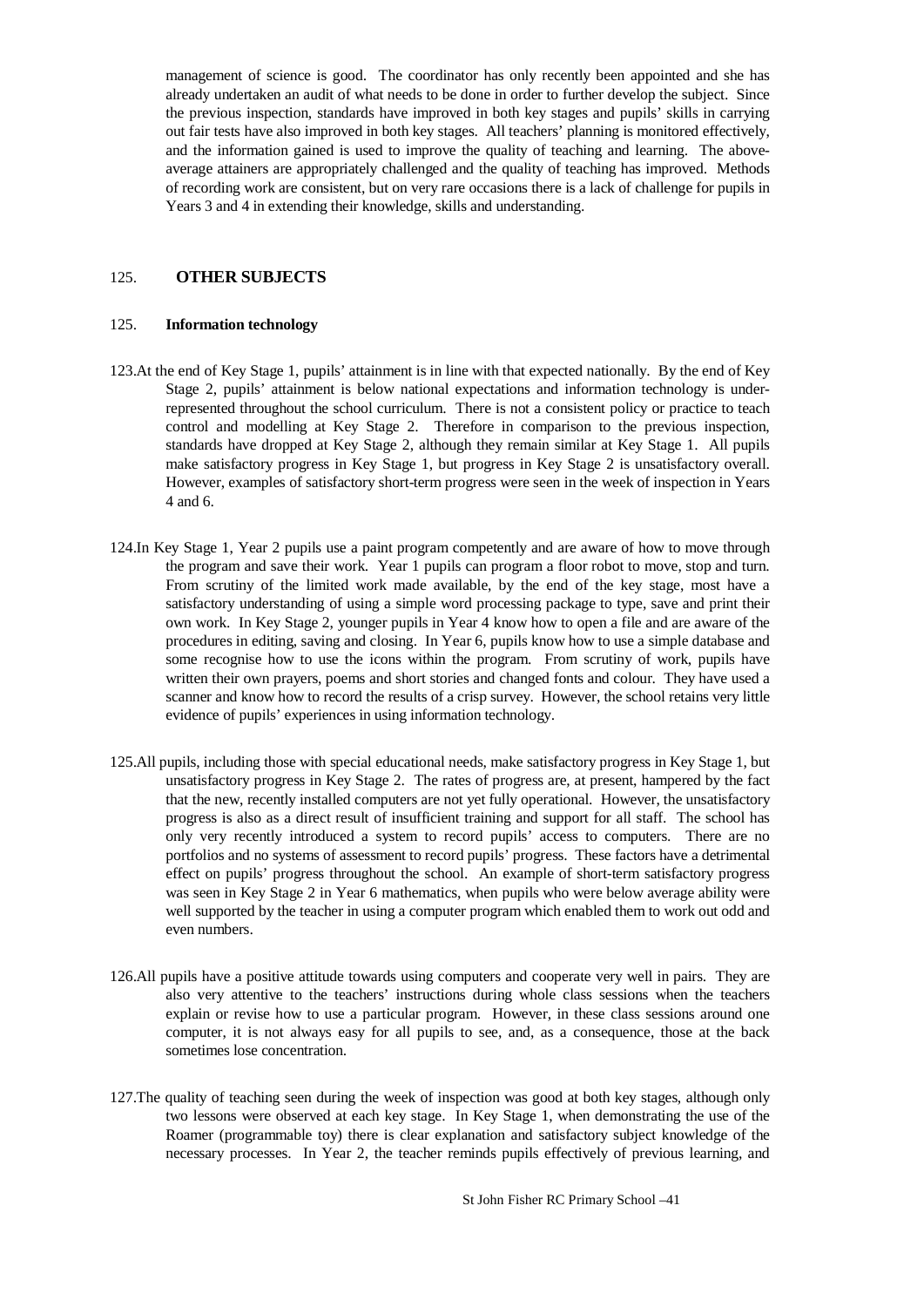through effective questioning and excellent relationships, explains carefully how to use a paint program. Pupils are used well to demonstrate understanding and the teacher makes clear assessments. In Key Stage 2, good use is made of resources to teach new vocabulary. In Year 4, the teaching is very thorough in demonstrating the management of files. In Year 6, the teacher has excellent subject knowledge and the computer in class is used effectively to demonstrate whole class lessons on using spreadsheets. Teaching to promote information technology skills on the computers outside classrooms is less effective.

128.There is a computer in every classroom, however, although switched on, they are insufficiently used during the day. The coordinator is well aware of the deficiencies in the subject and has just finished preparing a scheme of work to support teaching and learning. There are plans for the networking of the new computers and the introduction of the Internet in the near future.

#### 131. **Religious education**

129.Religious education was inspected separately under Section 23 of the School Inspections Act 1996.

#### 132. **Art**

- 130.At the end of both key stages, pupils attain standards which are above those expected for their age and all pupils, including those with special educational needs, in both key stages, make very good progress. This was seen in the scrutiny of samples of pupils' work. Examples of very good progress were seen in portfolios of work in observational drawings in Years 2, 4 and 5. Throughout the school, art is valued as an important activity for communicating ideas and feelings in visual form. It is used well in other subjects, notably science, history and design and technology.
- 131.The art coordinator has worked very hard in supporting teachers and developing their practice. Inservice workshops have contributed positively to developing both teachers' confidence in teaching art, and their acquisition of subject knowledge. The standard of art has improved since the previous inspection. Skills and understanding are developed systematically and a full range of media is used, ranging from batik work, mask making and printing, to chalk and pastel work. Pupils make good use of the work of famous artists. For example, in Year 2, pupils could paint sunflowers in the style of Van Gogh and, in Year 6, pupils could explain the different hues of colour used when describing their very detailed observational drawings of leaves, which were linked to their rain forest project. In Year 4, pupils discussed the different colours used in Tudor paintings to represent jewellery. In both key stages, sketchbooks are used appropriately to try out different techniques. All pupils make very good progress in developing their skills of observational drawing.
- 132.Pupils' attitudes are very good. They take a pride in their work and they are highly energized, well motivated and keen to do well. Pupils know that art is a personal interpretation and that their responses are valued. Pupils use resources effectively and take care in being precise in their undertakings.
- 133.Only a small number of lessons in art were observed during the inspection. However, evidence from the pupils' past work, teachers' plans and discussion with pupils, indicates that the teaching is good. In the lessons seen, this is reflected in secure subject knowledge, well paced lessons and good modelling by teachers in what is required of the pupils. The good explanations of teaching points help all pupils to make good progress.
- 134.The subject is well managed with vision and enthusiasm. The high quality scheme of work, clear planning procedures and the coordinator's subject knowledge, plus pupils' participation in a range of projects with other schools, such as the Yoruba project, assist in giving pupils' art work a high profile throughout the school.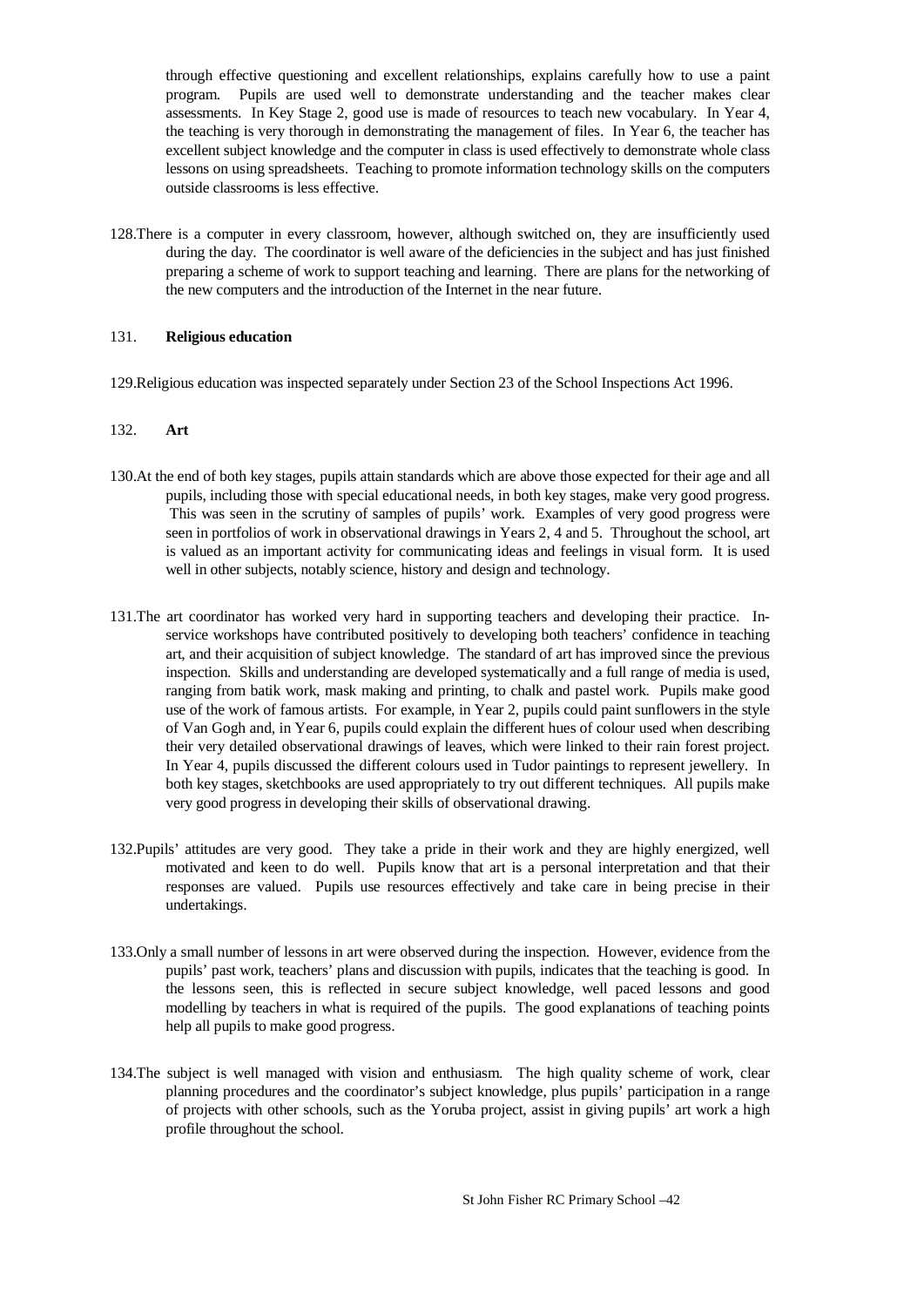135.Resources for art are good. The school has a good range of posters, books and art equipment.

#### 138. **Design and technology**

- 136.During the week of inspection there was only one lesson of design and technology timetabled, and, from scrutiny of work, discussions with pupils and teachers' planning, it is clear that the subject is under represented in the curriculum and that progress is broadly satisfactory in Key Stage 1, but unsatisfactory in Key Stage 2. Pupils with special educational needs and those who are higher attainers, make sound progress in Key Stage 1 but overall unsatisfactory progress in Key Stage 2.
- 137.From photographic evidence and discussions, pupils are not making consistently satisfactory progress overall in the full designing, making and evaluating requirements of the subject. However, business links to encourage pupils' understanding of the wider world of technology are very good. In Key Stage 1, pupils' skills are satisfactorily developed and by Year 2 pupils achieve in line with that expected of pupils of a similar age. Therefore, in comparison with the previous report in 1996 where pupils' attainment was judged above average in Key Stage 1 and in line at Key Stage 2, standards have not been fully maintained.
- 138.In Year 2 pupils can use needles to sew Binca using satisfactory running stitches and can draw around and use templates for puppet making. However, their cutting skills are below those expected, although they use resources sensibly and work cooperatively. From scrutiny of work and photographic evidence, pupils have studied windmills after visiting a building museum and are aware of different structures. In Key Stage 2, Year 3 pupils have created good three-dimensional playgrounds using recycled materials and their design project on ponds is clearly above that expected. Pupils in Years 5 and 6 have visited power stations and factories. They have a good awareness of bearings and gears and know about the importance of design prior to making. However, the school retains little evidence to demonstrate pupils' experiences.
- 139.The quality of teaching in Key Stage 1 is satisfactory but no judgement can be made about Key Stage 2. Teachers have clear planning, although design and evaluation are underemphasised. There is good attention paid to developing pupils' making skills. Satisfactory use is made of information technology, for example to draw a puppet using a paint program.
- 140.The coordinator has only recently been appointed, but is already aware of weaknesses in the subject and has a clear action plan to produce a policy and scheme of work to support the subject. The quality of resources is satisfactory, although there is an insufficient range of specialist tools. The school is well placed to make improvements in the provision of design and technology a Key Stage 2, due to the coordinator's clear action plan and the development of an appropriate scheme of work with clearly defined progression of knowledge and skills linked to appropriate resources.

#### 143. **Geography**

- 141.A limited number of lessons were observed in geography and so scrutiny of planning, pupils' previous work and displays, and interviews with pupils in both key stages were used to make judgements. Work seen in both key stages shows that standards are above those expected of pupils at the ages of seven and 11.
- 142.All pupils, including those with special educational needs and those who are higher attainers, make good progress. Pupils learn about their local environment and study and make comparisons of settlements and land use. Older pupils begin to relate their learning to wider world issues such as deforestation and pollution, as they study topics such as the Amazon rainforest in greater depth.
- 143.At Key Stage 1, younger pupils learn more about their own surroundings. They can consider 'plan view' and 'side view' as they prepare simple maps of their school environment. They can recognise which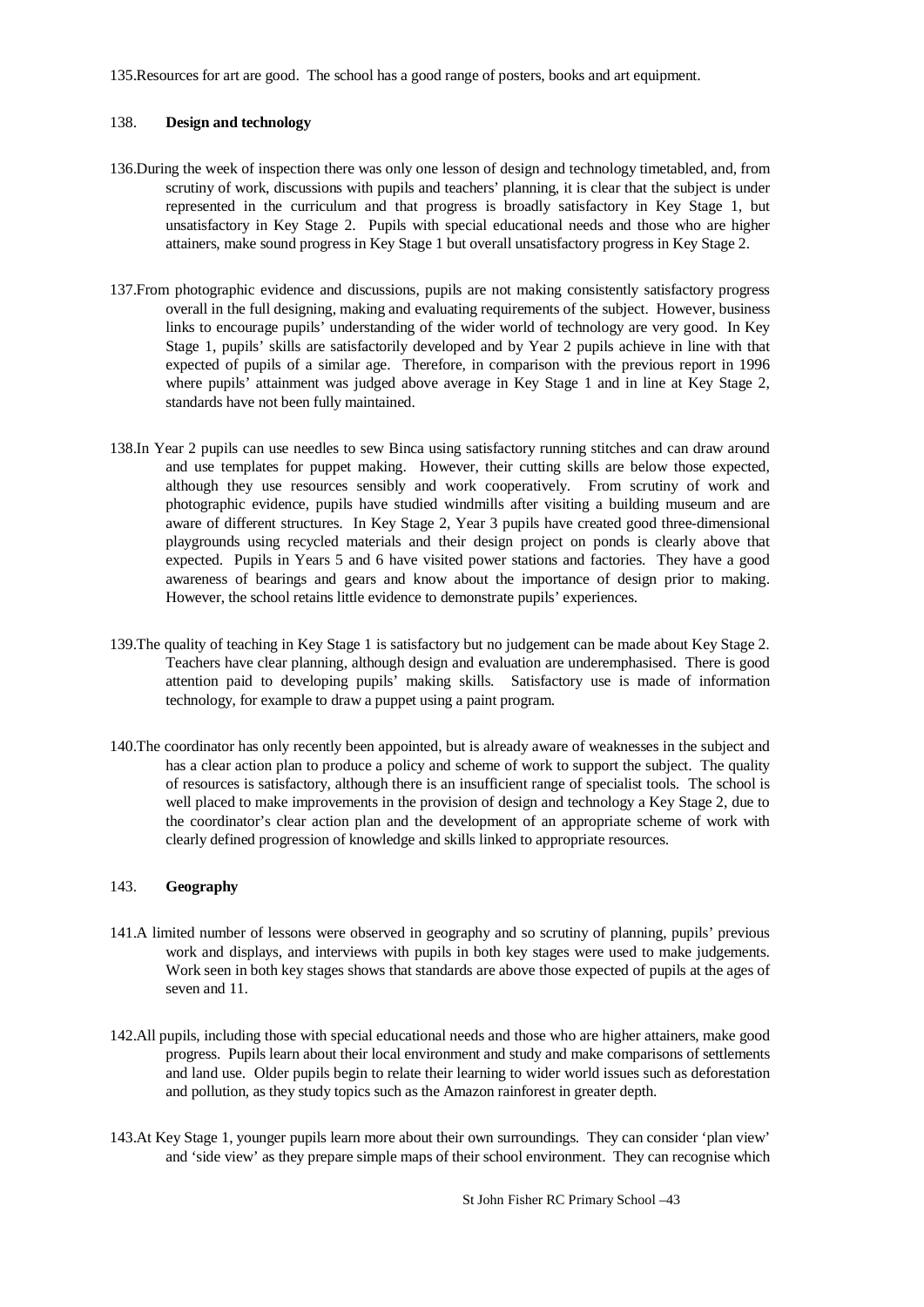view is being shown in photographs of everyday objects. Many are beginning to develop a wider knowledge of different places they have visited on holiday and use geographical terminology such as sea, river, and island appropriately. In discussions about buildings, younger pupils can identify photographs of flats, bungalows and cottages and begin to ask questions as they compare construction and size.

- 144.At Key Stage 2, pupils build successfully on their previous learning, and skills with map reading are well developed across the year groups. Pupils can investigate how land is used and draw out advantages and disadvantages - they use their good reading research skills to study texts and resources to find evidence for this.
- 145.Pupils' attitudes are good, they concentrate well in geography and their behaviour is good. They are confident communicators who are keen to share their findings, for example when presenting information on farming, mining and cattle ranching as 'experts' to other groups.
- 146.In the small number of lessons observed, teaching is good at Key Stage 2 and satisfactory at Key Stage 1. Overall, teaching is good. Lesson planning shows what is to be taught and learned and there is brisk pace and interest to lessons. Some good use of collaborative group work with older pupils encourages personal research and study. As yet, the use of assessment does not help with guiding the next step in learning, as assessments are in the early stages of development.
- 147.At present the subject has no coordinator, but the headteacher and deputy headteacher act as caretakers. Resources support learning effectively and are well used and accessible in lessons. Since the previous inspection, the high standards identified have been maintained.

#### 150. **History**

- 148.By the end of both key stages, standards are appropriate for pupils' ages and all pupils, including those who are higher attainers and those who have special educational needs, make good progress. Their good speaking and reading skills help them to study historical sources and communicate their findings clearly. In both key stages, pupils have good chronology skills, and use both inference and deduction when interpreting historical evidence.
- 149.Younger pupils learn from firsthand experiences as they find out more about the passing of time. They share photographs of themselves as babies and consider the changes that have taken place. They handle 'old' and 'new' baby clothing and sequence them in order of age. When comparing modern bicycles with photographs and prints of 'hobby horses' and 'bone shakers', pupils begin to identify similarities and differences. Many begin to use historical vocabulary more readily, for instance when stating 'long ago' or in 'Victorian times'. They produce simple timelines as they learn more about chronology. By the end of Key Stage 1, pupils are able to consider how famous people have influenced events in the past.
- 150.At Key Stage 2, pupils are developing a deeper knowledge and understanding of specific periods in time. For instance, opportunity to study the Victorians in greater depth enables pupils to understand the structure of society at that time. This learning is well linked to work in English and brought to life through the study of Dickens, and his portrayal of school life. Topics are well used to focus learning about ancient civilisations, such as the Egyptians and Greeks. However, scrutiny of the pupils' previous work shows that the knowledge and skills gained are not always reflected in the quantity and quality of their written work. On occasions, the use of worksheets takes away the opportunity for pupils to write about their findings in a personal way.
- 151.Pupils have very positive attitudes to learning, they enjoy history lessons and their response is good. Younger pupils share a sense of fun as they imagine fitting into their 'baby clothes' or riding an oldfashioned bicycle. Pupils collaborate well in lessons and share resources amicably, for example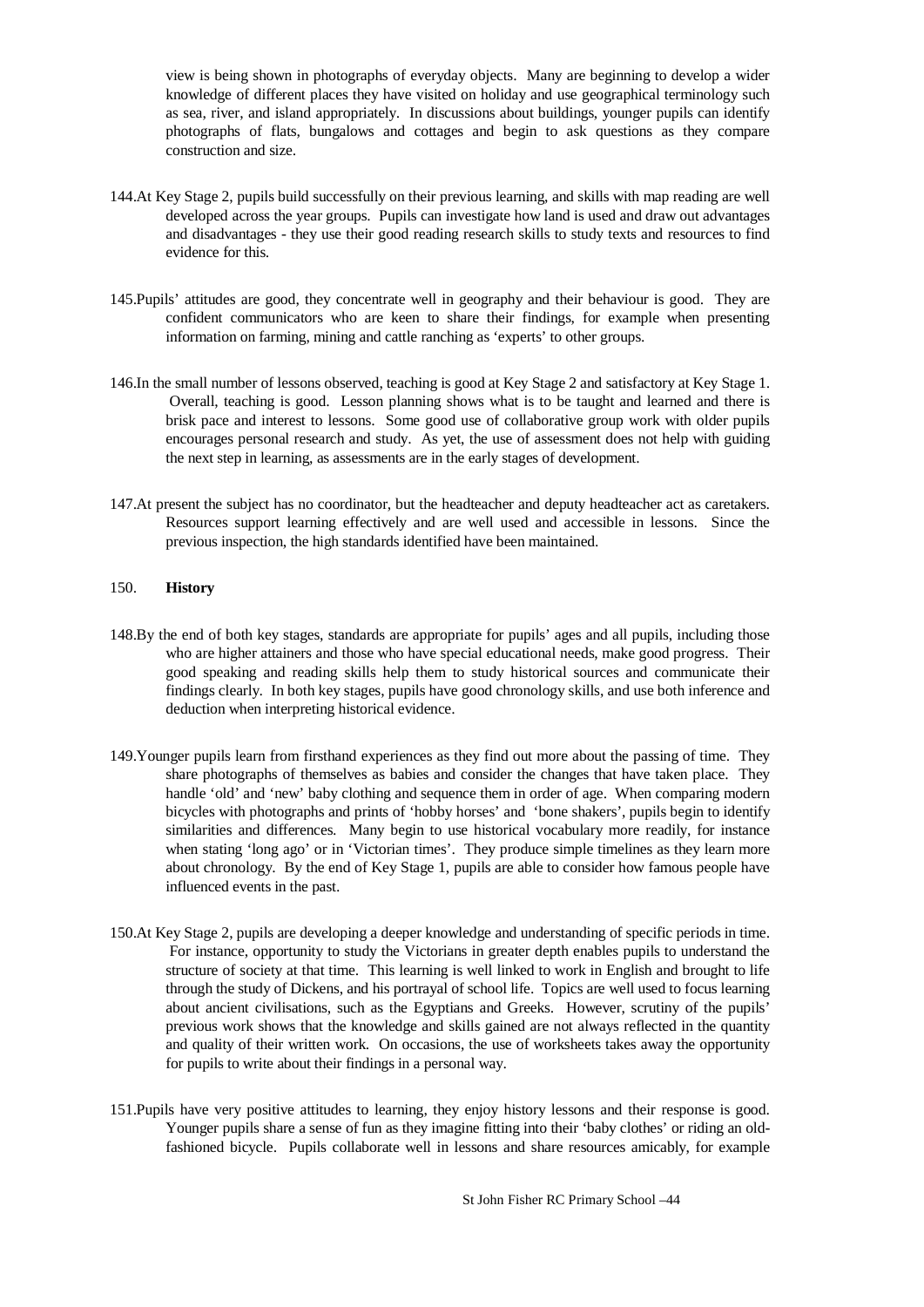making masks and preparing scripts when acting the story of Romulus and Remus in role-play. By the age of 11, given the opportunity, many can research for relevant historical information using a range of secondary sources and present their findings to a larger audience. Behaviour is good and this promotes a hard working atmosphere in lessons.

- 152.Teaching is good in history. Teachers have a good understanding of the subject which is evident in their planning for lessons. An interesting range of resources is used well in lessons to make learning meaningful. As yet, using history as a stimulus for purposeful writing is not established in each year group, although good examples were seen in Years 4 and 5.
- 153.At present the subject has no coordinator, but the headteacher and deputy headteacher oversee the subject. Since the previous inspection, the school has maintained sound standards in both key stages.

#### 156. **Music**

.

- 154.By the end of both key stages, pupils achieve appropriate standards for their age. Throughout both key stages, all pupils, including those with special educational needs, make satisfactory progress. The choir group and recorder groups make good progress in rhythm, control of dynamics and sense of pitch. The recorder groups can follow a steady beat, start on cue and hold the note for a set length of time. They know the difference between a minim and a semibrève. The choir can sing tunefully in unison, and in hymn practice they contributed positively to keeping the reverence and purpose of harvest hymns. Pupils at the end of both key stages place suitable emphasis on articulating words in hymns. This adds to the sense of unity and purpose that pupils experience in collective singing.
- 155.Opportunities for pupils in both key stages are provided to develop their literacy skills. In Year 2, pupils can identify sounds that instruments make to accompany a winter poem; they know that the triangle can be associated with a shivery effect. In Year 4, pupils can name instruments appropriately, and know the difference between tuned and untuned instruments. No teaching was seen in Year 6 but interviews with pupils revealed that, by the end of Year 6, they know a range of songs and have regular opportunities to perform and represent the school.
- 156.Pupils' skills of performing and composing are more developed in both key stages than their skills of listening and appraising. Whilst pupils listen to music in assemblies, and teachers' planning reveals that different kinds of music are presented to pupils, there is, on occasions, a lack of opportunity given to pupils to develop both appreciative and critical skills of music.
- 157.Pupils have very good attitudes to their work. They are attentive and have good skills of concentration. They collaborate well and listen carefully to each other's contributions. They respect each other's efforts and are keen to learn from their mistakes. They are motivated because they find the tasks challenging. They talk with enthusiasm about the work that they have done. These attitudes contribute positively to pupils' progress in music.
- 158.During the inspection, only a few lessons of music were seen. Overall the quality of teaching is good. Teachers plan a variety of practical activities, manage pupils well and communicate an enthusiasm for the subject. The school makes good use of opportunities outside the curriculum to enrich the experiences of pupils, such as working with musicians and visits to Symphony Hall. Teachers generally have secure subject knowledge and rely appropriately on the scheme to guide them through the various teaching points. They give clear explanations, use resources effectively and use correct musical terminology when explaining lesson content, such as 'texture', 'dynamics' and 'staccato'.
- 159.The coordinator is knowledgeable and enthusiastic and has identified an appropriate action plan to develop the subject, based upon the present expertise of staff. There is a satisfactory scheme to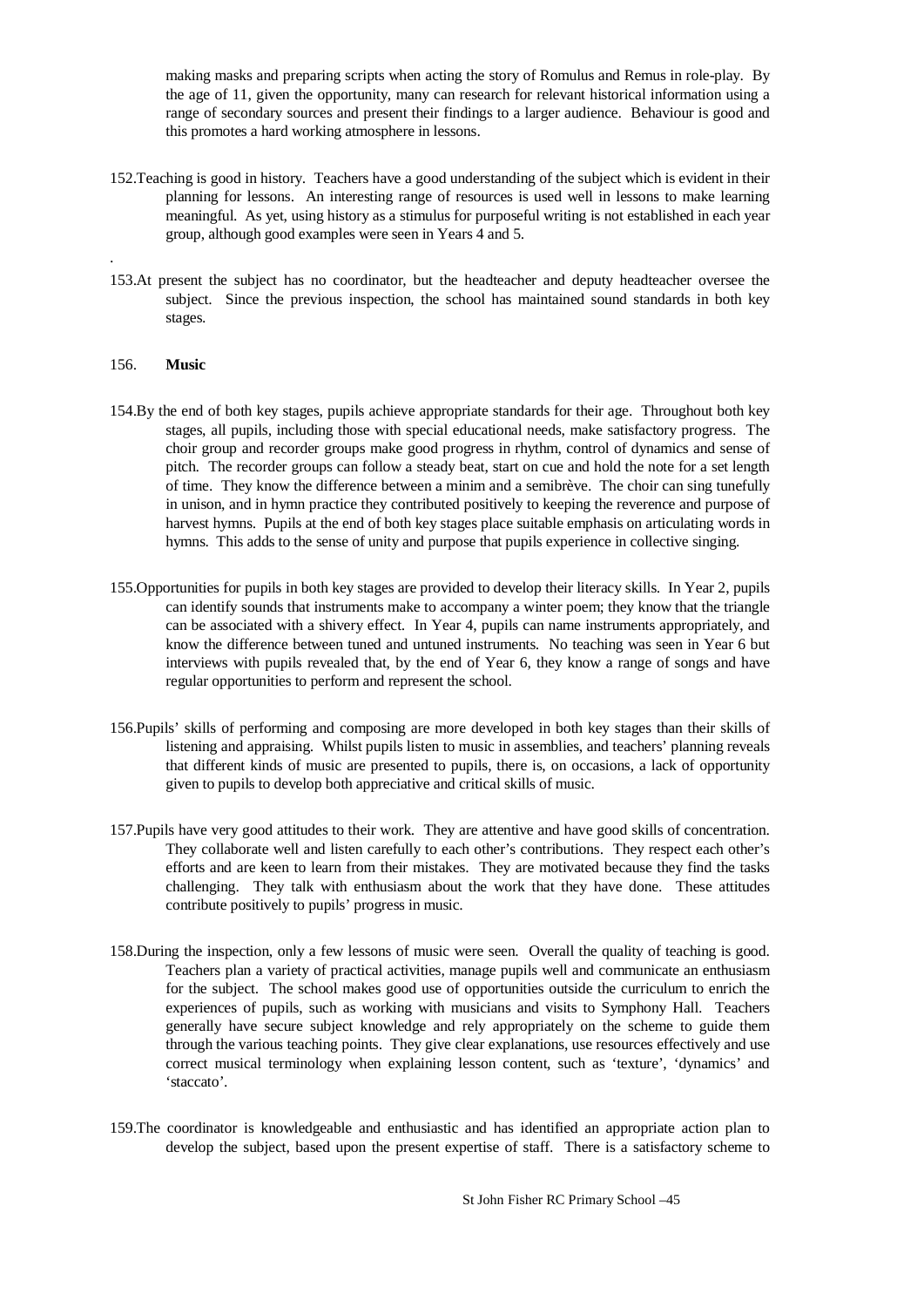identify work to be undertaken in each year group, which enables teachers to build upon pupils' prior knowledge. The subject is adequately resourced.

160.Since the previous inspection, the school has maintained sound standards and the quality of teaching has remained good.

#### 163. **Physical education**

- 161.By the end of both key stages, pupils attain standards which are appropriate for their age. Standards in swimming are high. All pupils in key stage 2, including higher attainers and those with special educational needs, in both key stages, make satisfactory progress. This judgement is similar to the inspection findings in the previous report.
- 162.In Key Stage 1, younger pupils can run and change direction. They move effectively and with good expression when pretending to be Snow White's dwarfs during a dance session. All pupils use space efficiently and sensibly. In gymnastics, pupils travel appropriately over small apparatus, and demonstrate good jumps when dismounting. They have a good awareness of high and low movements. In Key Stage 2, pupils in Year 3 can roll and twist on apparatus performing satisfactory simple sequences. Year 4 pupils perform good dance sequences during their imaginary circus lesson on the 'high-wire'. Pupils cooperate very well in pairs and mirror movements effectively. In basketball, Year 6 pupils show satisfactory skills in catching and travelling when taught by a visiting celebrity from the local national league club. By the time they leave school, well over three-quarters of Year 6 pupils can swim 25 metres, which is above average.
- 163.Pupils' behaviour is consistently good and they have very positive attitudes. They all clearly enjoy the subject and cooperate and work together sensibly. Pupils are particularly mature when putting out and using apparatus.
- 164.Pupils attempt to improve on their previous best performance, they readily practice skills to improve both speed and fluidity of movement. When passing the ball, children pay particular attention to ensuring that it is passed to an appropriate team member.
- 165.The quality of teaching in both key stages is satisfactory. Of the four lessons observed, half are good in each key stage. Teachers have good control and management and use resources effectively. The quality of lesson planning is satisfactory, and teachers pay good attention to improving the quality of pupils' movements with good use of praise and encouragement. In Year 4, the teacher encourages pupils' independence very effectively, as pupils are required to select their own apparatus for their circus dance movements.
- 166.There is currently no coordinator for the subject. Plans are in hand to appoint a coordinator and teachers make use of an appropriate scheme of work to ensure continuity and progression. Extra-curricular sport contributes positively to pupils' attainment and progress and enables them to develop positive attitudes to teamwork. Key Stage 2 pupils play competitive sports against other schools and Year 6 pupils attend a residential week for outdoor and adventurous activities. The overall quality of resources is good, although there is no grassed area for team games, but the school makes full use of adjoining facilities.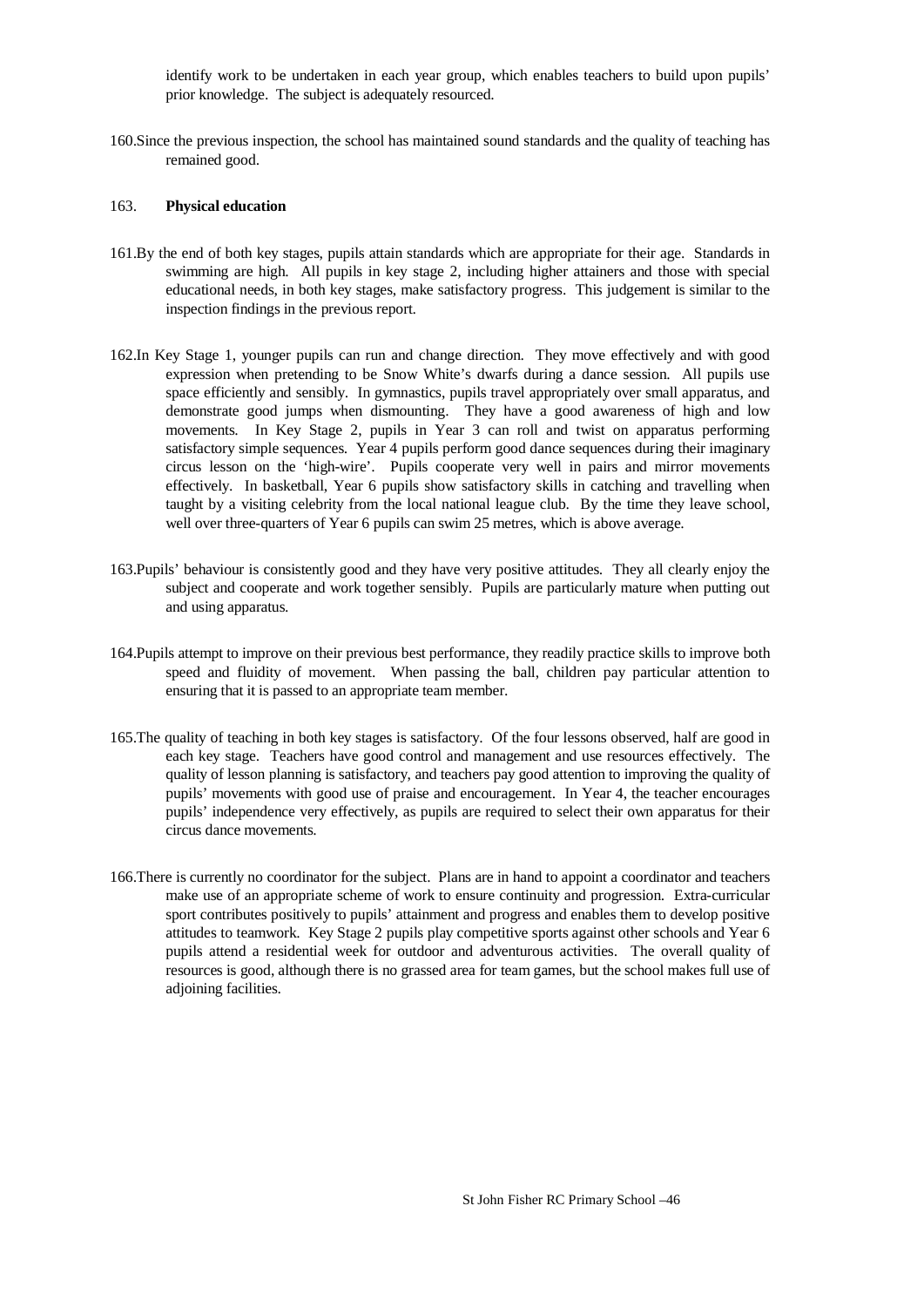### 169. **PART C: INSPECTION DATA**

### 169. **SUMMARY OF INSPECTION EVIDENCE**

- 1.The school was inspected by a team of four inspectors, including a lay inspector, who spent a total of 14 inspector days in school. During that time 57 lessons or parts of lessons were observed, assemblies and registrations were attended and a representative sample of a total of 21 pupils from the year groups was heard reading, totalling 70 hours. Pupils' previous work and displays around the school were also scrutinised.
- 2.In addition to the above, interviews were held with the headteacher, members of the governing body, teaching and non-teaching staff, pupils and parents. Prior to the inspection, a meeting was held for parents which 54 parents attended, and parents' views from the questionnaire sent to them were examined.

School documentation was scrutinised, which included:

- Schemes of work and teachers' planning documents;
- Governors' annual report to parents and minutes of governing body's meetings;
- School development plan;
- Pupils' individual reports;
- Staff handbook and job descriptions;
- School policies.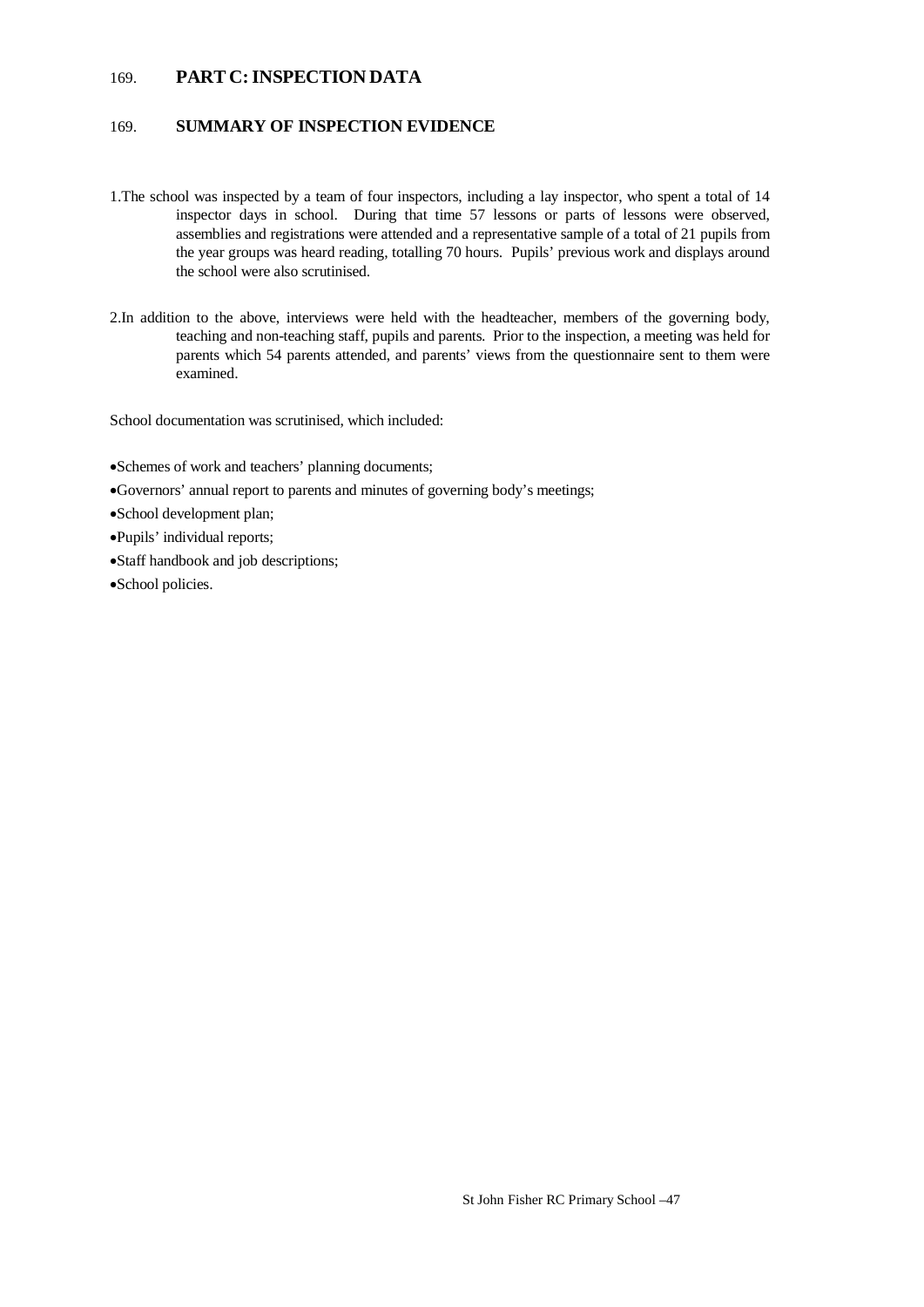### · **DATA AND INDICATORS**

|           | Pupil data                     |                                          |                                                            |                      |                          |
|-----------|--------------------------------|------------------------------------------|------------------------------------------------------------|----------------------|--------------------------|
|           |                                | Number of pupils                         | Number of pupils                                           | Number of pupils on  | Number of full-time      |
|           |                                | on roll (full-time                       | with statements of                                         | school's register of | pupils eligible for free |
|           |                                | equivalent)                              | <b>SEN</b>                                                 | <b>SEN</b>           | school meals             |
|           | $YR - Y6$                      | 206                                      | 3                                                          | 15                   | 25                       |
| $\bullet$ | <b>Teachers and classes</b>    |                                          |                                                            |                      |                          |
| $\bullet$ | Qualified teachers $(YR - Y6)$ |                                          |                                                            |                      |                          |
|           |                                |                                          | Total number of qualified teachers (full-time equivalent): |                      | 9                        |
|           |                                | Number of pupils per qualified teacher:  |                                                            |                      | 22.89                    |
|           |                                | Education support staff $(YR - Y6)$      |                                                            |                      |                          |
|           |                                | Total number of education support staff: |                                                            |                      | 3                        |
|           |                                |                                          | Total aggregate hours worked each week:                    |                      | 73                       |
|           |                                | Average class size:                      |                                                            |                      | 29.4                     |
|           | <b>Financial data</b>          |                                          |                                                            |                      |                          |
|           |                                | Financial year:                          |                                                            |                      | 1999                     |
|           |                                |                                          |                                                            |                      | $\pounds$                |
|           |                                | <b>Total Income</b>                      |                                                            |                      | 397,197                  |
|           |                                | <b>Total Expenditure</b>                 |                                                            |                      | 407,473                  |
|           |                                | Expenditure per pupil                    |                                                            |                      | 1,950                    |
|           |                                |                                          | Balance brought forward from previous year                 |                      | 43,022                   |
|           |                                |                                          | Balance carried forward to next year                       |                      | 32,746                   |